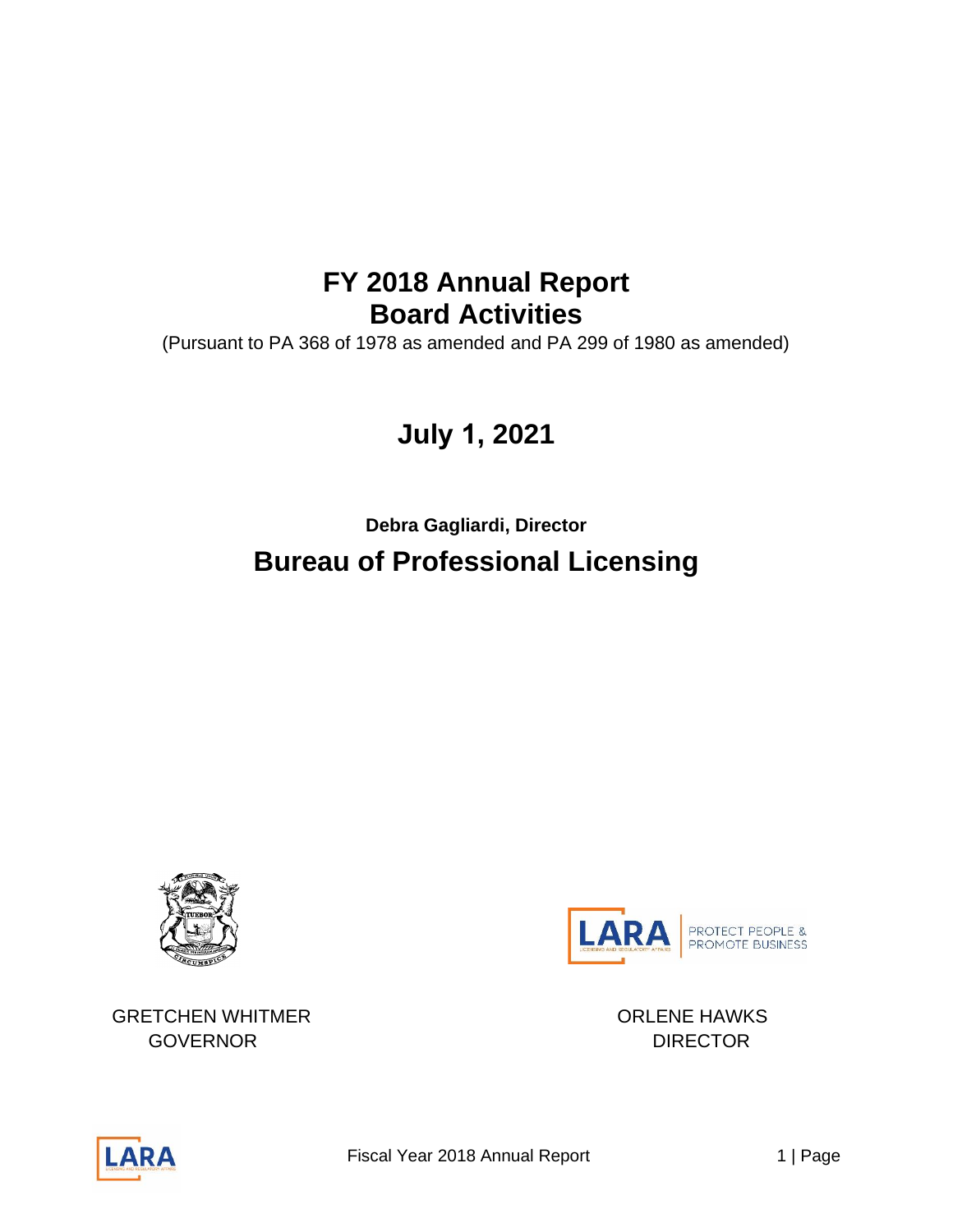## **Table of Contents**

| Michigan Board of Interpreters for the Deaf, DeafBlind and Hard of Hearing19        |  |
|-------------------------------------------------------------------------------------|--|
|                                                                                     |  |
|                                                                                     |  |
|                                                                                     |  |
|                                                                                     |  |
|                                                                                     |  |
|                                                                                     |  |
|                                                                                     |  |
|                                                                                     |  |
|                                                                                     |  |
|                                                                                     |  |
|                                                                                     |  |
|                                                                                     |  |
|                                                                                     |  |
|                                                                                     |  |
|                                                                                     |  |
|                                                                                     |  |
|                                                                                     |  |
|                                                                                     |  |
|                                                                                     |  |
| Michigan Board of Residential Builders and Maintenance and Alteration Contractors41 |  |
|                                                                                     |  |
|                                                                                     |  |
|                                                                                     |  |
|                                                                                     |  |
|                                                                                     |  |
|                                                                                     |  |
|                                                                                     |  |
|                                                                                     |  |
|                                                                                     |  |

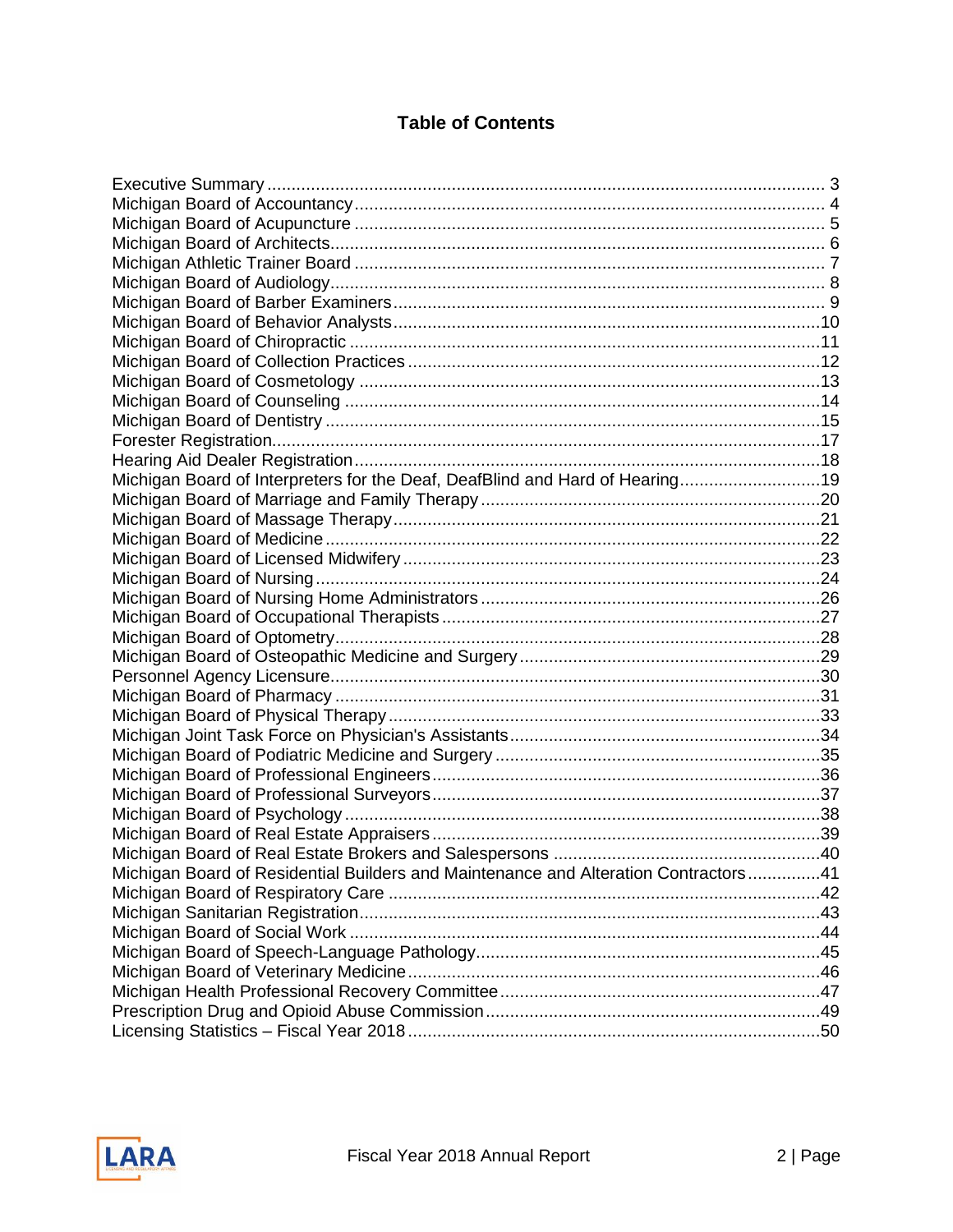#### <span id="page-2-0"></span>**Executive Summary**

This annual report covers Fiscal Year 2018 from October 1, 2017 to September 30, 2018. Information about the programs within the Bureau of Professional Licensing (Bureau) can be found in this report. In addition, this report is available at the following locations:

- The Bureau of Professional Licensing website at: [www.michigan.gov/bpl.](http://www.michigan.gov/bpl)
- The All About LARA section Legislative Reports of the Department of Licensing and Regulatory Affairs website at: [www.michigan.gov/lara.](http://www.michigan.gov/lara)

The Bureau is located within the Department of Licensing and Regulatory Affairs (LARA) and oversees the licensing, investigations, and enforcement responsibilities of individuals licensed under the Occupational Code and the Public Health Code.

The mission of the Bureau is to protect, preserve and improve the health, safety, and welfare of Michigan's citizens through the licensing and regulation of occupational and health professionals. The Bureau is designed to make the regulatory system simple, fair, and efficient.

Each of the designated professions is authorized through legislative action. Most of the professions have a board consisting of licensed occupational or health professionals and public members who establish the educational, examination and general practice requirements. These requirements are established either in the legislation that authorizes the regulation of the profession or in the administrative rules for that board. Additionally, the boards are responsible for disciplining licensed/registered individuals who violate the provisions of the Public Health Code, PA 368 of 1978, as amended or the Occupational Code, PA 299 of 1980, as amended. The board members are appointed by the Governor and typically serve for two terms of four years each.

Boards elect a chair and a vice-chair each year. These individuals can be either licensed professionals or public members. For health professional boards, the board chair must appoint a disciplinary subcommittee which consists of two public members and three professional members. The disciplinary subcommittee must be chaired by a public member. This committee reviews most of the disciplinary cases and determines the sanction that needs to be imposed on the regulated individual. For other occupational boards, disciplinary actions are handled by the entire board.

Regulation of the occupational and health professionals come in three different levels of authorized practice:

- License where only professionals that hold the credential can practice in Michigan.
- Registration where only professionals who hold the credential can call themselves by that name, but other qualified individuals can practice that profession as long as they do not use the protected title.
- Certification where a registry is created that indicates individuals who have met a specified level of educational training and experience and completed an examination, if appropriate. Neither the title nor the practice is limited to those who hold the credential but all of those who hold the credential have met preestablished criteria.

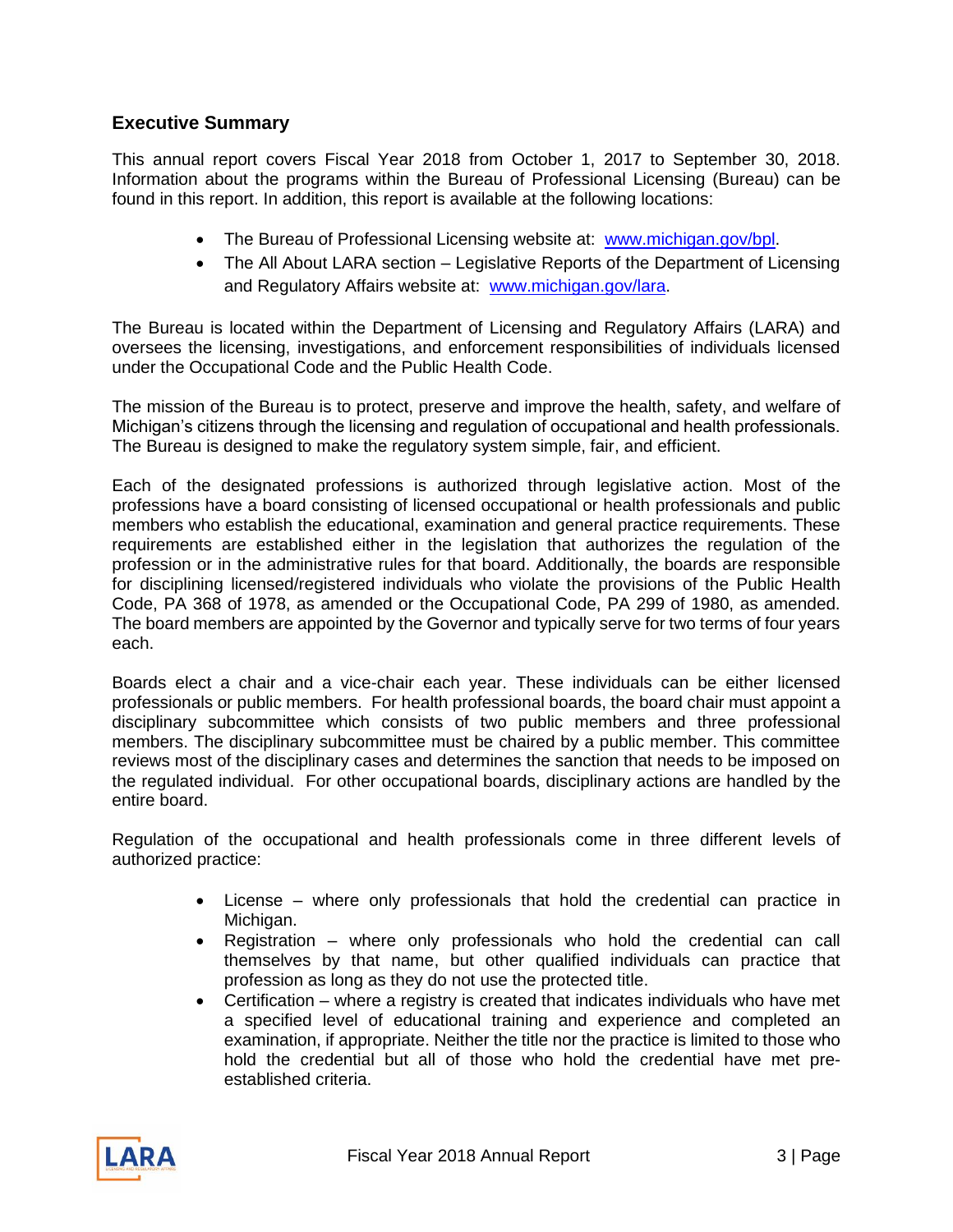#### <span id="page-3-0"></span>**Michigan Board of Accountancy**

The Michigan Board of Accountancy was originally formed with the enactment of Public Act 130 of 1976. On October 21, 1980, this authority was transferred to the Occupational Code, Public Act 299 of 1980, as amended.

The practice of accountancy as defined in Article 7 of the Occupational Code means rendering or offering to render an opinion on or attesting to or offering to attest to the reliability of a representation or estimate, including, but not limited to, the giving of an opinion in substance that 1 or more of the following types of information concerning the entity that is the subject of the opinion present fairly the condition of the entity:

- i. Financial or other information about which the opinion is given.
- ii. Facts respecting the entity's compliance with conditions established by law or contract, including, but not limited to, a statute, ordinance, regulation, grant, loan, or appropriation.
- iii. The scope of the accounting procedures rendered in connection with the presentation of the entity's financial statement.

The Michigan Board of Accountancy consists of 9 voting members: 6 certified public accountants and 3 public members, including 1 attorney licensed in Michigan. One of the 9 accountancy must be an instructor of accounting.

| Board Members as of 9/30/2018                       | <b>Term Expires</b> |
|-----------------------------------------------------|---------------------|
| Bayson, James, CPA, Chairperson                     | 6/30/2020           |
| Smith, Ola, PhD, CPA, Vice Chairperson (instructor) | 6/30/2021           |
| Balas, Paul, CPA                                    | 6/30/2022           |
| Bergeron, Stephanie CPA (resigned 2/19/2019)        | 6/30/2021           |
| Clark Jr., Robert, Public Member                    | 6/30/2019           |
| Gower, Shelly, CPA                                  | 6/30/2022           |
| Homier, Barbara, Public Member (attorney)           | 6/30/2020           |
| Kluge, Jennifer, Public Member                      | 6/30/2021           |
| Post, Kathleen, CPA                                 | 6/30/2019           |

#### **Schedule of Board Meetings**

**Fiscal Year 2018** October 27, 2017 January 26, 2018 May 25, 2018 July 27, 2018

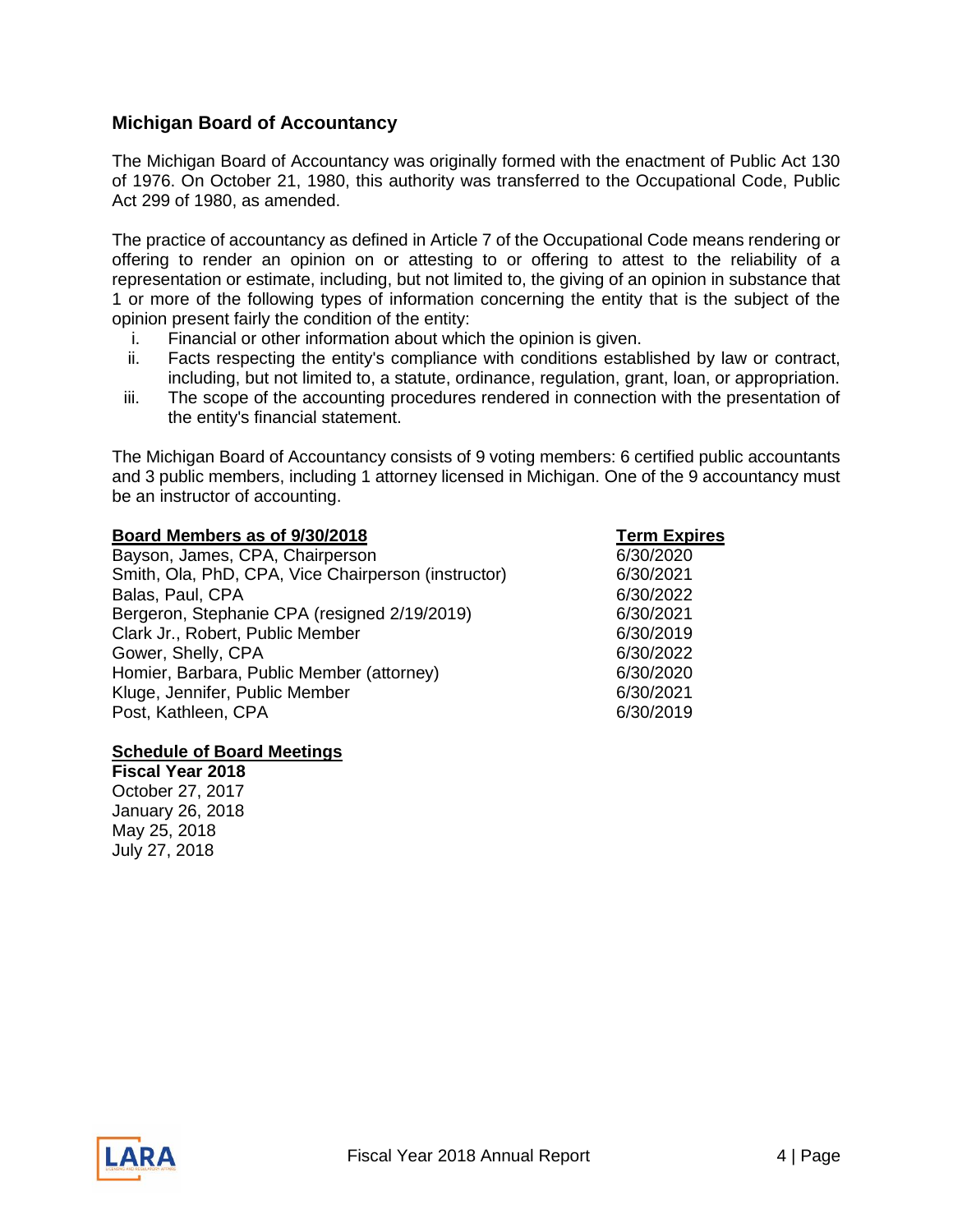#### <span id="page-4-0"></span>**Michigan Board of Acupuncture**

The Michigan Board of Acupuncture was created with the enactment of Public Act 30 of 2006, which amended the Public Health Code, Public Act 368 of 1978.

The practice of acupuncture, as defined in the Public Health Code, means the insertion and manipulation of needles through the surface of the human body at specific locations on the human body for the prevention or correction of disease, injury, pain, or other condition.

The Board of Acupuncture consists of 13 voting members: 7 acupuncturists, 3 physicians (one of which must have completed at least 300 hours of systematic acupuncture education that includes not less than 100 hours of live lectures, demonstrations, and supervised clinical training specific to acupuncture) and 3 public members.

| Board Members as of 9/30/2018               | <b>Term Expires</b> |
|---------------------------------------------|---------------------|
| Krofcheck, David, OMD, LAC, BA, Chairperson | 6/30/2019           |
| Zaidan, Jonathan, MD, Vice-Chairperson      | 6/30/2022           |
| Blanchard, Sheryl, Public Member            | 6/30/2019           |
| Biris, Anne, RAc, MSOM                      | 6/30/2020           |
| Converse, Beth, RAc                         | 6/30/2022           |
| Hubbs, Renee, RAc                           | 6/30/2022           |
| Lukasik, Liz, Public Member                 | 6/30/2022           |
| Rogers, Jeffrey, MSTOM                      | 6/30/2022           |
| Sealey, John, MD                            | 6/30/2021           |
| Silver, Julie, MSW, Dipl.AC                 | 6/30/2022           |
| Trowbridge, Zhiling, Professional           | 6/30/2021           |
| Tan, Xiaohong, OMD                          | 6/30/2019           |
| Underwood, Jonell, Public Member            | 6/30/2022           |

#### **Schedule of Board Meetings**

**Fiscal Year 2018** October 20,2017 (Disciplinary Subcommittee Cancelled) January 19, 2018 (Disciplinary Subcommittee Meetings Cancelled) April 20, 2018 (Full Board Meeting Held and Disciplinary Subcommittee Cancelled) July 20, 2018 (Full Board and Disciplinary Subcommittee Meetings Cancelled)

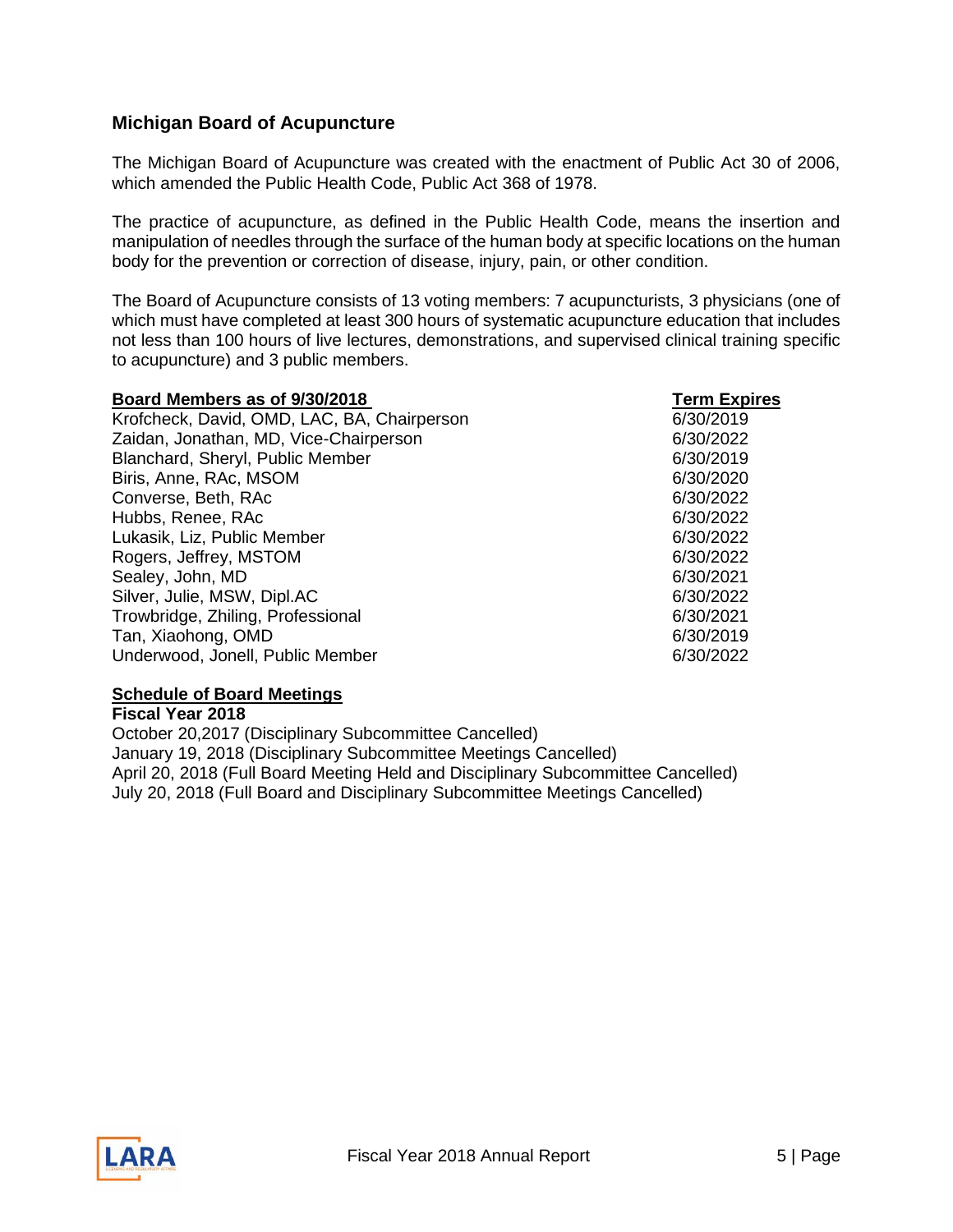#### <span id="page-5-0"></span>**Michigan Board of Architects**

The Michigan Board of Architects was originally formed with the enactment of Public Act 240 of 1937. On October 21, 1980, this authority was transferred to the Occupational Code, Public Act 299 of 1980, as amended.

The practice of architecture as defined in Article 9 of the Occupational Code means professional services, such as consultation, investigation, evaluation, planning, design, or review of material and completed phases of work in construction, alteration, or repair in connection with a public or private structure, building, equipment, works, or project if the professional service requires the application of a principle of architecture or architectural design.

The Michigan Board of Architects consists of 9 voting members: 5 architects, 1 professional engineer who is a member of the Board of Professional Engineers, 1 professional surveyor who is a member of the Board of Professional Surveyors and 2 public members.

| Board Members as of 9/30/2018               | <b>Term Expires</b> |
|---------------------------------------------|---------------------|
| Van Tine, Kenneth, Architect, Chairperson   | 3/31/2019           |
| Barry, Patrick, Architect, Vice Chairperson | 3/31/2021           |
| Barish, Gilbert, PS                         | 3/31/2021           |
| Gustafson, Scott, Architect                 | 3/31/2021           |
| Lamble, Dan, Architect                      | 3/31/2020           |
| Larson, Jay, Public Member                  | 3/31/2021           |
| Naperala, Troy, PE                          | 3/31/2019           |
| Slagle, Matthew, Architect                  | 3/31/2022           |
| Welmers, Joseph, Public Member              | 3/31/2022           |

#### **Board Meetings**

**Fiscal Year 2018** January 11, 2018 (Full Board Meeting Cancelled) May 9, 2018 (Full Board and Joint Design Meeting) September 12, 2018

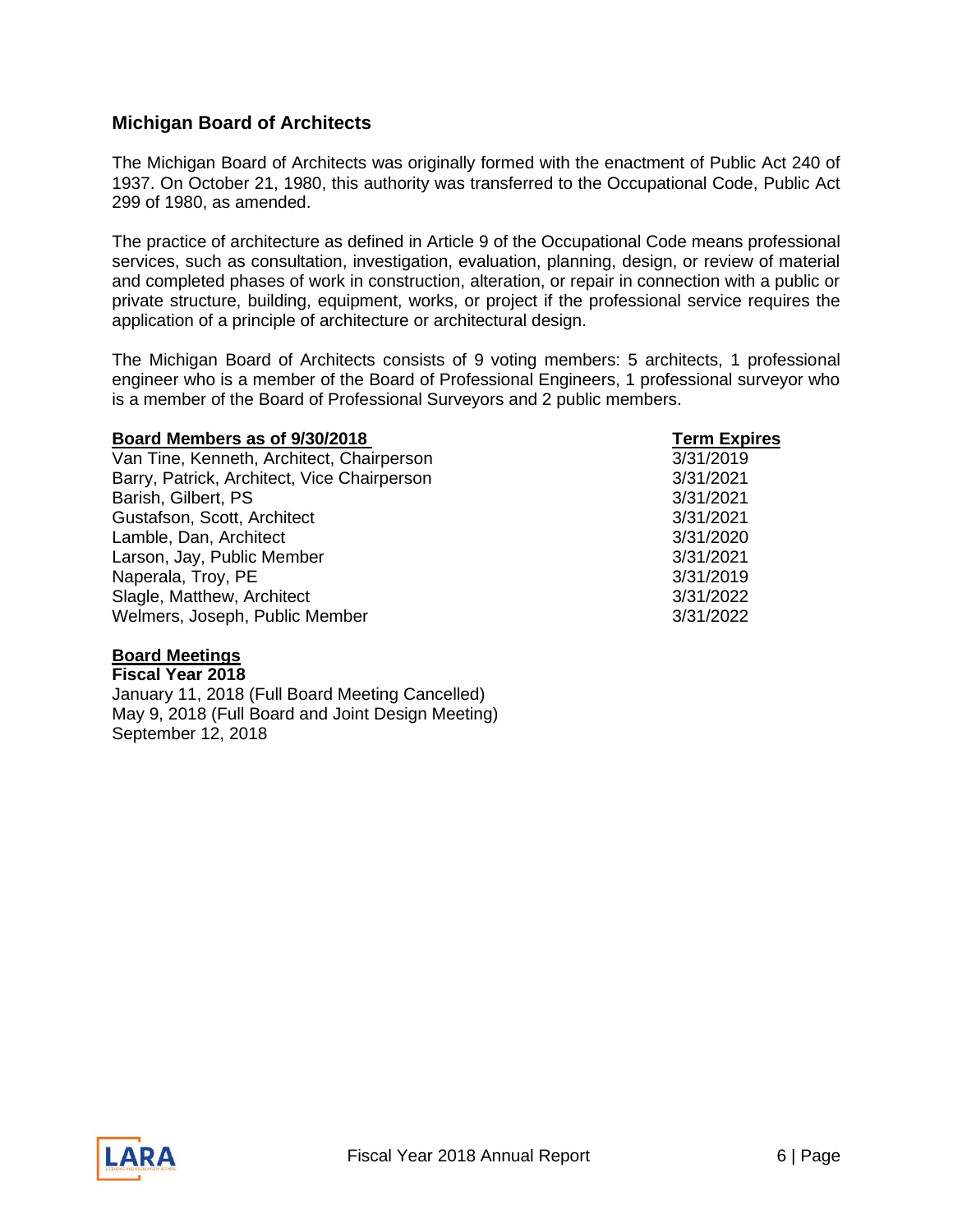#### <span id="page-6-0"></span>**Michigan Athletic Trainer Board**

The Michigan Athletic Trainer Board was created with the enactment of Public Act 54 of 2006, which amended the Public Health Code, Public Act 368 of 1978.

The practice of athletic training, as defined in the Public Health Code, means the treatment of an individual for risk management and injury prevention, the clinical evaluation and assessment of an individual for an injury or illness, or both, the immediate care and treatment of an individual for an injury or illness, or both, and the rehabilitation and reconditioning of an individual's injury or illness, or both, if those activities are within the rules promulgated for this profession and performed under the direction of, on the prescription of, or in collaboration with an individual as an allopathic or osteopathic physician.

The Athletic Trainer Board consists of 11 voting members: 6 athletic trainers, 2 licensed physicians and 3 public members.

| Board Members as of 9/30/2018                       | <b>Term Expires</b> |
|-----------------------------------------------------|---------------------|
| Eyers, Christina, EdD, AT, ATC, Chairperson         | 6/30/2020           |
| Wykes, Patrick, MA, AT, ATC, CSCS, Vice-Chairperson | 6/30/2019           |
| Adler, Phillip, MA, AT, ATC                         | 6/30/2019           |
| Fineis, Mary, Public Member                         | 6/30/2019           |
| Kolinski, Michael, DO                               | 6/30/2020           |
| Kravitz, Lisa, Public Member                        | 6/30/2022           |
| Marra, Jeremy, ATC                                  | 6/30/2022           |
| Tinkey, Daniel, AT, ATC                             | 6/30/2021           |
| Valbuena, Felix, Jr. MD                             | 6/30/2021           |
| Winkler, Jr., James K., AT, ATC                     | 6/30/2021           |
| Vacancy - Public Member                             | 6/30/2022           |

#### **Schedule of Board Meetings**

**Fiscal Year 2018** November 17, 2017 (Disciplinary Subcommittee Cancelled). February 16, 2018 (Disciplinary Subcommittee Cancelled) May 18, 2018 August 17, 2018

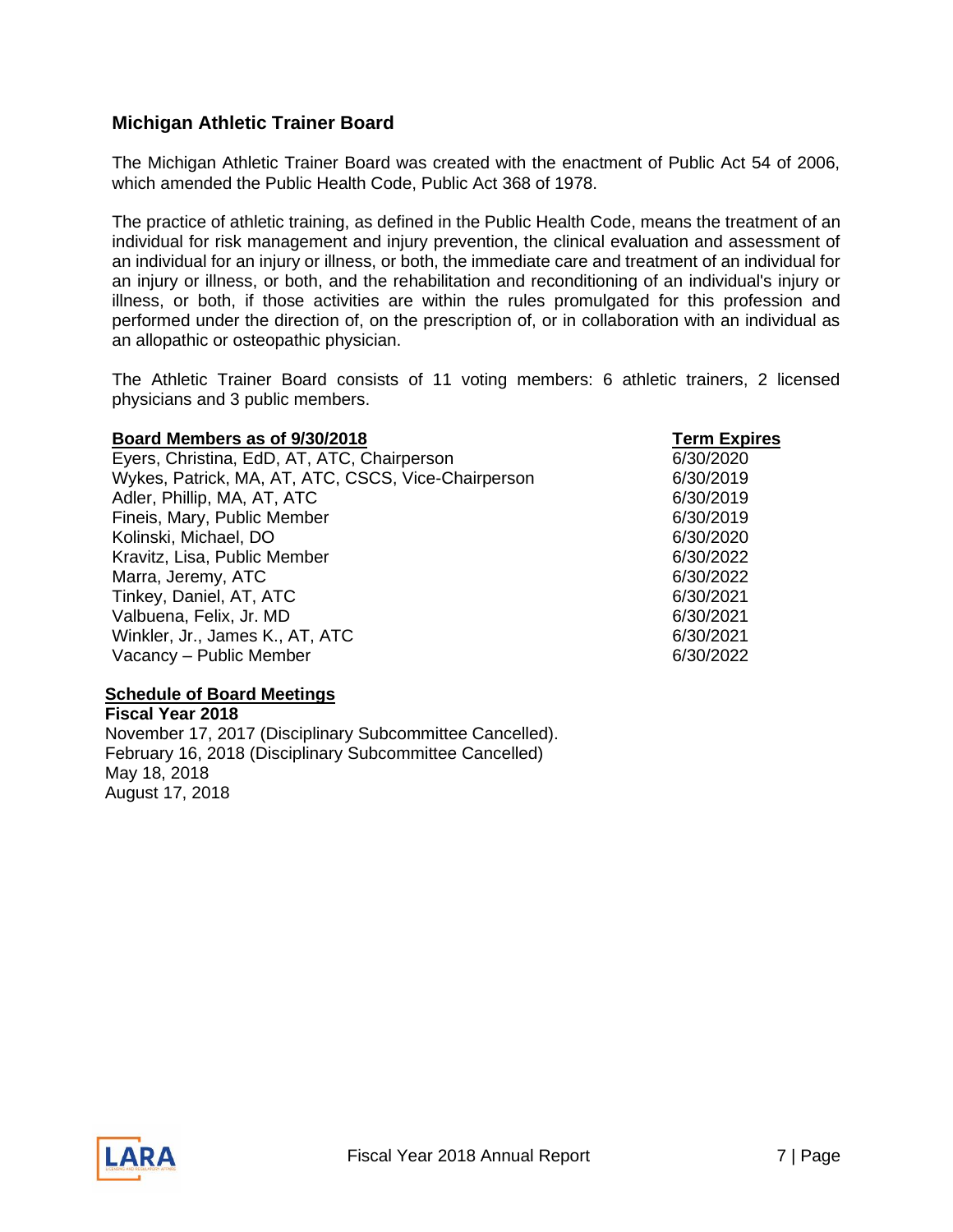### <span id="page-7-0"></span>**Michigan Board of Audiology**

The Michigan Board of Audiology was created with the enactment of Public Act 97 of 2004, which amended the Public Health Code, Public Act 368 of 1978.

The practice of audiology, as defined in the Public Health Code, means the nonmedical and nonsurgical application of principles, methods, and procedures related to disorders of hearing, including all the following:

- i. Facilitating the conservation of auditory system function.
- ii. Developing and implementing hearing conservation programs.
- iii. Preventing, identifying, and assessing hearing disorders of the peripheral and central auditory system.
- iv. Selecting, fitting, and dispensing of amplification systems, including hearing aids and related devices, and providing training for their use.
- v. Providing auditory training, consulting, education, and speech reading to individuals with hearing disorders.
- vi. Administering and interpreting tests of vestibular function and tinnitus in compliance with section 16809 and in adherence to the mandate of subsection (2).
- vii. Routine cerumen removal from the cartilaginous portion of the external ear in otherwise healthy ears except that if the audiologist, while engaged in routine cerumen removal, discovers any trauma, including, but not limited to, continuous uncontrolled bleeding, lacerations, or other traumatic injuries, he or she shall, as soon as practically possible, refer the patient to a person licensed in the practice of medicine or osteopathic medicine and surgery.
- viii. Speech and language screening limited to a pass-fail determination for the purpose of identification of individuals with disorders of communication.

The Michigan Board of Audiology consists of 9 voting members: 5 audiologists, 2 physicians (one of which has a certificate of qualification from the American Board of Otolaryngology), and 2 public members.

| Board Members as of 9/30/18              | <b>Term Expires</b> |
|------------------------------------------|---------------------|
| O'Connor, Thomas, AuD, Chairperson       | 6/30/2019           |
| Kileny, Paul, PhD, AuD, Vice-Chairperson | 6/30/2019           |
| Blackburn, Sharon, AuD                   | 6/30/2020           |
| Borenitsch, Robert, DO                   | 6/30/2020           |
| Brennan, Lisa, Public Member             | 6/30/2020           |
| Ferguson, Nicole, AuD                    | 6/30/2021           |
| Somers, Melissa, MD                      | 6/30/2022           |
| Zwolan, Teresa, PhD, AuD                 | 6/30/2022           |
| Vacancy - Public Member                  | 6/30/2020           |

#### **Schedule of Board Meetings Fiscal Year 2018**

December 15, 2017 (Full Board and Disciplinary Subcommittee Meetings Cancelled) March 16, 2018 (Disciplinary Subcommittee Meetings Cancelled) June 15, 2018 (Full Board and Disciplinary Subcommittee Meetings Cancelled) September 21, 2018 (Full Board Meeting Cancelled)

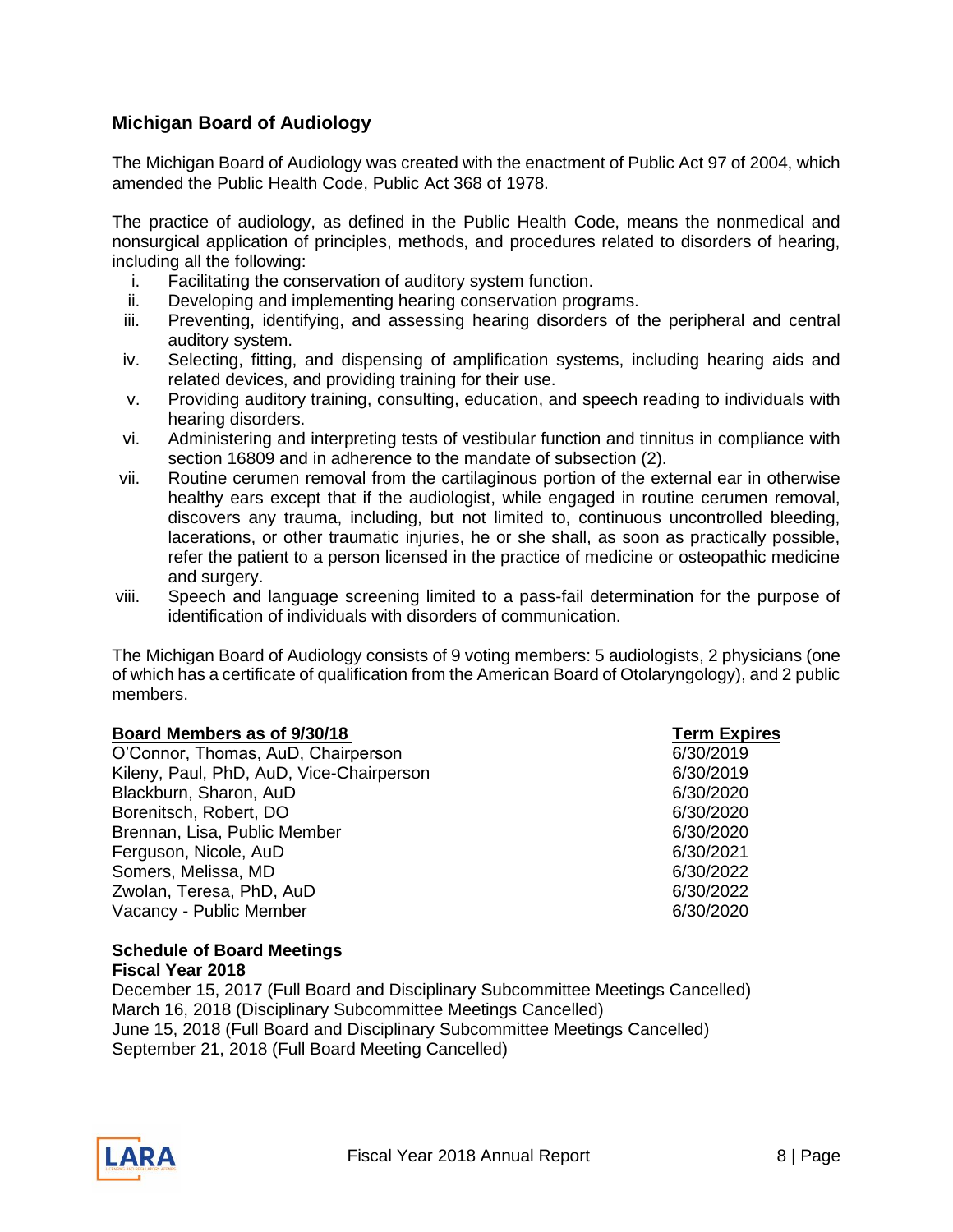#### <span id="page-8-0"></span>**Michigan Board of Barber Examiners**

The authority for the Michigan Board of Barber Examiners was transferred to the Occupational Code, Public Act 299 of 1980, as amended on October 21, 1980.

Barber is defined in Article 11 of the Occupational Code as a person who shaves or trims the beard of a person; cuts, trims, shampoos, relaxes, curls, permanently waves, dresses, tints, bleaches, colors, arranges, or styles the hair of a person; massages the face and head of a person; or renders personal services of a similar nature customarily done by a barber.

The Michigan Board of Barber Examiners consists of 9 voting members: 6 licensed barbers that have practiced as a barber for 3 years before the appointment (1 of the 6 licensed barbers shall be a journeyman barber) and 3 public members.

| Board Members as of 9/30/2018                             | <b>Term Expires</b> |
|-----------------------------------------------------------|---------------------|
| Morey, Robert, Professional Member, Chairperson           | 9/30/2018           |
| Smith, Philip, III, Professional Member, Vice-Chairperson | 9/30/2021           |
| Bigelow, Michael, Professional Member                     | 9/30/2019           |
| Dimoff, Eric, Public Member                               | 9/30/2020           |
| Dutcher, Jordan, Professional Member                      | 9/30/2018           |
| Grover, Marlene, Professional Member                      | 9/30/2018           |
| Mitchell, Kelly, Public Member                            | 9/30/2019           |
| Reardon, Micaela, Public Member                           | 9/30/2021           |
| Vitto, Perry, Professional Member                         | 9/30/2020           |

#### **Schedule of Board Meetings**

**Fiscal Year 2018** January 29, 2018 (Full Board Meeting Cancelled) May 21, 2018 September 24, 2018

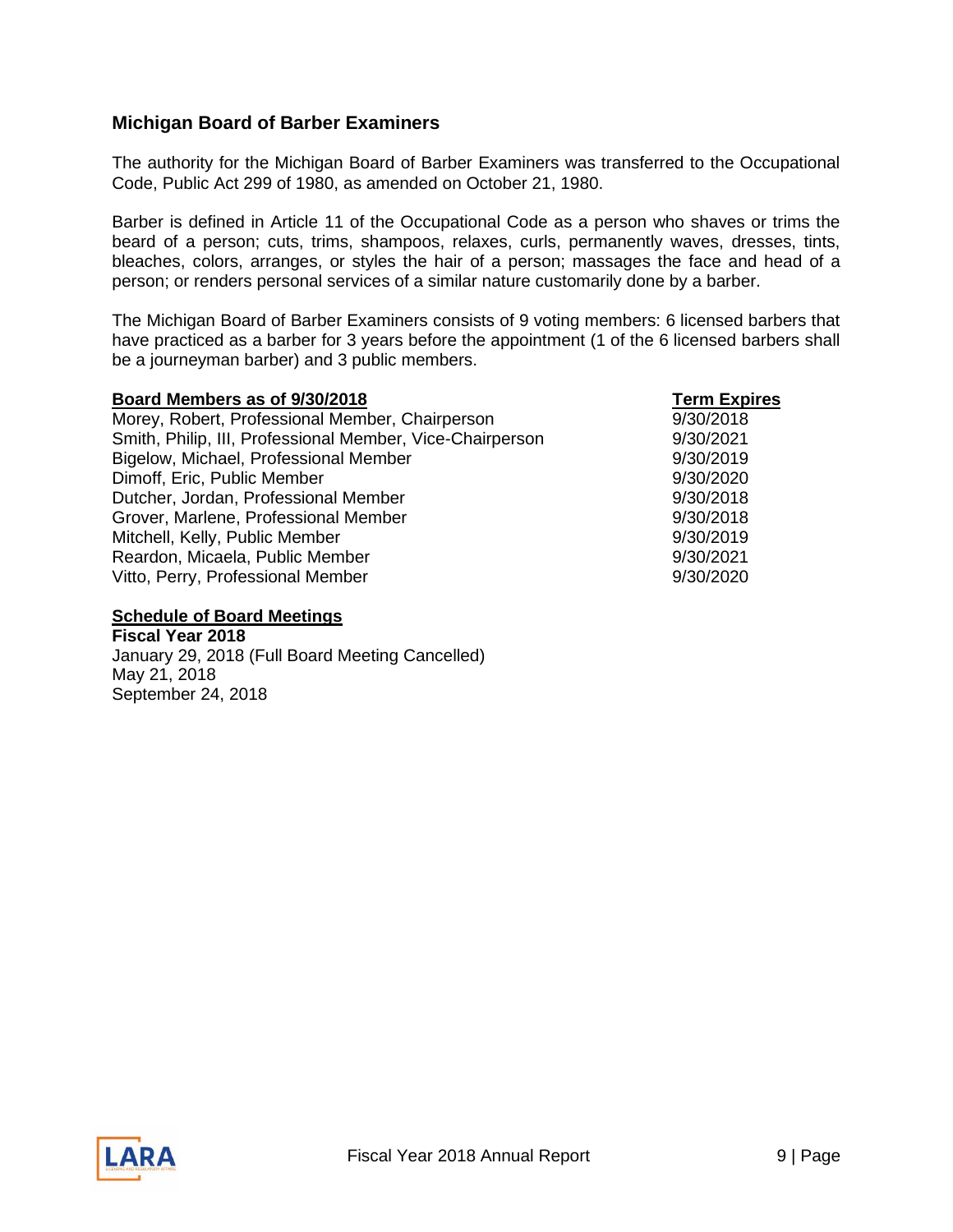#### <span id="page-9-0"></span>**Michigan Board of Behavior Analysts**

The Michigan Board of Behavior Analysts was created with the enactment of Public Act 404 of 2016, which amended the Public Health Code, Public Act 368 of 1978.

The practice of applied behavior analysis, as defined in the Public Health Code, means the design, implementation, and evaluation of instructional and environmental modifications to produce socially significant improvements in human behavior.

Practice of applied behavior analysis includes all the following:

- (A) The empirical identification of functional relations between behavior and environmental factors, known as functional assessment and analysis.
- (B) Applied behavior analysis interventions that are based on scientific research and the direct observation and measurement of behavior and the environment.
- (C) The utilization of contextual factors, motivating operations, antecedent stimuli, or positive reinforcement.
- (D) The utilization of other consequences to help individuals develop new behaviors, increase, or decrease existing behaviors, and emit behaviors under specific environmental conditions.

The Michigan Board of Behavior Analysts consists of 9 members: 4 licensed behavior analysts (3 of which are engaged in providing clinical services and 1 is engaged in providing applied behavior analysis services to the Medicaid population in addition to providing clinical services); 1 individual who is affiliated with a university in this state and provides instruction or conducts research in applied behavior analysis; 1 assistant behavior analyst; 1 physician who is licensed under part 170 or 175 and works with patients with autism spectrum disorders or brain injuries; and 2 public members.

| Board Members as of 9/30/2018            | <b>Term Expires</b> |
|------------------------------------------|---------------------|
| Peterson, Stephanie, BCBA, Chairperson   | 12/31/2021          |
| Raaymakers, Conny BCBA, Vice Chairperson | 12/31/2020          |
| Beers, Deborah BCaBA                     | 12/31/2020          |
| Blankenship, Kelly, BCBA                 | 12/31/2021          |
| Love, Jessa, BCBA                        | 12/31/2019          |
| Nutkins, Christy, BCBA                   | 12/31/2019          |
| Plavnick, Josh, BCBA                     | 12/31/2020          |
| Shroll, Shana, Public Member             | 12/31/2021          |
| Wallace, Luchara, Public Member          | 12/31/2019          |

#### **Schedule of Board Meetings**

**Fiscal Year 2018** March 7, 2018 (Disciplinary Subcommittee Meeting Cancelled) July 11, 2018 (Disciplinary Subcommittee Meeting Cancelled) September 26, 2018 (Full Board and Disciplinary Subcommittee Meetings Cancelled)

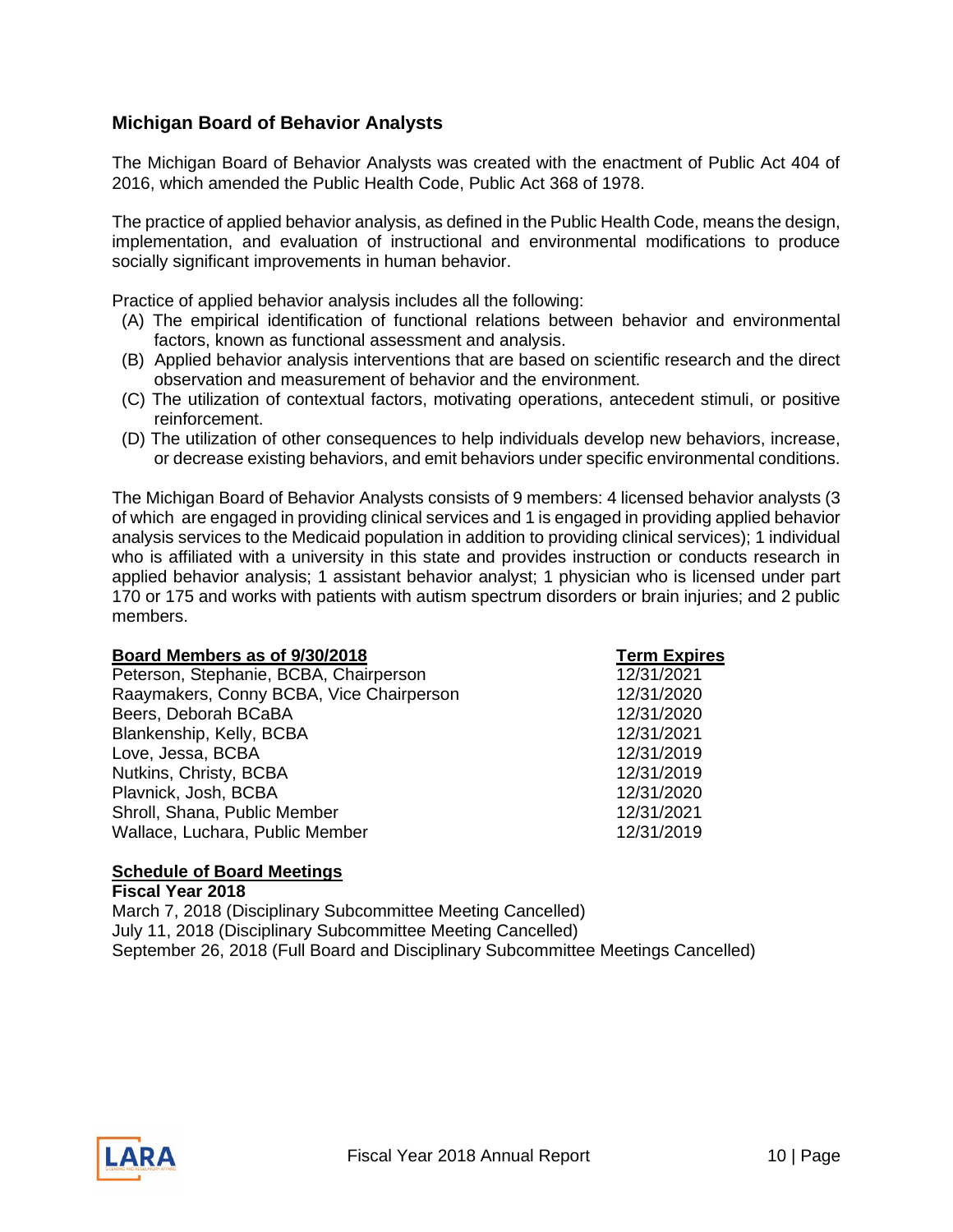### <span id="page-10-0"></span>**Michigan Board of Chiropractic**

The Michigan Board of Chiropractic was originally formed with the enactment of Public Act 145 of 1933. On September 30, 1978, this authority was transferred to the Public Health Code, Public Act 368 of 1978, as amended.

The practice of chiropractic as defined in the Public Health Code means that discipline within the healing arts that deals with the human nervous system and the musculoskeletal system and their interrelationship with other body systems. Practice of chiropractic includes the following:

- The diagnosis of human conditions and disorders of the human musculoskeletal and nervous systems as they relate to subluxations, misalignments, and joint dysfunctions. These diagnoses shall be for the purpose of detecting and correcting those conditions and disorders or offering advice to seek treatment from other health professionals to restore and maintain health.
- (ii) The evaluation of conditions or symptoms related to subluxations, misalignments, and joint dysfunction through any of the following:
	- (A) Physical examination.
	- (B) The taking and reviewing of patient health information.
	- (C) The performance, ordering, or use of tests. The performance, ordering, or use of tests in the practice of chiropractic is regulated by rules promulgated under section 16423.
	- (D) The performance, ordering, or use of x-ray.
	- (E) The performance, ordering, or use of tests that were allowed under section 16423 as of December 1, 2009.
- (iii) The chiropractic adjustment of subluxations, misalignments, and joint dysfunction and the treatment of related bones and tissues for the establishment of neural integrity and structural stability.
- (iv) The use of physical measures, analytical instruments, nutritional advice, rehabilitative exercise, and adjustment apparatus regulated by rules promulgated under section 16423.

The Michigan Board of Chiropractic consists of 9 voting members: 5 chiropractors and 4 public members.

| Board Members as of 9/30/2018        | <b>Term Expires</b> |
|--------------------------------------|---------------------|
| Wilcox Jr, Ronald, DC, Chairperson   | 12/31/2019          |
| Squires, Lewis, DC, Vice-Chairperson | 12/31/2020          |
| Dean, Christophe, DC                 | 12/31/2018          |
| Huta, Robert, Public Member          | 12/31/2019          |
| Peake, Robyn, Public Member          | 12/31/2021          |
| Maciolek, Robert, Public Member      | 12/31/2021          |
| Klapp, Thomas, DC                    | 12/31/2018          |
| Reno, Donald, DC,                    | 12/31/2019          |
| Vacancy, Public Member               | 12/31/2021          |

#### **Schedule of Board Meetings**

**Fiscal Year 2018** November 16, 2017 February 22, 2018 May 24, 2018 (Disciplinary Subcommittee Meeting Cancelled) August 23, 2018 (Disciplinary Subcommittee Meeting Cancelled)

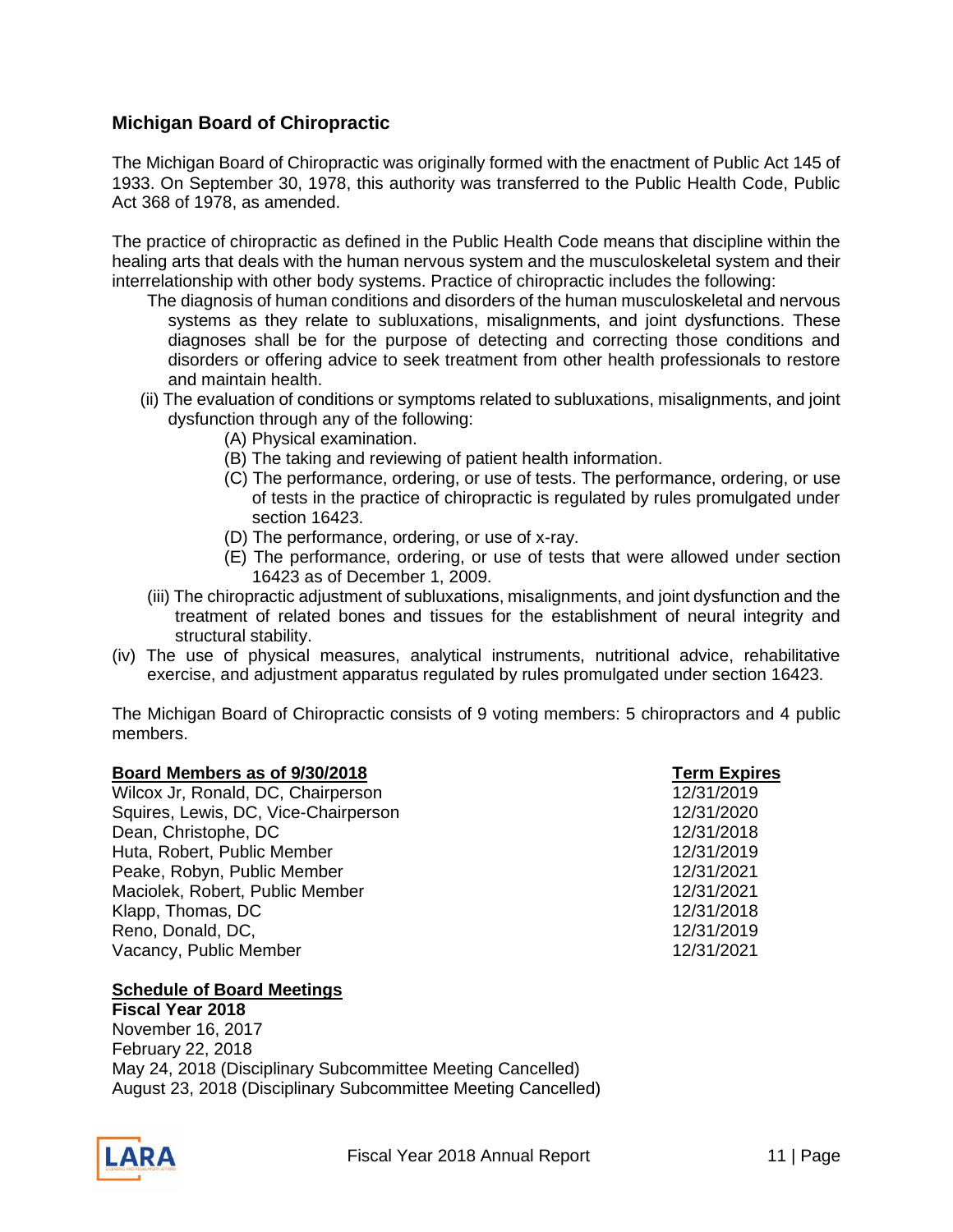#### <span id="page-11-0"></span>**Michigan Board of Collection Practices**

The Michigan Board of Collection Practices was originally formed with the enactment of Public Act 361 of 1974. On October 21, 1980, this authority was transferred to the Occupational Code, Public Act 299 of 1980, as amended to license and regulate collection agencies operating in Michigan.

Collection agency is defined in Article 9 of the Occupational Code as a person directly or indirectly engaged in soliciting a claim for collection or collecting or attempting to collect a claim owed or due, or asserted to be owed or due another, or repossessing or attempting to repossess a thing of value owed or due or asserted to be owed or due another arising out of an expressed or implied agreement. Collection Agency includes an individual representing him or herself as a collection or repossession agency, or a person performing the activities of a collection agency, on behalf of another. Collection Agency also includes a person that furnishes or attempts to furnish a form or written demand service, represented to be a collection or repossession technique, device, or system to be used to collect or repossess claims, if the form contains the name of a person other than the creditor that indicates that a request or demand for payment is being made by someone other than the creditor. Collection Agency also includes a person that uses a fictitious name or the name of another in the collection or repossession of a claim.

The Michigan Collection Practices Board consists of 9 voting members: 6 collection agency licensees and 3 public members.

| Board Members as of 9/30/2018                                   | <b>Term Expires</b> |
|-----------------------------------------------------------------|---------------------|
| Thomas, Oldani, Professional Member, Chairperson                | 6/30/2021           |
| Wills Deitrich, Jennifer, Professional Member, Vice-Chairperson | 6/30/2019           |
| Dondzila, Nicholas, Public Member                               | 6/30/2020           |
| Lutz, Terry, Public Member                                      | 6/30/2021           |
| Matonican, Thomas, Professional Member                          | 6/30/2021           |
| Roberts, Rebecca, Professional Member                           | 6/30/2020           |
| Roth, Jeanne, Public Member                                     | 6/30/2019           |
| Vacancy - Professional member                                   | 6/30/2022           |
| Vacancy - Public Member                                         | 6/30/2021           |

#### **Schedule of Board Meetings**

**Fiscal Year 2018** February 7, 2018 August 1, 2018

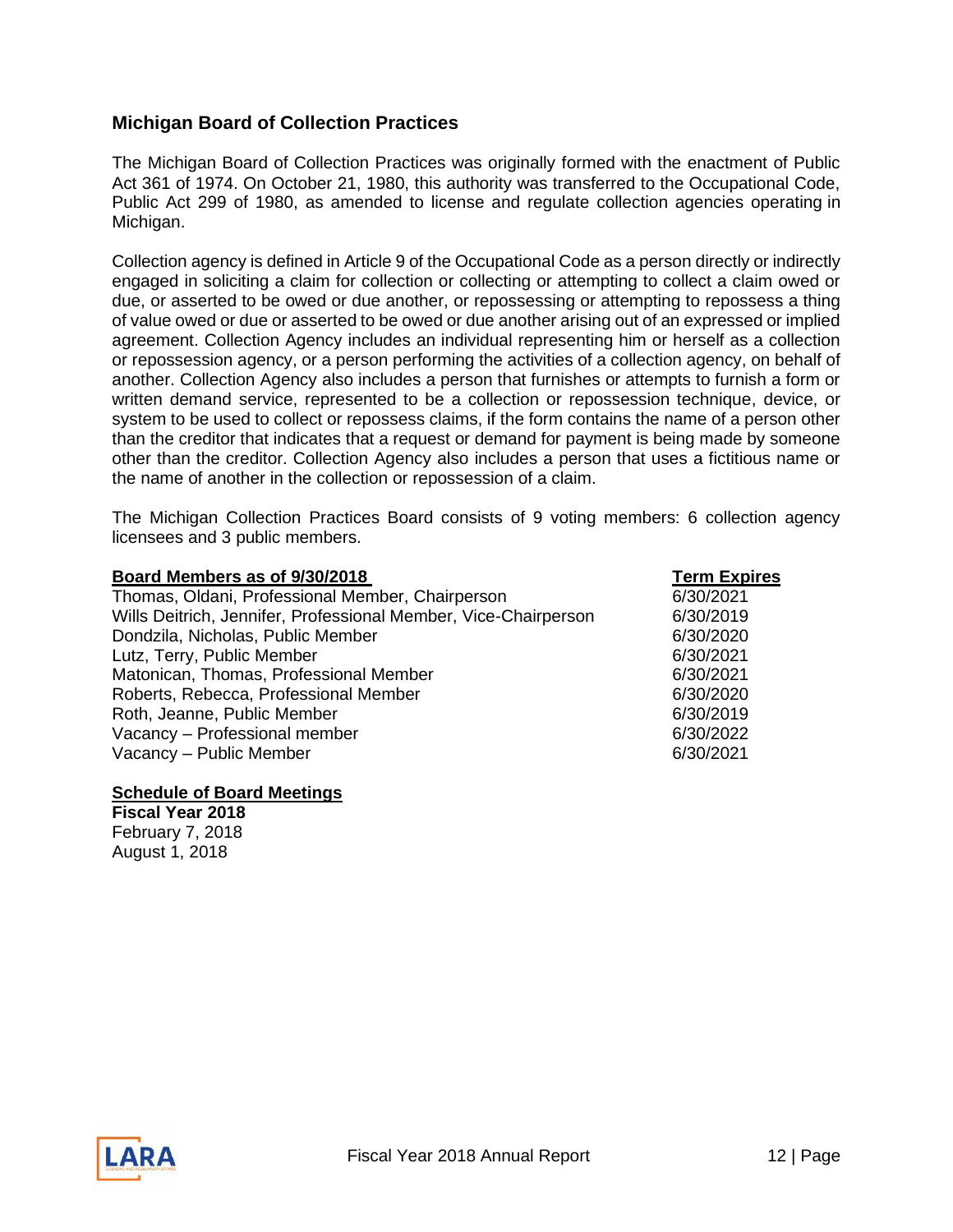#### <span id="page-12-0"></span>**Michigan Board of Cosmetology**

The authority for the Michigan Board of Cosmetology was transferred to the Occupational Code, Public Act 299 of 1980, as amended, on October 21, 1980.

Cosmetology is defined in Article 12 of the Occupational Code as one of the following services or a combination of the following services: Hair care services (arranging, cutting, dressing, curling, waving, cleansing, singeing, bleaching, coloring, tinting, trimming, styling, relaxing, perming, straightening, or similar work upon the hair of the head); Manicuring services (cleansing, filing, shaping, buffing, polishing, or beautifying of the nails of the hands or feet, and the cleansing, massaging, stimulating, exercising, or beautifying of the skin of the hands, arms, and feet, manually or with the use of tools, appliances, or cosmetic preparations, including the repair of nails, or the creation or decoration of artificial nails); Electrology (permanent removal of hair from the body by the use of electricity); and Skin care services (beautifying the skin of the body by the use of cosmetic preparations, antiseptics, tonics, lotions, or creams, including body wrapping; cleansing or stimulating the skin of the body by the use of the hands, devices, apparatus, or appliances, with or without the use of cosmetic preparations, antiseptics, tonics, lotions or creams; temporary removal of hair from the body by the use of depilatories, waxes, razors, scissors, clippers, or tweezers; giving facials, applying removable makeup, applying eyelashes, or any other application of a preparation or beauty enhancement to the body).

The Michigan Board of Cosmetology consists of 9 voting members: 5 licensed cosmetologists who have been actively engaged in the practice of cosmetology for at least 3 years immediately preceding their appointment, 1 member who has been actively engaged in teaching cosmetology in this state for not less than 3 years immediately before appointment and who owns an interest in a school of cosmetology, and 3 public members.

| Board Members as of 9/30/2018                               | <b>Term Expires</b> |
|-------------------------------------------------------------|---------------------|
| River, Angela, Professional Member, Chairperson             | 12/31/2018          |
| Pittsenbarger, Sally, Professional Member, Vice-Chairperson | 12/31/2019          |
| Abel, Gabriella, Public Member                              | 12/31/2020          |
| Kruithoff, Danielle, Professional Member                    | 12/31/2021          |
| Schroeder, Andrea, Public Member                            | 12/31/2018          |
| Skipper-Strong, Kathleen, Public Member                     | 12/31/2019          |
| Ward, Linda, Professional Member                            | 12/31/2021          |
| Weaver, Scott, Professional Member                          | 12/31/2021          |
| Wilkinson, Kathryn, Professional Member                     | 12/30/2021          |

#### **Schedule of Board Meetings**

**Fiscal Year 2018**  November 6, 2017 February 5, 2018 May 7, 2018 August 6, 2018

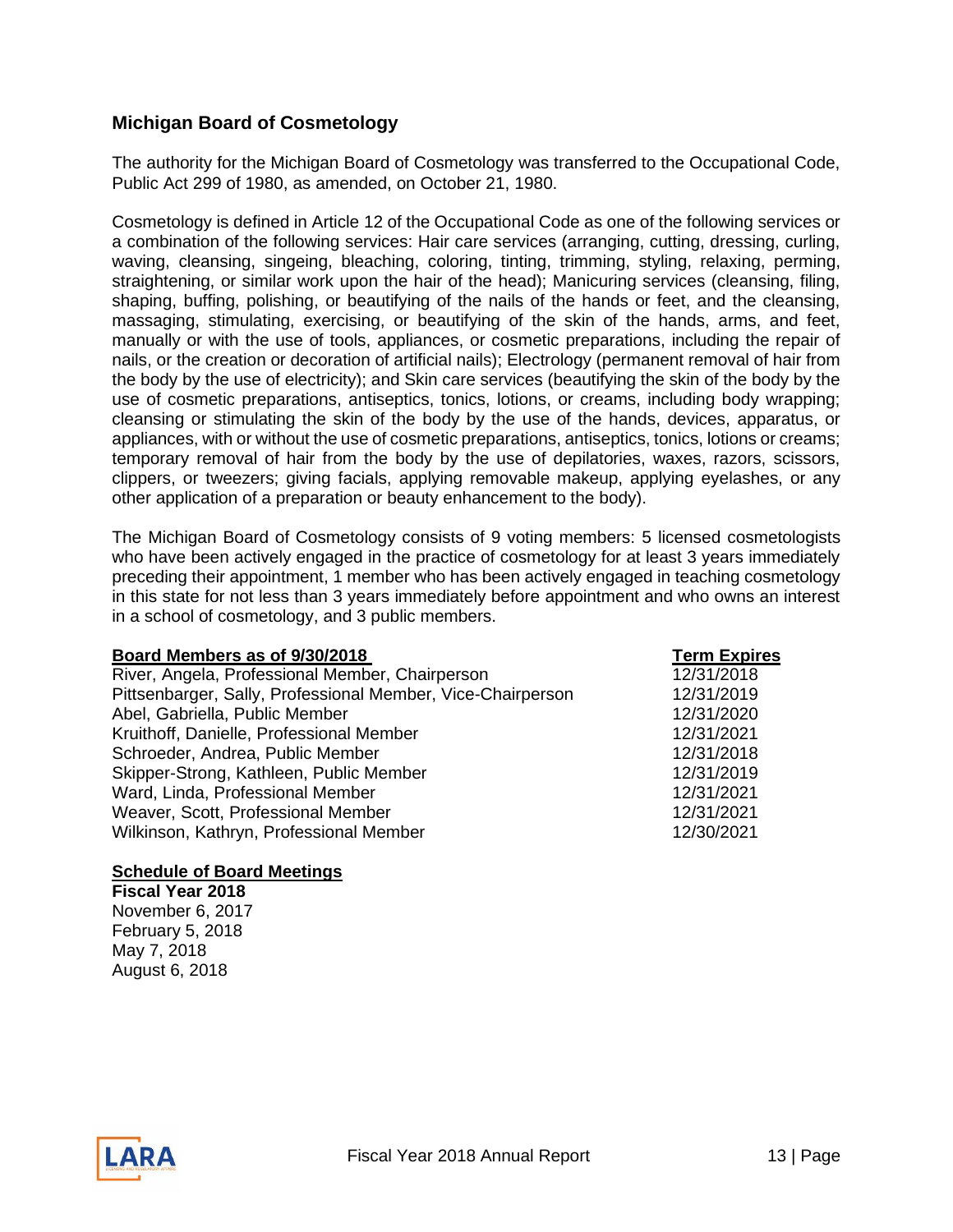#### <span id="page-13-0"></span>**Michigan Board of Counseling**

The Michigan Board of Counseling was created by Public Act 421 of 1988 which was an amendment to the Public Health Code, Public Act 368 of 1978, as amended.

The Public Health Code defines the practice of counseling to mean the rendering to individuals, groups, families, organizations, or the general public in accordance with accepted and established ethics a service involving clinical counseling principles, methods, or procedures for the purpose of achieving social, personal, career, and emotional development and with the goal of promoting and enhancing healthy self-actualizing and satisfying lifestyles whether the services are rendered in an educational, business, health, private practice, or human services setting.

The Michigan Board of Counseling consists of 11 voting members: 6 professional members (3 of which engage primarily in providing counseling techniques, behavior modification techniques, or preventative techniques to clients, 2 members who are engaged primarily in teaching, training, or research in counseling, and 1 member who is engaged primarily in the administration of counseling services), 4 members of the general public, and 1 member who is a statutorily regulated mental health professional.

#### **Board Members as of 9/30/18 Term Expires**

Munley, Patrick, LPC, Chairperson 6/30/2019 Emde, Robyn, LPC, Vice-Chairperson 6/30/2020 Billman, Mary, Public Member 6/30/2022 Bozek, Katie, LMFT, PhD 6/30/2022 Harper, Walter, Mary, Public Member 6/30/2022 Hurd, LuAnn, LPC 6/30/2021 Koviak, Harold, Public Member 6/30/2021 Love, Harold, LPC 6/30/2021 Papazian, Gerald, LPC 6/30/2020 Parfitt, Diane, LPC, PhD 6/30/2019 Simmons, Jana, Public Member 6/30/2021

#### **Schedule of Board Meetings**

**Fiscal Year 2018**  December 1, 2017 January 5, 2018 (Disciplinary Subcommittee Meeting Cancelled) February 9, 2018 (Full Board and Disciplinary Subcommittee Meetings Cancelled) March 12, 2018 April 13, 2018 (Full Board and Disciplinary Subcommittee Meetings Cancelled) April 27, 2018 May 11, 2018 (Disciplinary Subcommittee Meeting Cancelled) June 22, 2018 September 7, 2018

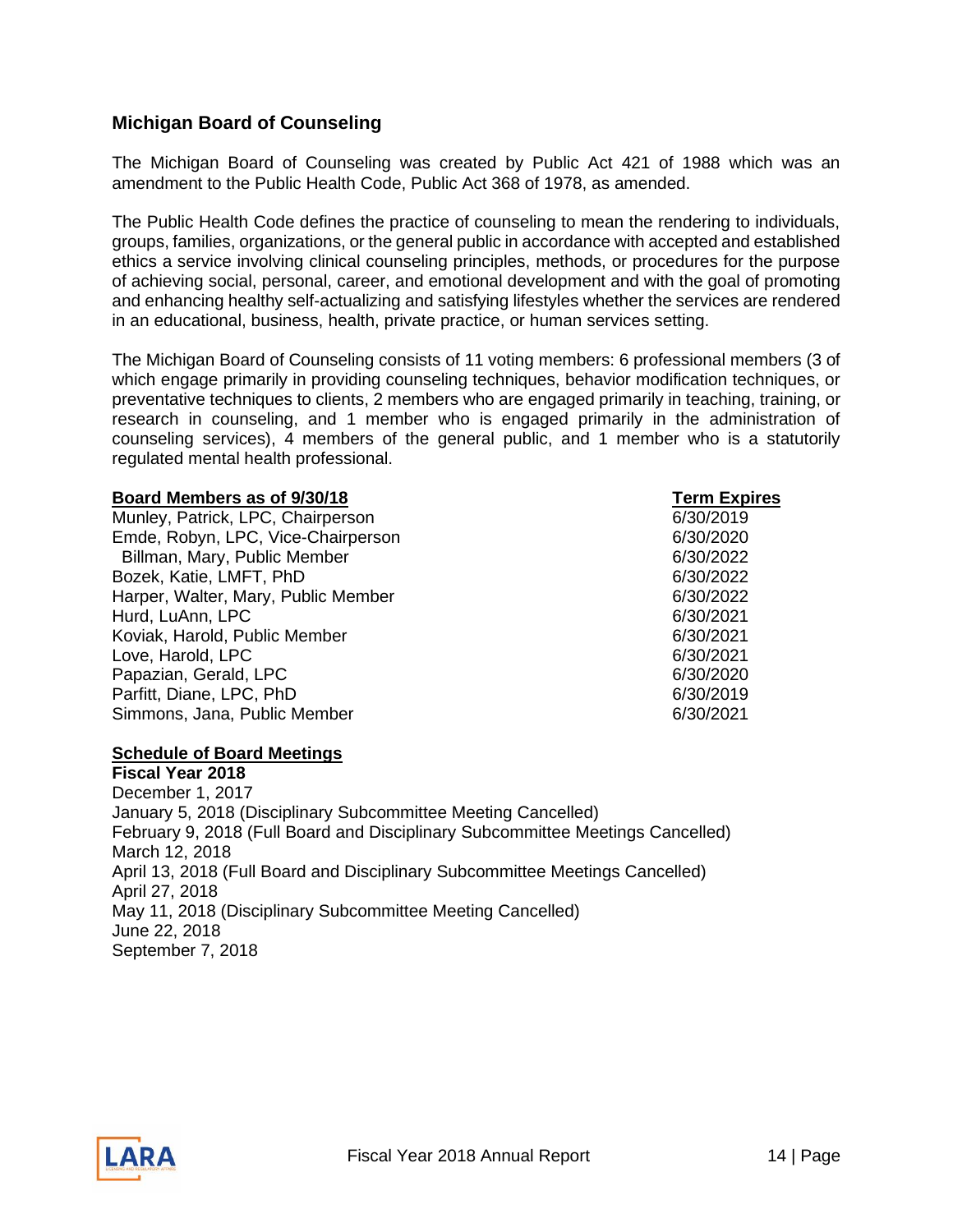#### <span id="page-14-0"></span>**Michigan Board of Dentistry**

The Michigan Board of Dentistry was originally formed with the enactment of Public Act 122 of 1919. This Act regulated the practice of dentistry and dental hygiene and authorized dental assistants.

On September 30, 1978, this authority was transferred to the Public Health Code, Public Act 368 of 1978, as amended, and included certification of specialists in the fields of orthodontics, endodontics, prosthodontics, pediatric dentistry, periodontics, oral and maxillofacial surgery, and oral pathology.

Dentist, as defined by the Public Health Code, means an individual who is licensed under this Article 15 to engage in the practice dentistry.

The practice of dentistry, as defined by the Public Health Code, means the diagnosis, treatment, prescription, or operation for a disease, pain, deformity, injury, or physical condition of the human tooth, teeth, alveolar process, gums or jaws, or their dependent tissues, or an offer, undertaking, attempt to do, or holding oneself out as able to do any of these acts.

The practice as a dental hygienist, as defined by the Public Health Code, means practice at the assignment of a dentist in that specific area of dentistry based on specialized knowledge, formal education, and skill with particular emphasis on preventive services and oral health education.

The practice as a dental assistant, as defined by the Public Health Code, means assistance in the clinical practice of dentistry based on formal education, specialized knowledge, and skill at the assignment and under the supervision of a dentist.

The Michigan Board of Dentistry consists of 19 voting members: 8 dentists, 2 dentists who have been issued a health profession specialty certification issued under MCL 333.16608, 4 registered dental hygienists, 2 registered dental assistants, and 3 public members.

| Board Members as of 9/30/2018                             | <b>Term Expires</b> |
|-----------------------------------------------------------|---------------------|
| Roels, Patricia, DDS, Chairperson                         | 6/30/2021           |
| Schmakel, Timothy, MD, DDS. Vice Chairperson (specialist) | 6/30/2020           |
| Barnhart, Lori, RDA                                       | 6/30/2022           |
| Bentley, Cheryl, RDH                                      | 6/30/2020           |
| Briskie, Daniel, DDS (specialist)                         | 6/30/2019           |
| Chiaravalli, Peter, DDS                                   | 6/30/2020           |
| Curcuru, Grace, DDS (faculty)                             | 6/30/2022           |
| Franklin, Sandra, RDH                                     | 6/30/2019           |
| Goodrich, Joshua, Public Member                           | 6/30/2021           |
| Hale, Rita, Public Member                                 | 6/30/2020           |
| Inman, Kathleen, RDH                                      | 6/30/2021           |
| Johnston, Mark DDS                                        | 6/30/2021           |
| Kaysserian, Kerry, DDS                                    | 6/30/2019           |
| Kindel, Jennifer, RDA (resigned 10/28/2018)               | 6/30/2019           |
| Maher, William, DDS                                       | 6/30/2019           |
| Perrone, William, Public Member                           | 6/30/2019           |
| Tseng, Irene DDS                                          | 6/30/2022           |
| Weidig, Paula, RDH                                        | 6/30/2020           |
| Vacancy, Dentist                                          | 6/30/2020           |

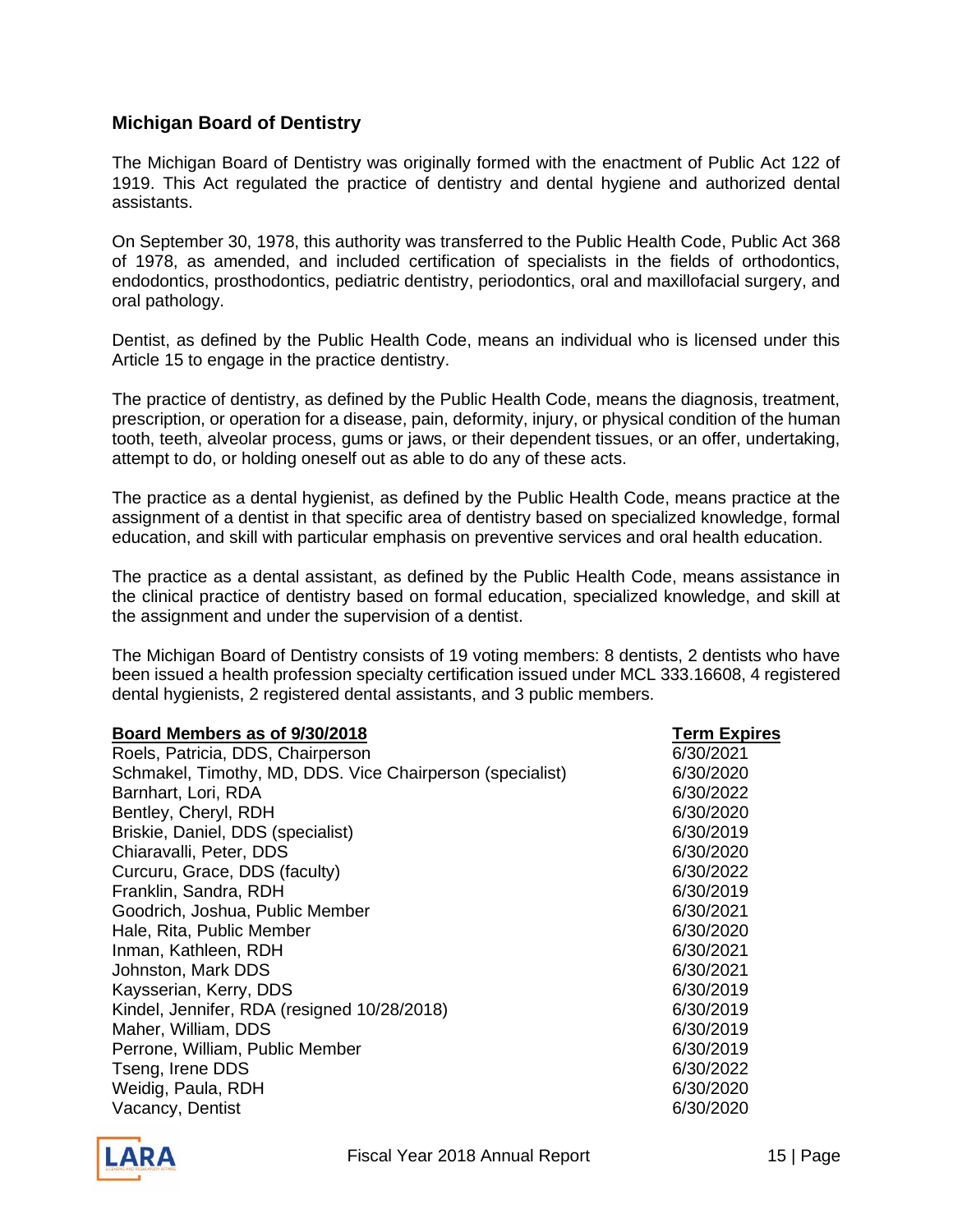## **Schedule of Board Meetings**

**Fiscal Year 2018**  October 12, 2017 December 14, 2017 February 8, 2018 April 19, 2018 June 14, 2018 July 13, 2018 (Disciplinary Subcommittee Meeting Cancelled) August 9, 2018

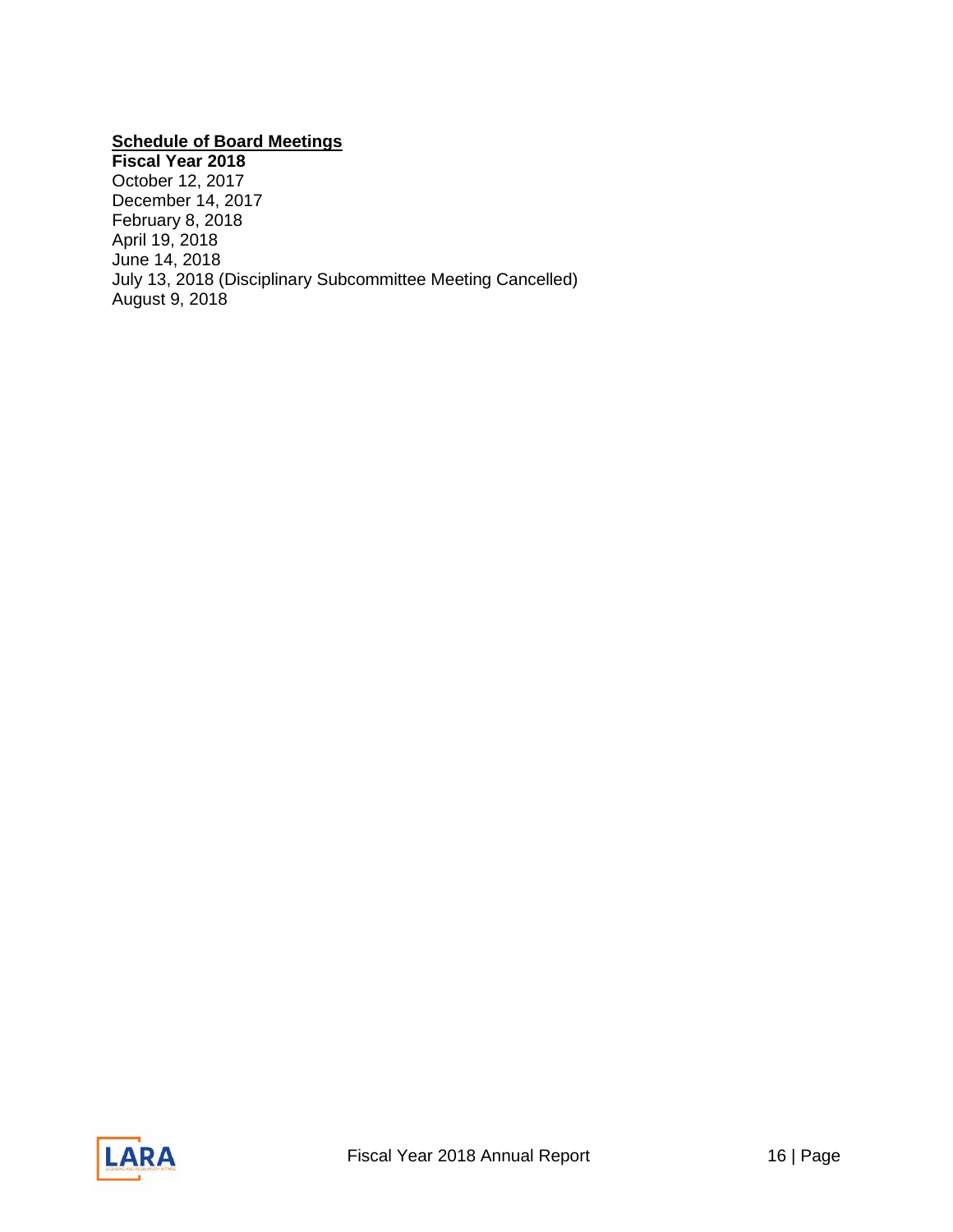#### <span id="page-16-0"></span>**Forester Registration**

The Michigan Board of Foresters was originally formed with the enactment of Public Act 78 of 1955. On October 21, 1980, this authority was transferred to the Occupational Code, Public Act 299 of 1980, as amended. By executive Order No. 1996-2, the Board of Foresters was abolished effective May 15, 1996.

The registration of individuals continues unimpeded.

Article 21 defines a forester as a person who, by reason of his or her knowledge of the natural sciences, mathematics, and the principles of forestry, acquired by forestry education and practical experience, is qualified to engage in the practice of professional forestry.

The practice of professional forestry is defined as professional forestry services, including consultation, investigation, evaluation, planning, or responsible supervision of forestry interns or forest technicians when the professional service requires the application of forestry principles and techniques.

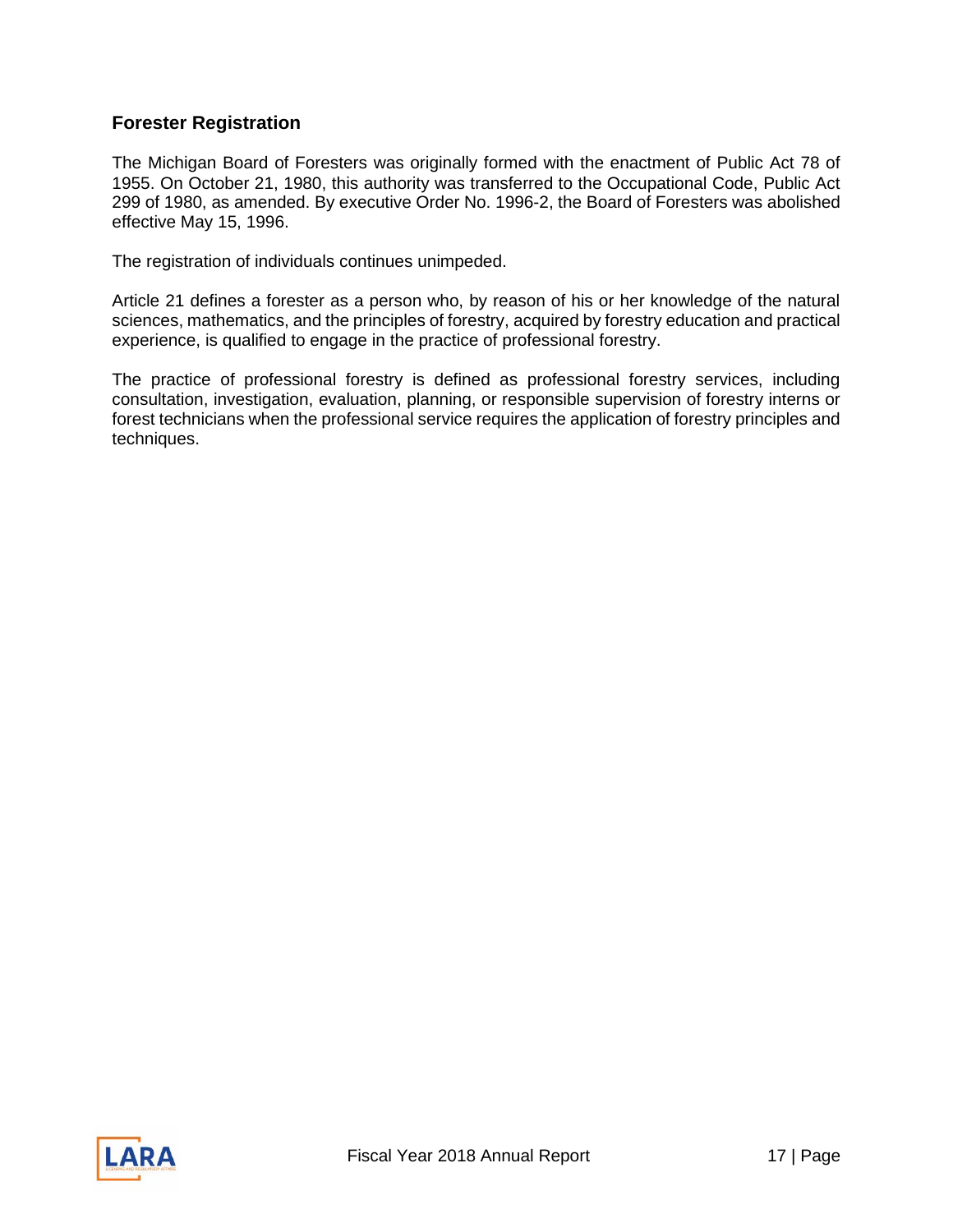#### <span id="page-17-0"></span>**Hearing Aid Dealer Registration**

The Michigan Board of Hearing Aid Dealers was originally formed with the enactment of Public Act 265 of 1966. On October 21, 1980, this authority was transferred to the Occupational Code, Public Act 299 of 1980, as amended. By executive Order No. 1996-2, the Board of Hearing Aid Dealers was abolished effective May 15, 1996. The registration of individuals continues unimpeded.

Article 13 defines the practice of selling or fitting a hearing aid as the selection, adaptation, and sale of a hearing aid and includes the testing of hearing by means of an audiometer and other means for the sale of a hearing aid. The practice also includes the making of an impression for an ear mold.

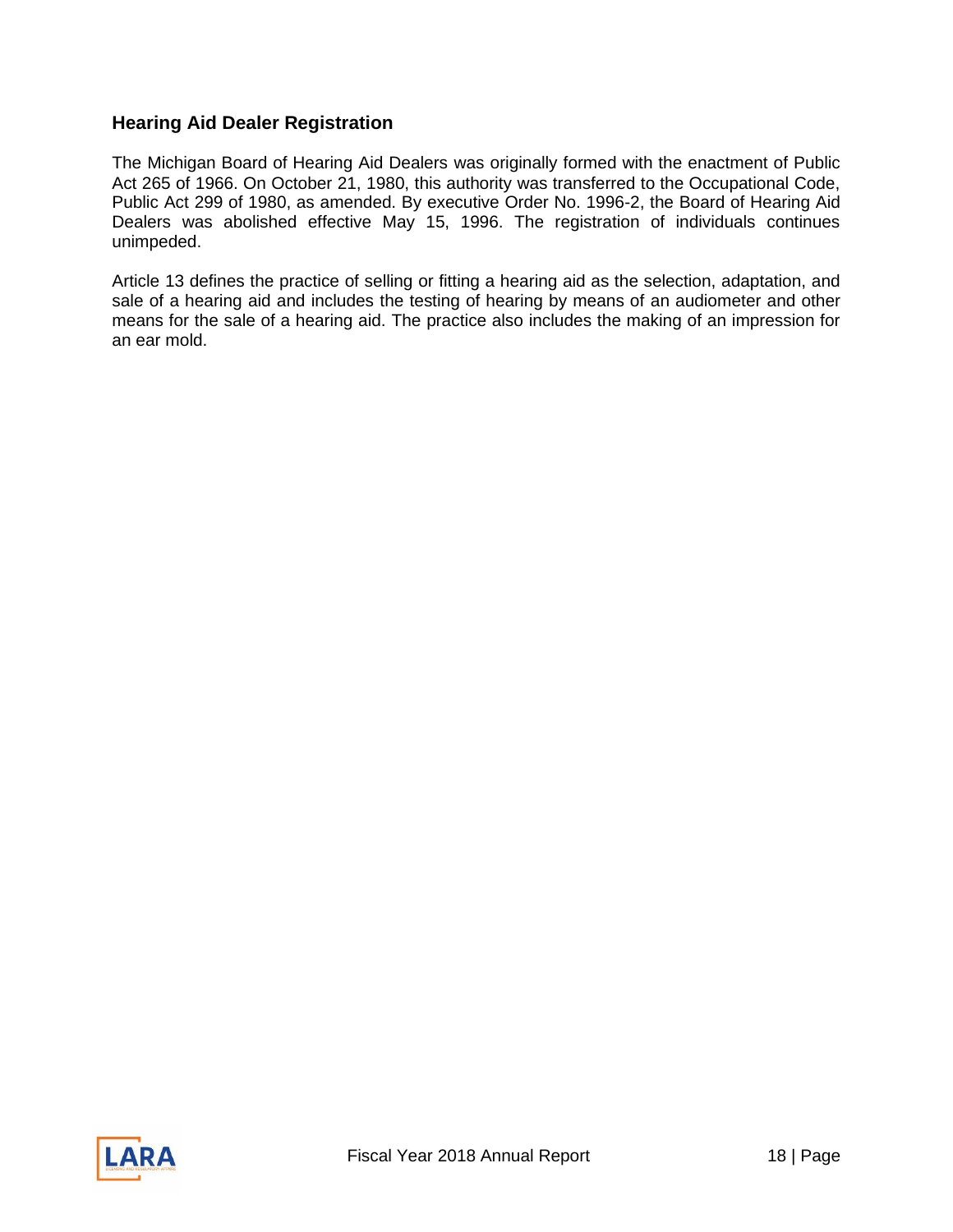#### <span id="page-18-0"></span>**Michigan Board of Interpreters for the Deaf, DeafBlind and Hard of Hearing**

The Michigan Board of Interpreters for the Deaf, DeafBlind and Hard of Hearing was formed pursuant to Executive Order, No. 2017-8, effective December 24, 2017, which transferred all authority, powers, duties, functions, and responsibilities of the Division on Deaf, DeafBlind and Hard of Hearing, within the Department of Civil Rights, under the Deaf Persons' Interpreters Act, Public Act 204 of 1982, to the Department of Licensing and Regulatory Affairs.

The Board of Interpreters for the Deaf, DeafBlind and Hard of Hearing was created to help streamline the sign language interpreter certification process and may advise the Department of Licensing and Regulatory Affairs on all matters related to the certification of interpreters and the administration of the Deaf Persons' Interpreters Act.

A qualified interpreter, as defined by the Deaf persons' Interpreters Act, means a person who is certified through the National Registry of Interpreters for the Deaf or is certified through the state.

The Michigan Board of Interpreters for the Deaf, DeafBlind and Hard of Hearing consists of 9 voting members: 2 members who are deaf, deafblind, or hard of hearing persons; 4 members who are certified deaf persons' interpreters under Michigan law with 1 or more who may be an interpreter and owner of or work for an interpreter referral agency; 1 member who represents an institution or other organization responsible for education of interpreters or interpreter standards; 1 member who represents an educational institution or other organization that serves the deaf, deafblind, or hard of hearing community; and 1 member who represents the public and is not a certified deaf persons' interpreter under Michigan law.

#### **Board Members as of 9/30/2018 Term Expires**

Johnson, Carmen, Professional Member, Chairperson Bailey, Karen, Professional Member, Vice-Chairperson Dorsette III, Theodore, Public Member Hentschel, Andrea, Public Member Holaly, Mitch, Professional Member Horwitz, Miriam, Professional Member Houston, Sarah, Professional Member Pollock, Greg, Professional Member Stuckless, David, Professional Member 12/31/2018

#### **Schedule of Board Meetings**

**Fiscal Year 2018**  April 26, 2018 July 19, 2018 (Board Meeting Cancelled) August 30, 2018 October 31, 2018

| <b>Term Expire</b> |
|--------------------|
| 12/31/2019         |
| 12/31/2020         |
| 12/31/2018         |
| 12/31/2019         |
| 12/31/2020         |
| 12/31/2020         |
| 12/31/2019         |
| 12/31/2018         |
| 10101              |

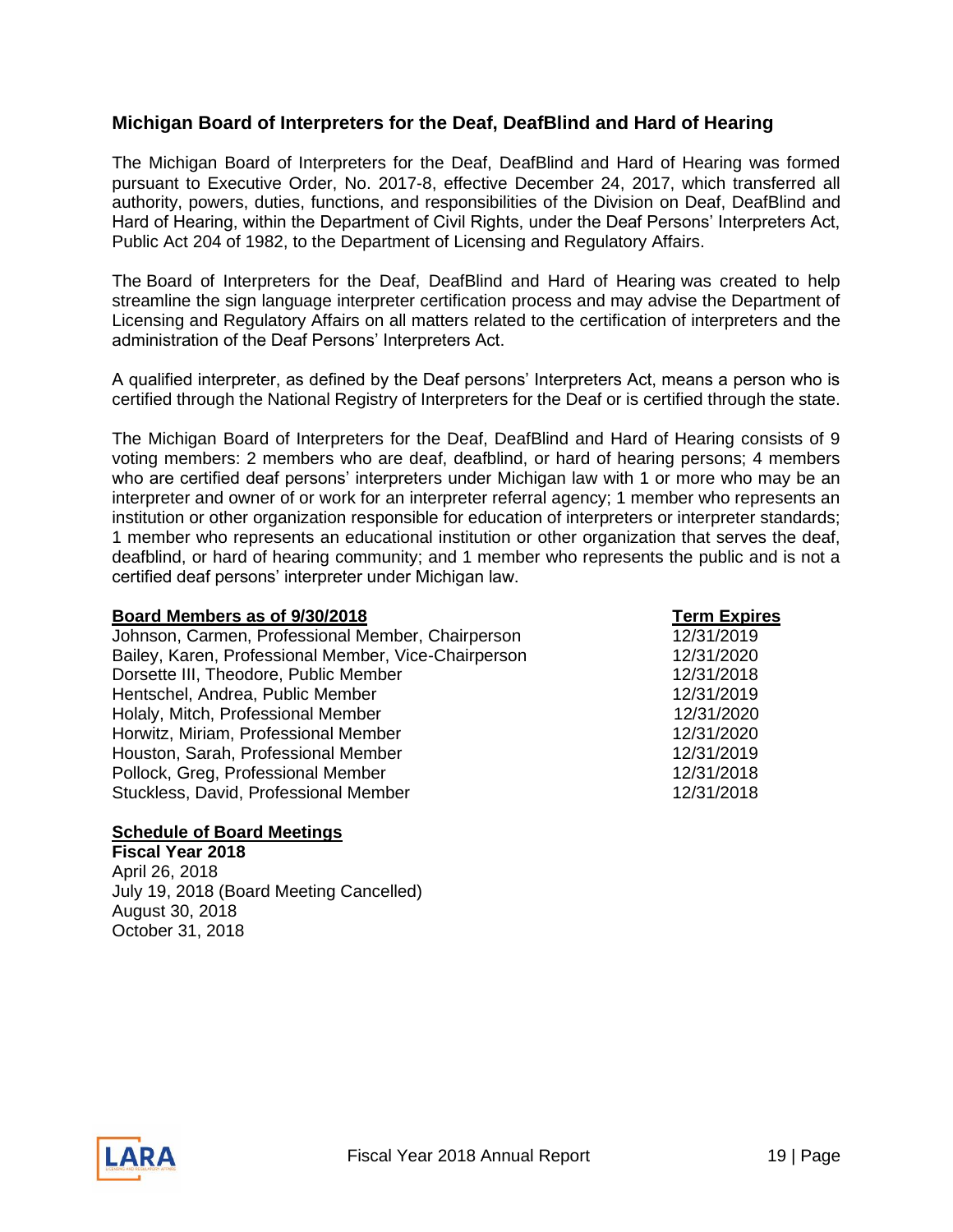#### <span id="page-19-0"></span>**Michigan Board of Marriage and Family Therapy**

The Michigan Board of Marriage Counselors was originally formed with the enactment of Public Act 292 of 1966. On October 21, 1980, the authority of the Board was transferred to Article 15 of Public Act 299 of 1980. Public Act 126 of 1995 transferred the authority of the Board to the Public Health Code, Public Act 368 of 1978, as amended, and the name was changed to the Board of Marriage and Family Therapy.

Part 169 defines the practice of marriage and family therapy as the providing of guidance, testing, discussions, therapy, instruction, or advice that is intended to avoid, eliminate, relieve, manage, or resolve marital or family conflict or discord, to create, improve, or restore marital or family harmony, or to prepare couples for marriage. Practice of marriage and family therapy does not include the administration and interpretation of psychological tests except for those tests that are consistent with the individual's education and training and with the code of ethics for licensed marriage and family therapists.

The Michigan Board of Marriage and Family Therapy consists of 9 voting members: 6 marriage and family therapists and 3 public members.

#### **Board Members as of 9/30/2018 Term Expires**

Allen, Concha, Public Member, Chairperson **6/30/2019** Campbell, Amy, LMFT 6/30/2019 Dupuis, Sara, PhD, LMFT 6/30/2022 Harden, Carolyn, Public Member 6/30/2020 Johnson, Shawn Dee, PhD, LMFT 6/30/2019 Mammen, Laura, LMFT, LPC 6/30/2021 Wampler, Richard, PhD, LMFT 6/30/2019 West, Samantha, Public Member 6/30/2021 Wittenborn, Andrea, Professional Member 6/30/2020

#### **Schedule of Board Meetings**

**Fiscal Year 2018**  December 8, 2017 (Full Board and Disciplinary Subcommittee Meetings Cancelled) March 9, 2018 (Disciplinary Subcommittee Meetings Cancelled) June 8, 2018 (Full Board and Disciplinary Subcommittee Meetings Cancelled) June 14, 2018 (Full Board Meeting Cancelled) September 14, 2018 (Disciplinary Subcommittee Meeting Cancelled)

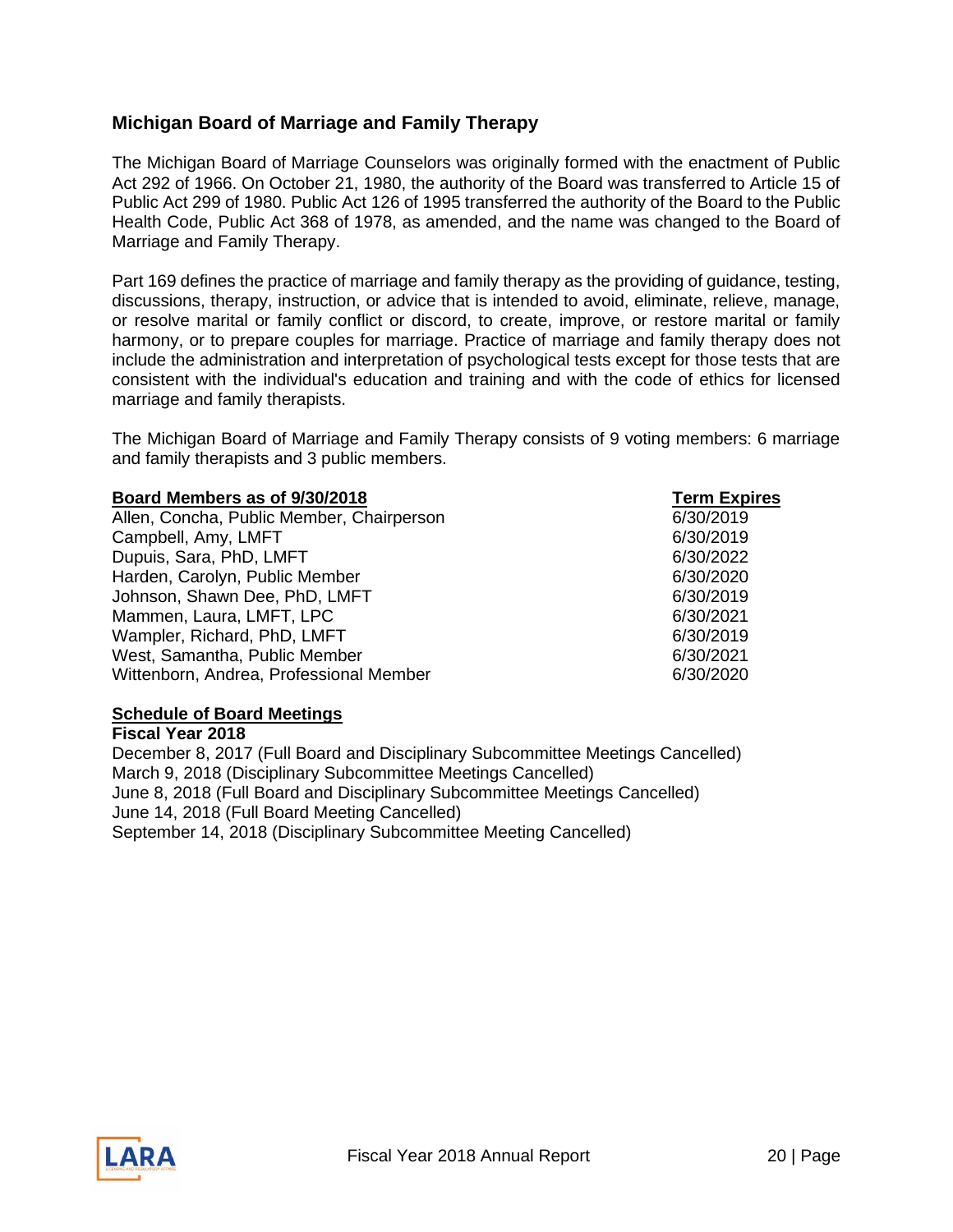### <span id="page-20-0"></span>**Michigan Board of Massage Therapy**

The Michigan Board of Massage Therapy was created with the enactment of Public Act 471 of 2008, which amended the Public Health Code, Public Act 368 of 1978.

The practice of massage therapy, as defined in the Public Health Code, means the application of a system of structured touch, pressure, movement, and holding to the soft tissue of the human body in which the primary intent is to enhance or restore the health and well-being of the client. Practice of massage therapy includes complementary methods, including the external application of water, heat, cold, lubrication, salt scrubs, body wraps, or other topical preparations; and electromechanical devices that mimic or enhance the actions possible by the hands.

The Michigan Board of Massage Therapy consists of 11 voting members: 7 individuals who meet the requirements of MCL 333.16135(2) and 4 public members.

| Board Members as of 9/30/2018                      | <b>Term Expires</b> |
|----------------------------------------------------|---------------------|
| Stout, John T. (J.T.), MT, Acting Chairperson      | 12/31/2020          |
| Franklin, Charlie, LMT                             | 12/31/2021          |
| Gennety, Tiffany, LMT                              | 12/31/2020          |
| Hunter, Terese, Public Member                      | 12/31/2020          |
| Kiter, Katie, Public Member                        | 12/31/2021          |
| Latham-Enix, Tina, LMT                             | 12/31/2019          |
| Miazga, Beth, LMT                                  | 12/31/2021          |
| Robinson, Judy, Public Member (resigned 10/8/2018) | 12/31/2020          |
| Wiley, Jodi, LMT                                   | 12/31/2021          |
| Wolf, Lynn, LMT                                    | 12/31/2019          |
| Vacancy, Public Member                             | 12/31/2020          |

#### **Schedule of Board Meetings**

**Fiscal Year 2018** October 9, 2017 January 8, 2018 April 9, 2018 (Full Board Meeting Cancelled) July 9, 2018

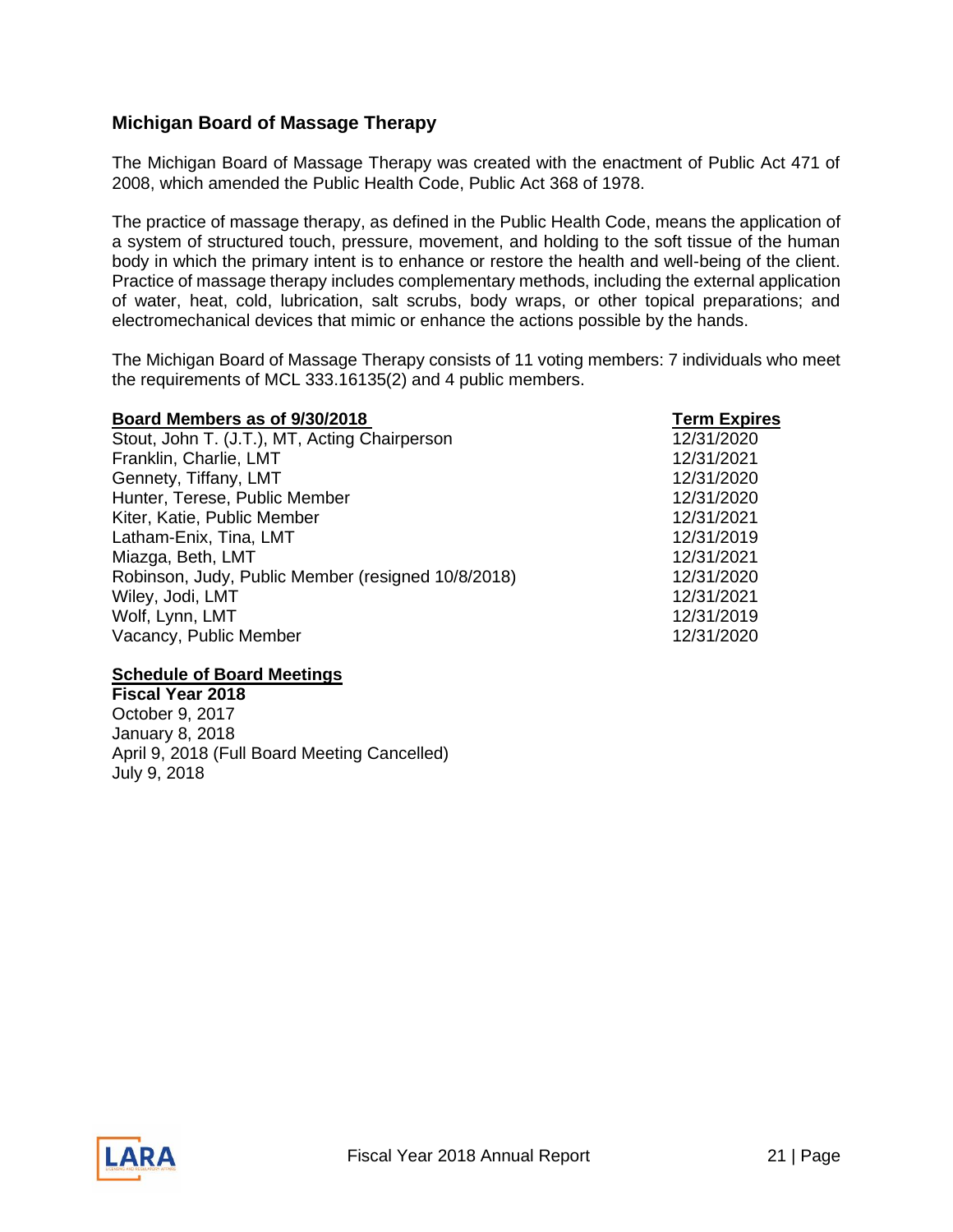#### <span id="page-21-0"></span>**Michigan Board of Medicine**

The Michigan Board of Medicine was originally formed with the enactment of Public Act 237 of 1899. This act provided for the examination, regulation and licensing of physicians and surgeons in the State of Michigan and for the discipline of offenders against the Act. On January 8, 1974, a new Medical Practice Act, Public Act 185 of 1973, became effective. This Act continued in effect until September 30, 1978, when the Board's authority was transferred to the Public Health Code, Public Act 368 of 1978, as amended.

The practice of medicine, as defined in the Public Health Code, means the diagnosis, treatment, prevention, cure, or relieving of a human disease, ailment, defect, complaint, or other physical or mental condition, by attendance, advice, device, diagnostic test, or other means, or offering, undertaking, attempting to do, or holding oneself out as able to do, any of these acts.

The Michigan Board of Medicine consists of 19 voting members: 10 physicians, 1 physician's assistant, and 8 public members.

| Board Members as of 9/30/2018                 | <b>Term Expires</b> |
|-----------------------------------------------|---------------------|
| Arsiwala, Mohammed A., MD, Chairperson        | 12/31/2019          |
| Prues, Louis, Public Member, Vice Chairperson | 12/31/2019          |
| Bates, Richard, MD                            | 12/31/2021          |
| Chafty, Michael, MD                           | 12/31/2021          |
| Chrissos, Michael, MD                         | 12/31/2019          |
| Frankovich, Stacey, Public Member             | 12/31/2018          |
| Gormas, Michelle, PA                          | 12/31/2018          |
| Johnston, Renee, Public Member                | 12/31/2021          |
| Poland, Cara, MD                              | 12/31/2021          |
| Rao, Venkat, MD                               | 12/31/2021          |
| Rogers, James, MD                             | 12/31/2019          |
| Ruiz, Traci, Public Member                    | 12/31/2021          |
| Sophiea, Paul, Public Member                  | 12/31/2021          |
| Sondheimer, James, MD                         | 12/31/2021          |
| Stocker, Eric, Public Member                  | 12/31/2019          |
| Szymanski, Dennis C., MD                      | 12/31/2019          |
| Tabrizi, Shareen, Public Member               | 12/31/2021          |
| Tahnoose, Terri, Public Member                | 12/31/2021          |
| Tocco-Bradley, Rosalie, MD                    | 12/31/2019          |

#### **Schedule of Board Meetings**

**Fiscal Year 2018** November 14, 2017 January 17, 2018 March 14, 2018 May 16, 2018 July 18, 2018 September 19, 2018

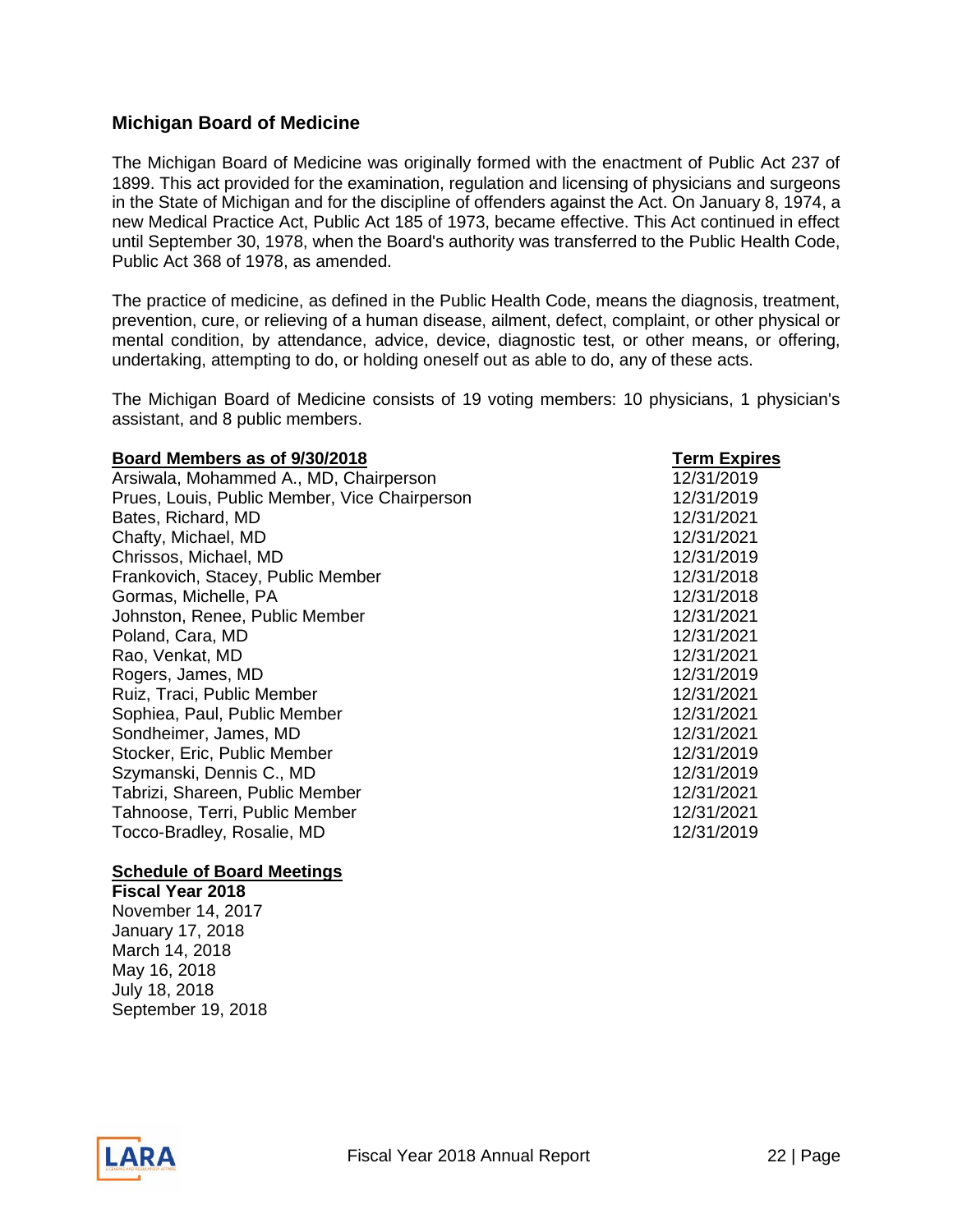#### <span id="page-22-0"></span>**Michigan Board of Licensed Midwifery**

The Michigan Board of Licensed Midwifery was formed with the enactment of Public Act 417 of 2016, effective April 4, 2017, to work in conjunction with the Department of Licensing and Regulatory Affairs to establish and implement the licensure program for the practice of midwifery in Michigan.

Midwife, as defined by the Public Health Code, means an individual who is licensed under Part 171 of Article 15 to engage in the practice of midwifery.

The practice of midwifery, as defined by the Public Health Code, means providing maternity care that is consistent with a midwife's training, education, and experience, to women and neonates during the antepartum, intrapartum, and postpartum periods. The practice of midwifery does not include the practice of medicine or osteopathic medicine or surgery, and the practice of nursing, including the practice of nursing with a specialty certification in nurse midwifery.

The Michigan Board of Licensed Midwifery consists of 12 voting members: 7 midwives, 1 certified nurse midwife, 1 physician who is a board-certified obstetrician-gynecologist, 1 physician who is a board-certified pediatrician, 2 members of the general public (1 of which is a consumer of midwifery care).

| Board Members as of 9/30/2018                            | <b>Term Expires</b> |
|----------------------------------------------------------|---------------------|
| Mazzara, Katheryn, Professional Member, Chairperson      | 12/30/2020          |
| Robinson, Heather, Professional Member, Vice-Chairperson | 12/31/2020          |
| Bobier, Patrice, Professional Member                     | 12/31/2021          |
| Duckett-Freeman, Claretta, Public Member                 | 12/31/2021          |
| Fisch, Deborah, Public Member                            | 12/31/2019          |
| Howell, Amanda, Professional Member                      | 12/31/2019          |
| Greydanus, Donald, MD                                    | 12/31/2021          |
| Michele, Tami, DO                                        | 12/31/2019          |
| Simkins, Geradine, Professional Member                   | 12/31/2019          |
| Perkins, Connie, Professional Member                     | 12/31/2020          |
| Proefrock, Stacia, Professional Member                   | 12/31/2020          |
| White, Nicole, Professional Member                       | 12/31/2019          |

#### **Schedule of Board Meetings Fiscal Year 2018**

January 16, 2018 (Disciplinary Subcommittee Meeting Cancelled) April 17, 2018 (Disciplinary Subcommittee Meeting Cancelled) July 16, 2018 (Full Board and Disciplinary Subcommittee Cancelled) October 16, 2018 (Disciplinary Subcommittee Meeting Cancelled) November 30, 2018 (Disciplinary Subcommittee Meeting Cancelled)

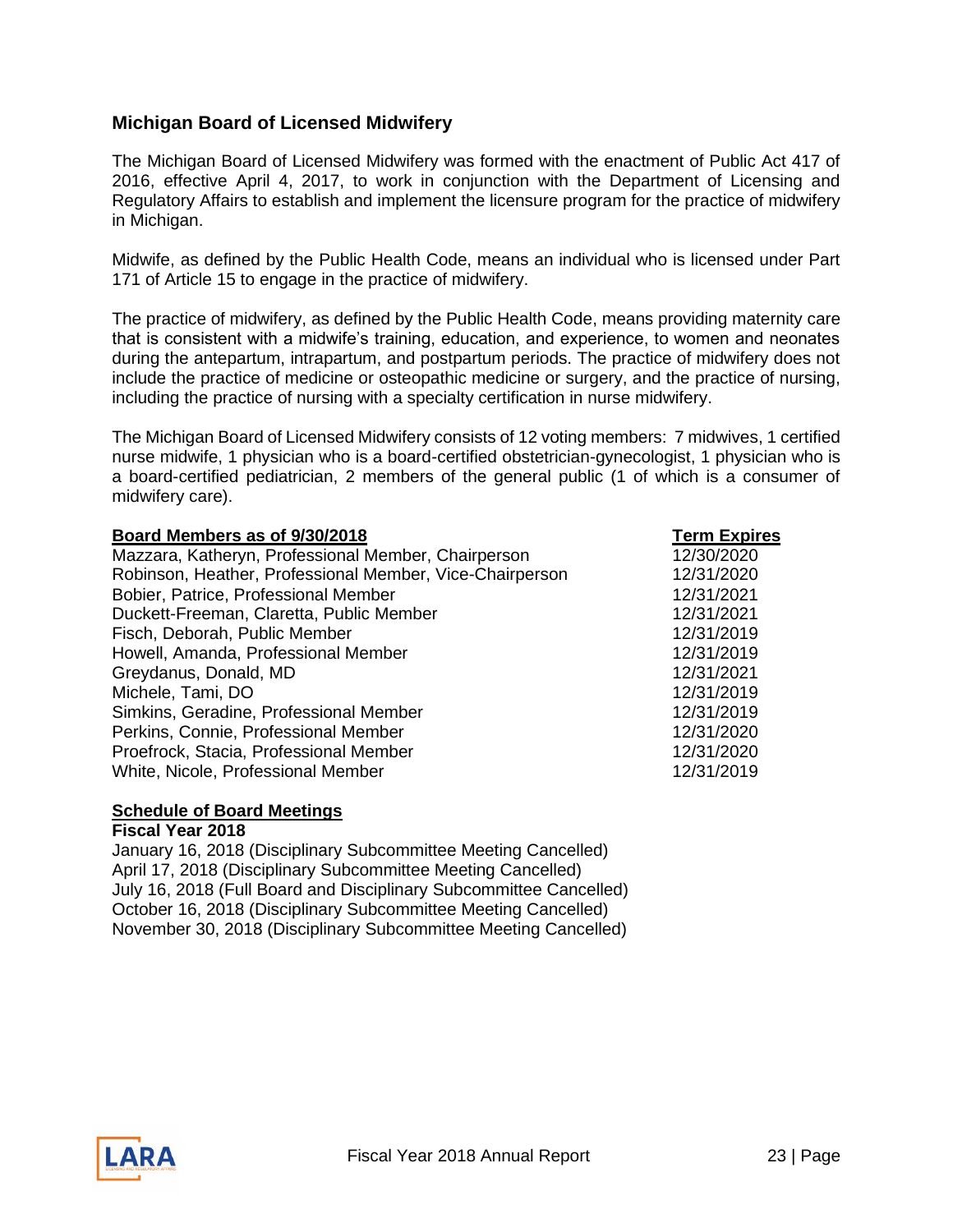#### <span id="page-23-0"></span>**Michigan Board of Nursing**

The Michigan Board of Nursing was originally created with the enactment of the Nurse Practice Act, Public Act 319 of 1909; authority was transferred to the Nursing Practice Act of 1967 by Public Act 149 of 1967. On September 30, 1978, authority was again transferred to the Public Health Code, Public Act 368 of 1978, as amended. On April 9, 2017, the Public Health Code was amended by Public Act 499 of 2017, to add a clinical nurse specialist to the Board.

The Michigan Public Health Code defines the practice of nursing in Michigan and empowers the Board to establish qualifications for nurse licensure; to establish standards for education and approve nurse education programs; develop and implement criteria for assurance of continued competency; and take disciplinary action against licensees when the health, safety, and welfare of the public has been adversely affected.

The practice of nursing, as defined in the Public Health Code, means the systematic application of substantial specialized knowledge and skill, derived from the biological, physical, and behavioral sciences to the care, treatment, counsel, and health teaching of individuals who are experiencing changes in the normal health processes or who require assistance in the maintenance of health and the prevention or management of illness, injury, or disability.

The practice of nursing as a licensed practice nurse or LPN means the practice of nursing based on less comprehensive knowledge and skill than that required of a registered professional nurse and performed under the supervision of a registered professional nurse, physician, or dentist. The licensed practical nurse is a health profession subfield of the practice of nursing.

Registered professional nurse or RN means an individual licensed under Part 172 or Article 15 to engage in the practice of nursing which scope of practice includes the teaching, direction, and supervision of less skilled personnel in the performance of delegated nursing activities.

Advanced practice registered nurse, or APRN means a registered professional nurse who has been granted a specialty certification under Part 172 of Article 15 the health specialty field of nurse midwifery, nurse practitioner, or clinical nurse specialist.

The Board may grant a specialty certification to a registered professional nurse with advanced training, who demonstrates competency through examination or other evaluative process, in the health profession specialty fields of nurse midwifery, nurse anesthetist, nurse practitioner, and clinical nurse specialist.

The Michigan Board of Nursing consists of 23 members: 9 registered professional nurses, 1 nurse midwife, 1 nurse anesthetist, 1 nurse practitioner, 1 clinical nurse specialist, 3 licensed practical nurses, and 7 public members.

- Three of the registered professional nurses shall be engaged in nursing education, 1 of whom shall be in less than a baccalaureate program, 1 in a baccalaureate or higher program, and 1 in a licensed practical nurse program and each of whom shall have a master's degree from an accredited college with a major in nursing.
- Three of the registered professional nurse members shall be engaged in nursing practice or nursing administration, each of whom shall have a baccalaureate degree in nursing from an accredited college.

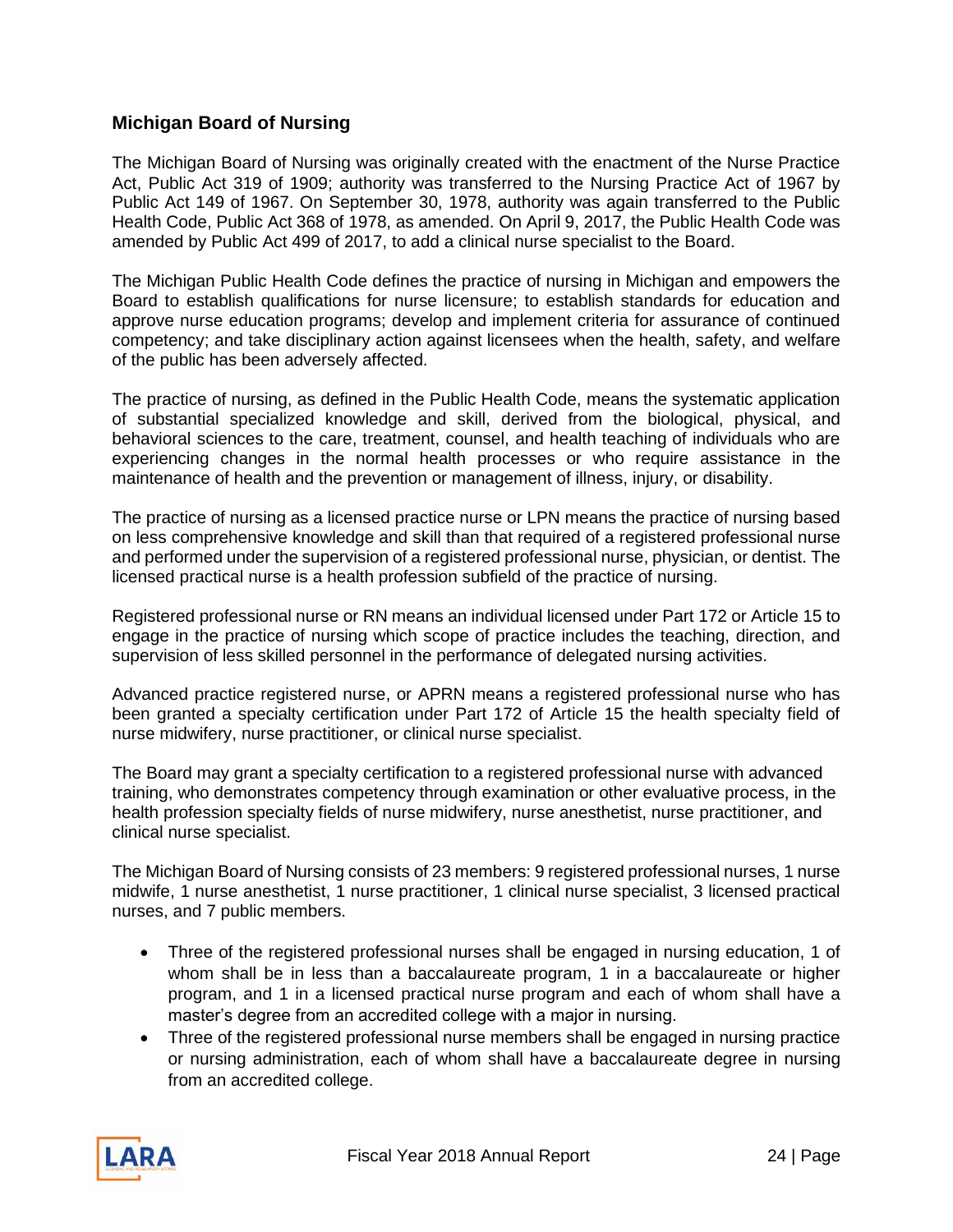- Three of the registered professional nurse members shall be engaged in nursing practice or nursing administration, each of whom shall be a non-baccalaureate registered nurse.
- Three of the licensed practical nurse members shall have graduated from a state approved program for the preparation of individuals to practice as a licensed practical nurse.
- The nurse midwife, the nurse anesthetist, the nurse practitioner, and the clinical nurse specialist shall each have a specialty certification granted by the Michigan Board of Nursing in his or her respective specialty field.

| Board Members as of 9/30/2018                      | <b>Term Expires</b> |
|----------------------------------------------------|---------------------|
| Meringa, Joshua, RN, Chairperson                   | 6/30/2020           |
| Basso, Ronald, JD, Public Member, Vice-Chairperson | 6/30/2019           |
| Ahrens, Kristin, DNP, RN, CPNP                     | 6/30/2021           |
| Bouchard-Wyant, Kathy, RN                          | 6/30/2019           |
| Chatman, Tatyana, LPN                              | 6/30/2021           |
| Coker, Sarah, MSN, RN, NE-BC                       | 6/30/2021           |
| DeDecker-Vander Kolk, Mary, RN                     | 6/30/2020           |
| DeVries, Jill, LPN                                 | 6/30/2020           |
| Fenske, Cynthia, RN                                | 6/30/2019           |
| Glenn, Lori, DNP, CNM, RN                          | 6/30/2021           |
| Harney, Patricia, Public Member                    | 6/30/2019           |
| Hopper, Paula, RN                                  | 6/30/2019           |
| Horton, Elizabeth, RN, MBA                         | 6/30/2020           |
| Iseler, Jackeline, DNP, RN, ACNS-BC                | 6/30/2022           |
| McDonald, Tiffany, RN                              | 6/30/2021           |
| O'Connor, Glenn, RN, CRNA                          | 6/30/2021           |
| Puscas, Jason, Public Member                       | 6/30/2022           |
| Richardson, Donald (Scott), Public Member          | 6/30/2022           |
| Sachs, Victoria, Public Member                     | 6/30/2022           |
| Thomas, Alana, LPN                                 | 6/30/2019           |
| Tounsel, Cerise, Public Member                     | 6/30/2022           |
| Vendittelli, Deborah, MSN, RN, ANP-BC              | 6/30/2019           |
| Vacancy - Public Member                            | 6/30/2022           |

#### **Schedule of Board Meetings**

**Fiscal Year 2018**  October 5, 2017 (Disciplinary Subcommittee Meeting Only) November 2, 2017 December 7, 2017 (Disciplinary Subcommittee Meeting Only) January 4, 2018 February 1, 2018 (Disciplinary Subcommittee Meeting Only) March 1, 2018 April 5, 2018 (Disciplinary Subcommittee Meeting Only) May 3, 2018 June 7, 2018 July 12, 2018 (Disciplinary Subcommittee Meeting Only) August 2, 2018 (Disciplinary Subcommittee Meeting Only) September 6, 2018

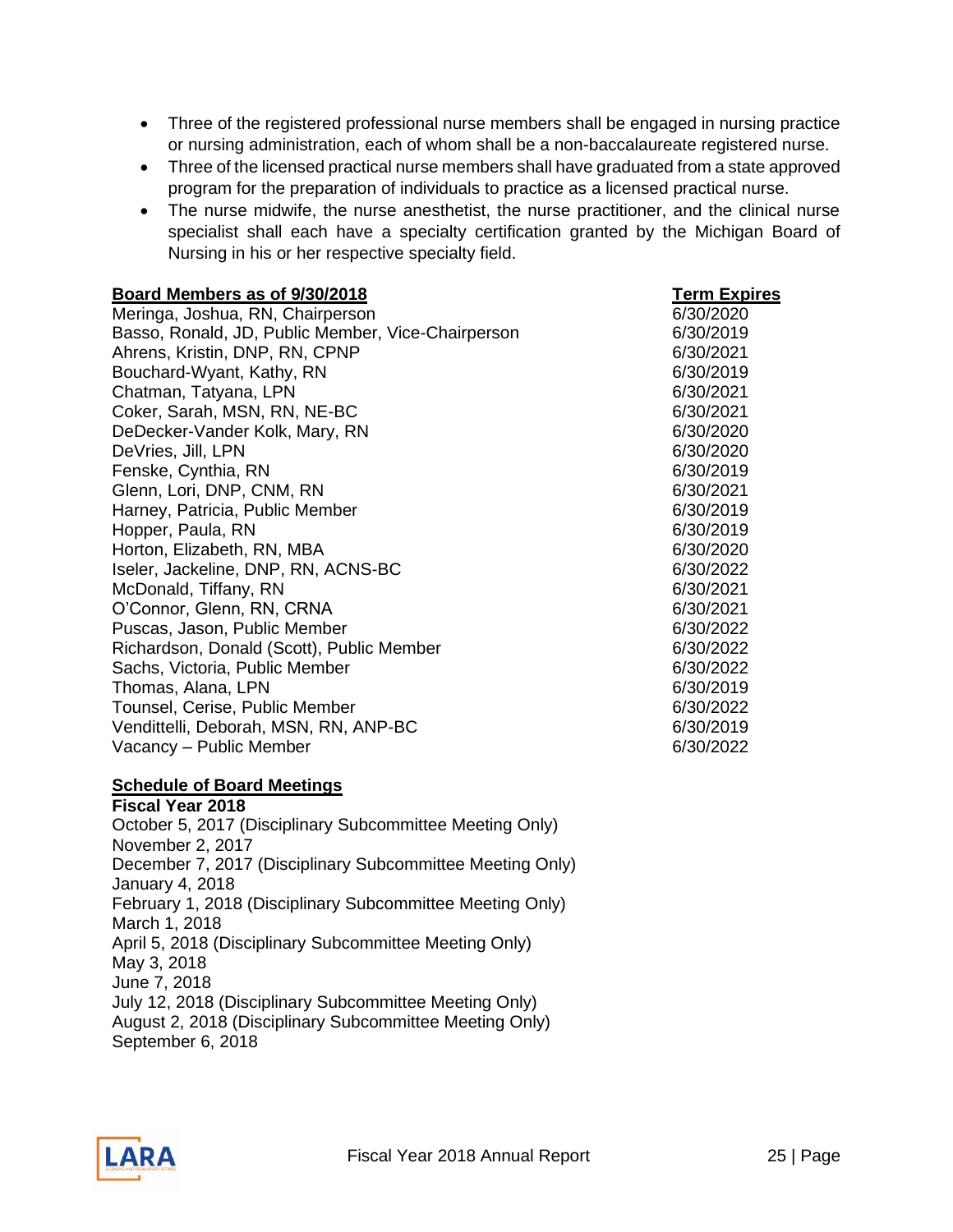#### <span id="page-25-0"></span>**Michigan Board of Nursing Home Administrators**

The authority for the Michigan Board of Nursing Home Administrators was transferred to the Public Health Code, Public Act 368 of 1978, as amended by Public Act 139 of 2001.

The practice of a nursing home administrator, as defined in the Public Health Code, means planning, organizing, directing, and controlling the total operation of the nursing home on behalf of the governing board or owner of a nursing home.

The Michigan Board of Nursing Home Administrators consists of 9 voting members: 6 nursing home administrators and 3 public members.

#### **Board Members as of 9/30/2018** Term Expires

Kimbrough-Wozniak, Kimberly, NHA, Chairperson 6/30/2020 Ackerman, Ricky, NHA, Vice-Chairperson **6/30/2021** Barber, Paul, NHA 6/30/2021 Bray, Cheryl, NHA 6/30/2021 Broughton, Jana, NHA 6/30/2019 Chatti, Margaret, BSN, NHA 6/30/2020 Dozeman, Kristine, Public Member 6/30/2020 Koffler, Ian, Public Member 6/30/2021 Vacancy, Public Member 6/30/2022

#### **Schedule of Board Meetings**

**Fiscal Year 2018** December 5, 2017 March 6, 2018 (Full Board Meeting Cancelled) June 5, 2018 (Disciplinary Subcommittee Meeting Cancelled) September 4, 2018 (Full Board Cancelled)

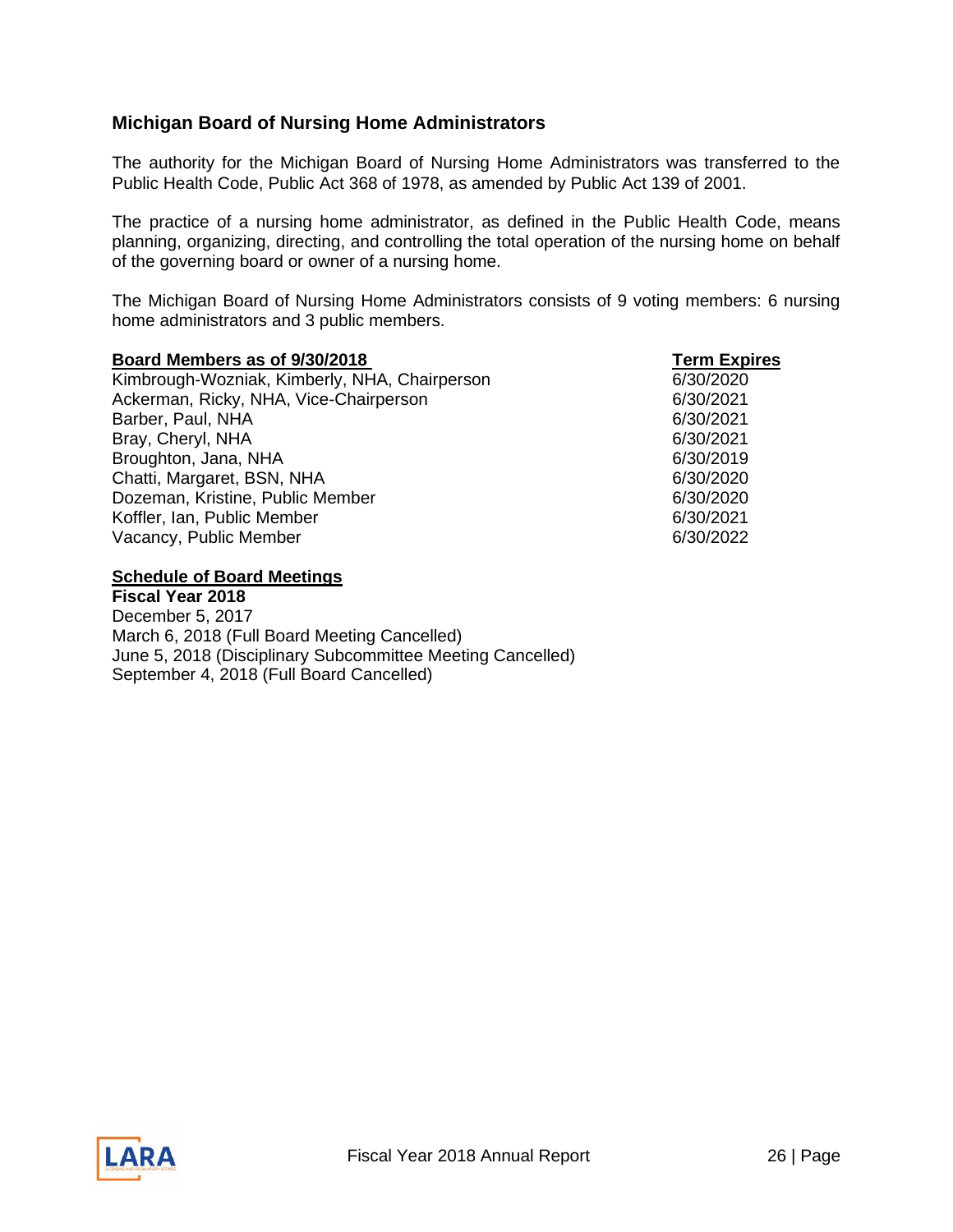#### <span id="page-26-0"></span>**Michigan Board of Occupational Therapists**

Michigan Board of Occupational Therapists, Public Act 473 of 1988, amended the Public Health Code, Public Act 368 of 1978, creating the Michigan Board of Occupational Therapists and the registration program for Occupational Therapists in Michigan. Public Act 523 of 2008 which was effective on January 13, 2009, changed the regulation of occupational therapists from registration to licensure.

The practice of Occupational Therapy, as defined in the Public Health Code, means the therapeutic use of everyday life occupations and occupational therapy services to aid individuals or groups to participate in meaningful roles and situations in the home, school, workplace, community, and other settings, to promote health and wellness through research and practice, and to serve those individuals or groups who have or are at risk for developing an illness injury, disease, disorder, condition, impairment, disability, activity limitation, or participation restriction. The practice of occupational therapy addresses the physical, cognitive, psychosocial, sensory, and other aspects of performance in a variety of contexts to support engagement in everyday life activities that affect a person's health, well-being, and quality of life throughout his or her life span.

The Michigan Board of Occupational Therapists consists of 9 voting members: 5 licensed occupational therapists and 4 public members, 1 of whom shall be a physician licensed under Part 170 or 175 of Article 15.

| Board Members as of 9/30/2018         | <b>Term Expires</b> |
|---------------------------------------|---------------------|
| King, Kelli, OTR, Chairperson         | 12/31/2020          |
| Pace, Kimberly, OTR, Vice Chairperson | 12/31/2018          |
| Bryce, Richard, DO, Public Member     | 12/31/2019          |
| Oh, David, Public Member              | 12/31/2021          |
| Kaiser, Lynn, OTR                     | 12/31/2021          |
| Palmer, Valerie, Public Member        | 12/31/2021          |
| Santos, Janet, OTR                    | 12/31/2021          |
| Swan, Matthew, OTR                    | 12/31/2021          |
| Zimmerman, Gregory, PhD               | 12/31/2021          |
|                                       |                     |

#### **Schedule of Board Meetings**

**Fiscal Year 2018**  November 14, 2017 (Full Board and Disciplinary Subcommittees Meeting Cancelled) February 13, 2018 May 8, 2018 August 14, 2018

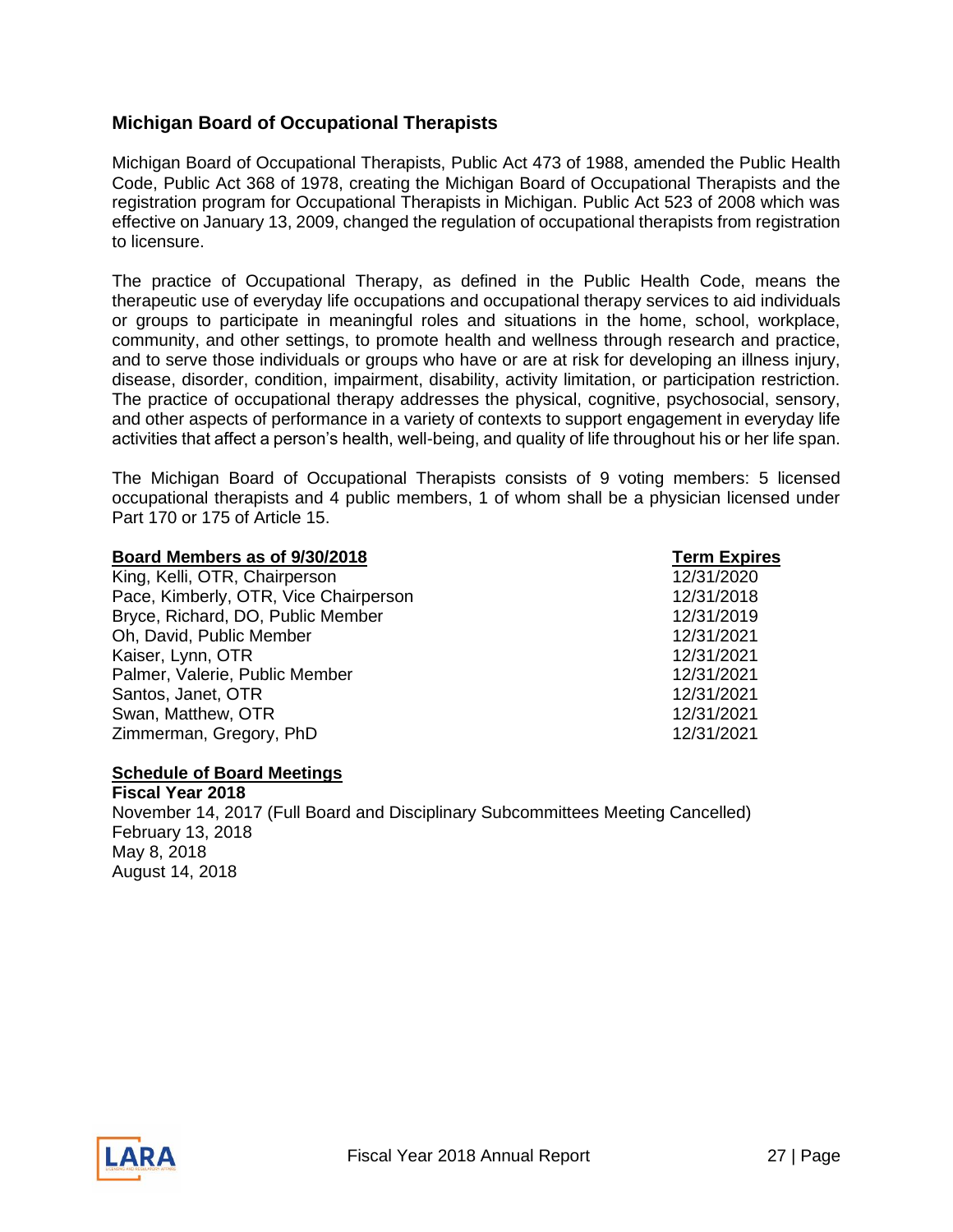#### <span id="page-27-0"></span>**Michigan Board of Optometry**

The authority for the Michigan Board of Optometry was transferred to the Public Health Code, Public Act 368 of 1978, as amended, on September 30, 1978.

The practice of Optometry includes the employment of objective or subjective means, including diagnostic pharmaceutical agents for the examination of the human eye for the purpose of ascertaining a departure from the normal, measuring of powers of vision, and adapting lenses for the aid of those powers.

The Board of Optometry consists of 9 voting members: 5 optometrists and 4 public members.

#### **Board Members as of 9/30/2018 Term Expires**  Kaminski, John, OD, Chairperson 6/30/2020 Powers, Carl, OD, Vice-Chairperson 6/30/2020 Doud, Sandra, OD 6/30/2022 Kile, Sarah, Public Member 6/30/2019 Peterson-Klein, Nancy, OD 6/30/2020 Seim, Teresa, OD 6/30/2022 Vacant – Public Member 6/30/2022 Vacant – Public Member 6/30/2022 Vacant – Public Member 6/30/2020 by the first state of  $\sim$  6/30/2020 for  $\sim$  6/30/2020 for  $\sim$  6/30/2020 for  $\sim$  6/30/2020 for  $\sim$  6/30/2020 for  $\sim$  6/30/2020 for  $\sim$  6/30/2020 for  $\sim$  6/30/2020 for  $\sim$  6/30/2020

#### **Schedule of Board Meetings**

**Fiscal Year 2018**  November 15, 2017 (Disciplinary Subcommittee Cancelled) February 21, 2018 (Full Board Meeting Cancelled) May 23, 2018 (Disciplinary Subcommittee Meeting Cancelled) August 22, 2018 (Disciplinary Subcommittee Meeting Cancelled)

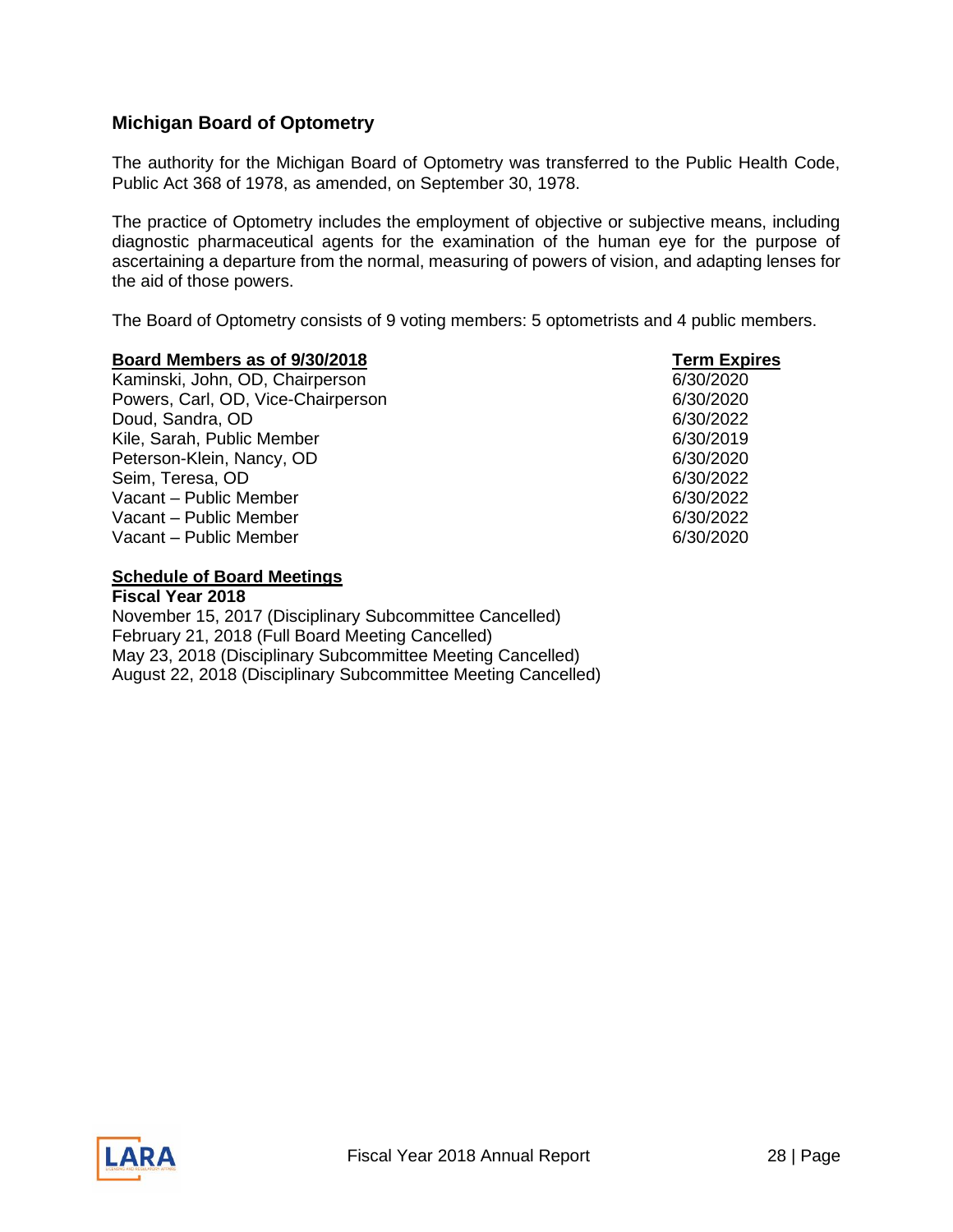#### <span id="page-28-0"></span>**Michigan Board of Osteopathic Medicine and Surgery**

The Michigan Board of Osteopathic Medicine and Surgery was originally formed with the enactment of Public Act 162 of 1903. This Act regulated the practice of osteopathic medicine and surgery in the State of Michigan; provided for the examination and licensing of osteopathic physicians and surgeons; and provided for the discipline of offenders against the Act. On September 30, 1978, this authority was transferred to the Public Health Code, Public Act 368 of 1978, as amended.

The practice of osteopathic medicine and surgery, as defined in the Public Health Code, means a separate, complete, and independent school of medicine and surgery utilizing full methods of diagnosis and treatment in physical and mental health and disease, including the prescription and administration of drugs and biologicals, operative surgery, obstetrics, radiological and other electromagnetic emissions, and placing special emphasis on the interrelationship of the musculoskeletal system to other body systems.

The Michigan Board of Osteopathic Medicine and Surgery consists of 11 voting members: 7 osteopathic physicians, 1 physician's assistant, and 3 public members.

#### **Board Members as of 9/30/2018 Term Expires**

Kudray, Kathleen, DO, Chairperson Parrett, Diane, DO, Vice-Chairperson Bradley, Ronald, DO Cory Behler, Jennifer, DO Glines, Craig, DO, MSBA, Kilmark, James, PA-C McLogan, Molly, Public Member Thompson, Sheryl, Public Member Waterson, David C., DO Vacancy, Professional Member Vacancy, Public Member 12/31/2021

#### **Schedule of Board Meetings**

**Fiscal Year 2018** October 5, 2017 December 7, 2017 February 1, 2018 April 5, 2018 (Full Board Meeting Cancelled) June 7, 2018 August 2, 2018 (Full Board Meeting Cancelled)

| rerm expire: |
|--------------|
| 12/31/2018   |
| 12/31/2021   |
| 12/31/2018   |
| 12/31/2018   |
| 12/31/2022   |
| 12/31/2019   |
| 12/31/2019   |
| 12/31/2020   |
| 12/31/2018   |
| 12/31/2018   |
|              |

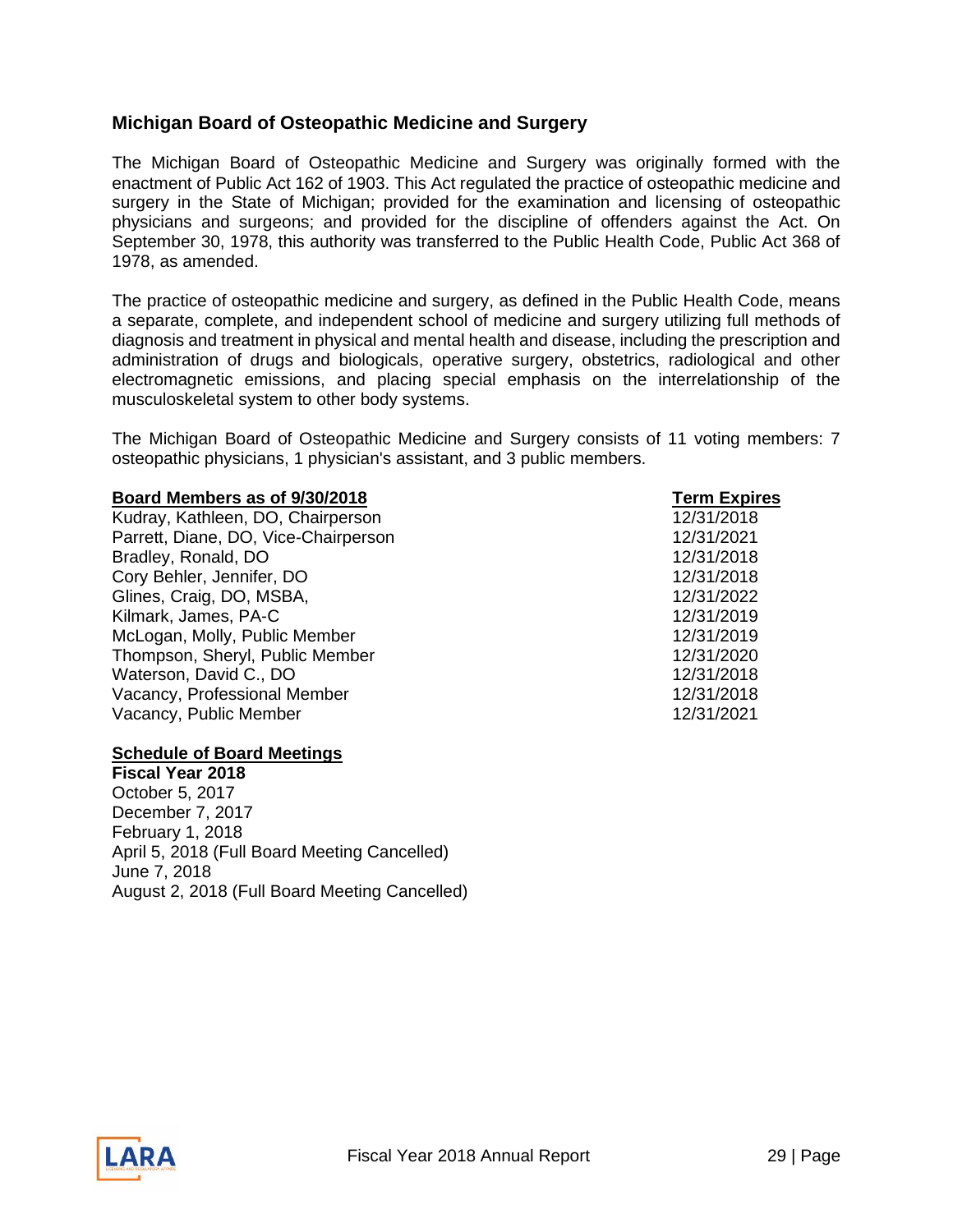#### <span id="page-29-0"></span>**Personnel Agency Licensure**

The Michigan Board of Personnel Agencies was originally formed with the enactment of Public Act 301 of 1974. On October 21, 1980, this authority was transferred to the Occupational Code, Public Act 299 of 1980, as amended. By executive Order No. 2007-22, the Board of Personnel Agencies was abolished effective July 15, 2007. The licensure of individuals continues unimpeded.

Article 10 defines personnel agency as a type A personnel agency or a type B personnel agency, or both. Type A personnel agency is defined as a person who is engaged in the business or profession of serving, assisting, or in any way aiding a client seeking employment or making basic career decisions, who puts a client in direct contact with employers, and who receives a fee from the client for the services rendered or offered to be rendered. Type B personnel agency is defined as a person who is engaged in the business or profession of serving, assisting, or in any way aiding or consulting with a client to make basic career decisions and who receives a fee from the client for the services rendered or offered to be rendered.

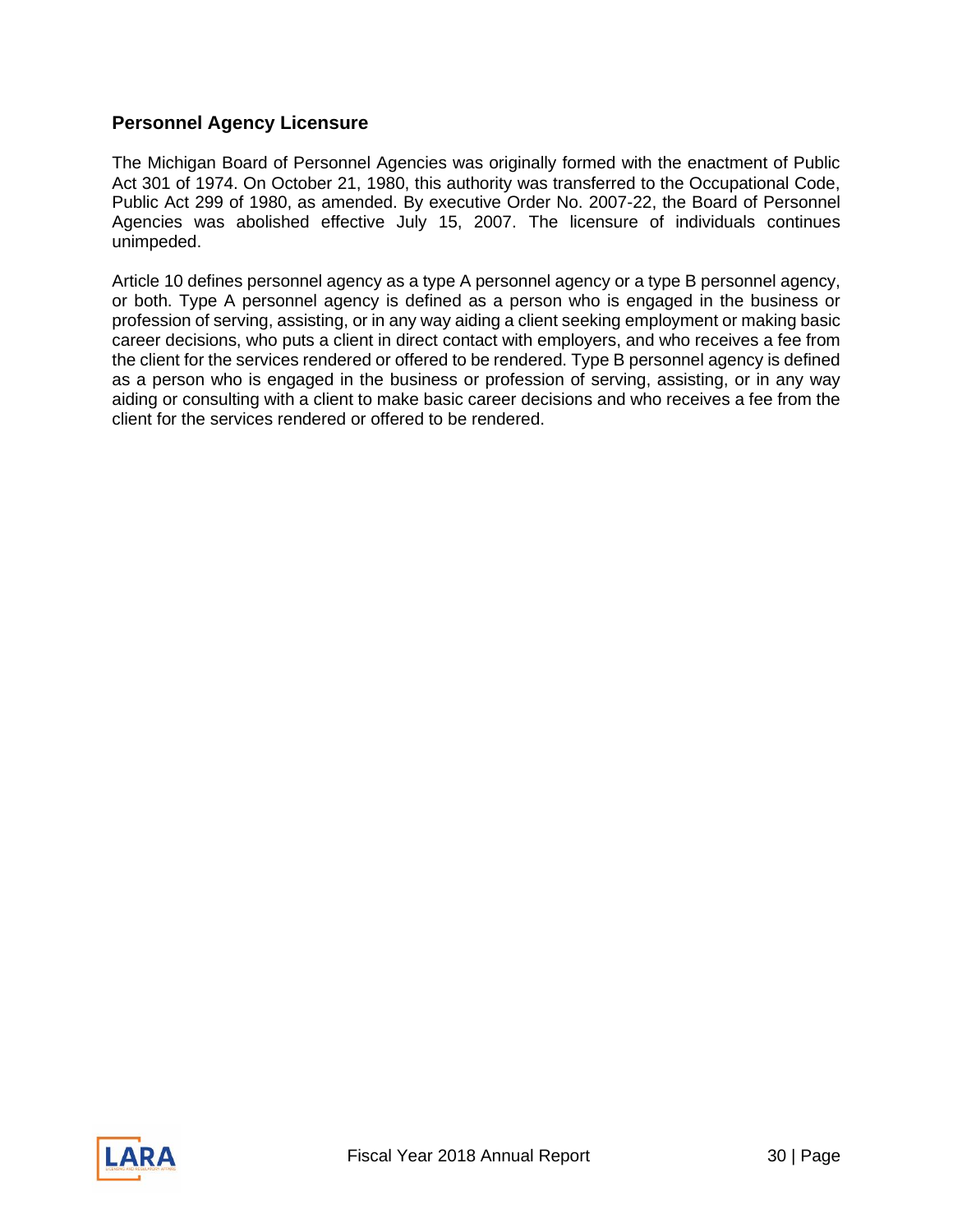#### <span id="page-30-0"></span>**Michigan Board of Pharmacy**

The Michigan Board of Pharmacy was originally formed with the enactment of Public Act 134 of 1885. On March 28, 1963, the authority of the Board to regulate the practice of pharmacy and prescribe penalties for violations of the act, was transferred to Public Act 151 of 1962. On September 30, 1978, authority was transferred to the Public Health Code by Public Act 368 of 1978, as amended.

The Public Health Code defines the practice of pharmacy as a health service, the clinical application of which includes the encouragement of safety and efficacy in the prescribing, dispensing, administering and use of drugs and related articles for the prevention of illness and the maintenance and management of health. The practice of pharmacy includes the direct or indirect provision of professional functions and services associated with the practice of pharmacy.

The professional functions associated with the practice of pharmacy include: the interpretation and evaluation of prescriptions; drug product selection; compounding, dispensing, safe storage, and distribution of drugs and devices; maintenance of legally required records; advising the prescriber and the patient as required regarding contents, therapeutic action, utilization, and possible adverse reactions and interactions of drugs.

The Public Health Code, by Section 17722, grants authority to the Board of Pharmacy to: regulate, control, and inspect the character and standards of pharmacy practice and of drugs and devices manufactured, distributed, prescribed, dispensed, administered, or issued in this state and procure samples, and limit or prevent the sale of drugs and devices that do not comply with Part 177; prescribe minimum criteria for the use of professional and technical equipment in reference to the compounding and dispensing of drugs and devices; grant a pharmacy license for each separate place of practice of compounding or dispensing of prescription drugs and devices; grant a drug control license for the place of practice for a dispensing prescriber who meets the requirements for a drug control license; and grant licenses to a manufacturer and wholesale distributor. The Board also has the obligation to discipline licensees who have adversely affected the public's health, safety, and welfare, schedule substances, and review pilot projects.

On September 24, 2014, Public Act 285 of 2014, amended the Public Health Code to provide for the licensure of pharmacy technicians. The Public Health Code defines a pharmacy technician as an individual who is required to hold a health profession subfield license under Part 177 to serve as a pharmacy technician. The practice as a pharmacy technician includes: assisting in the dispensing process; handling the transfer of prescriptions that are not controlled substances; compounding drugs; preparing or mixing intravenous drugs for injection into human patients; contacting prescribers concerning prescription drug order clarification; receiving verbal orders for prescription drugs that are not controlled substances; and performing other functions authorized under rules promulgated by the department in consultation with the board.

The Michigan Board of Pharmacy consists of 11 voting members: 6 pharmacists, 1 pharmacy technician, and 4 public members.

| Board Members as of 9/30/2018                    | <b>Term Expires</b> |
|--------------------------------------------------|---------------------|
| Cover (Penny), Nichole, RPh, Chairperson         | 6/30/2019           |
| Keim (Smeelink), Patricia, RPh, Vice Chairperson | 6/30/2019           |
| Boston, Cynthia, BHS, R.PhT.                     | 6/30/2022           |
| Burgess, Kathleen, Public Member                 | 6/30/2022           |
| Hills, David, Public Member                      | 6/30/2019           |

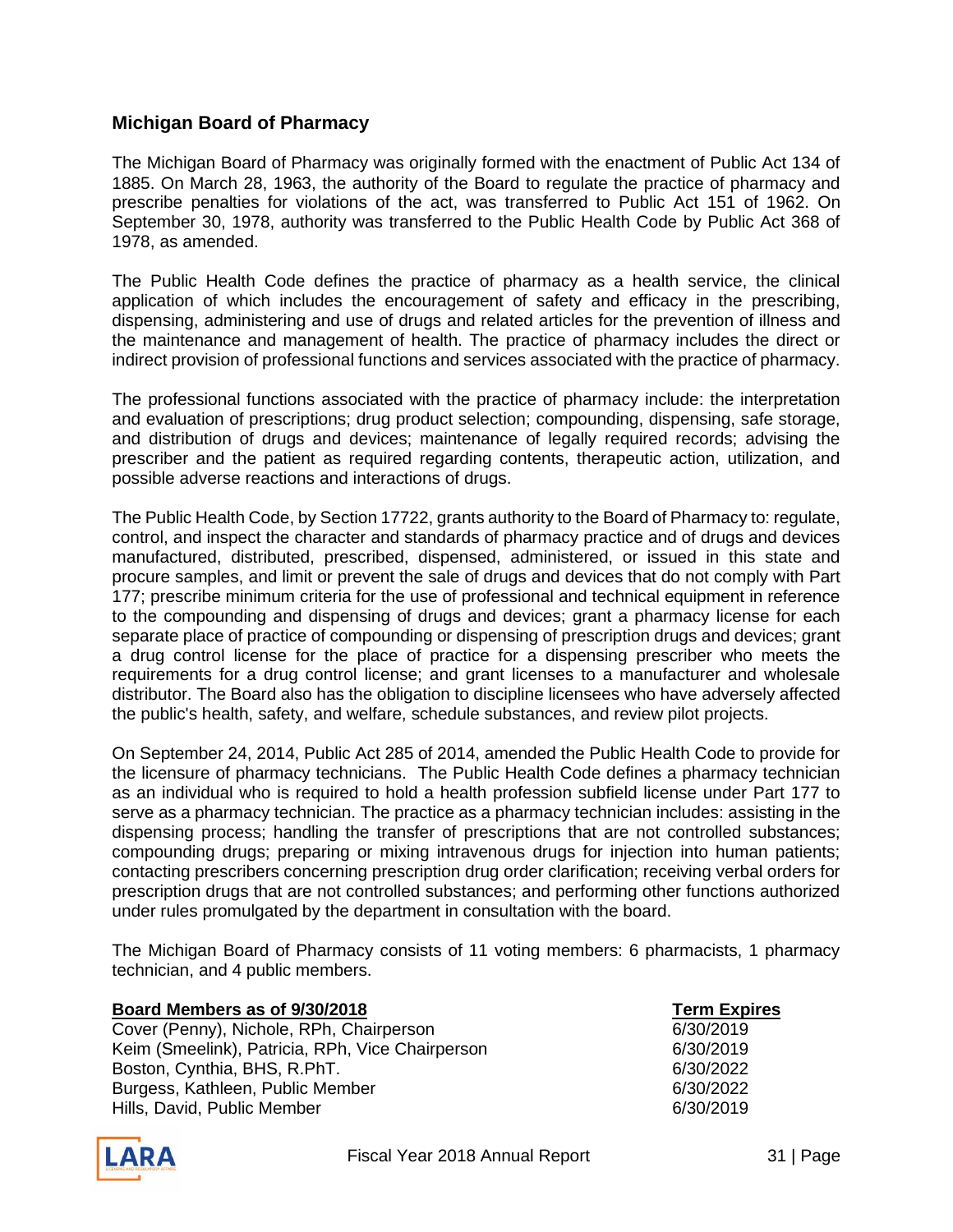| Mollien, Charles, PharmD, JD    |  |
|---------------------------------|--|
| Moy-Sandusky, Suit Hing, RPh    |  |
| Paesens, Tyler, Public Member   |  |
| Pawlicki, Kathleen, MS, FASHP   |  |
| Stevenson, James, RPh, PharmD   |  |
| Victor, Mary Ann, Public Member |  |

### **Schedule of Board Meetings**

**Fiscal Year 2018**  October 11, 2017 December 13, 2017 February 14, 2018 April 11, 2018 June 13, 2018 August 8, 2018

6/30/2022 6/30/2019 6/30/2022  $6/30/2021$ 6/30/2020 6/30/2021

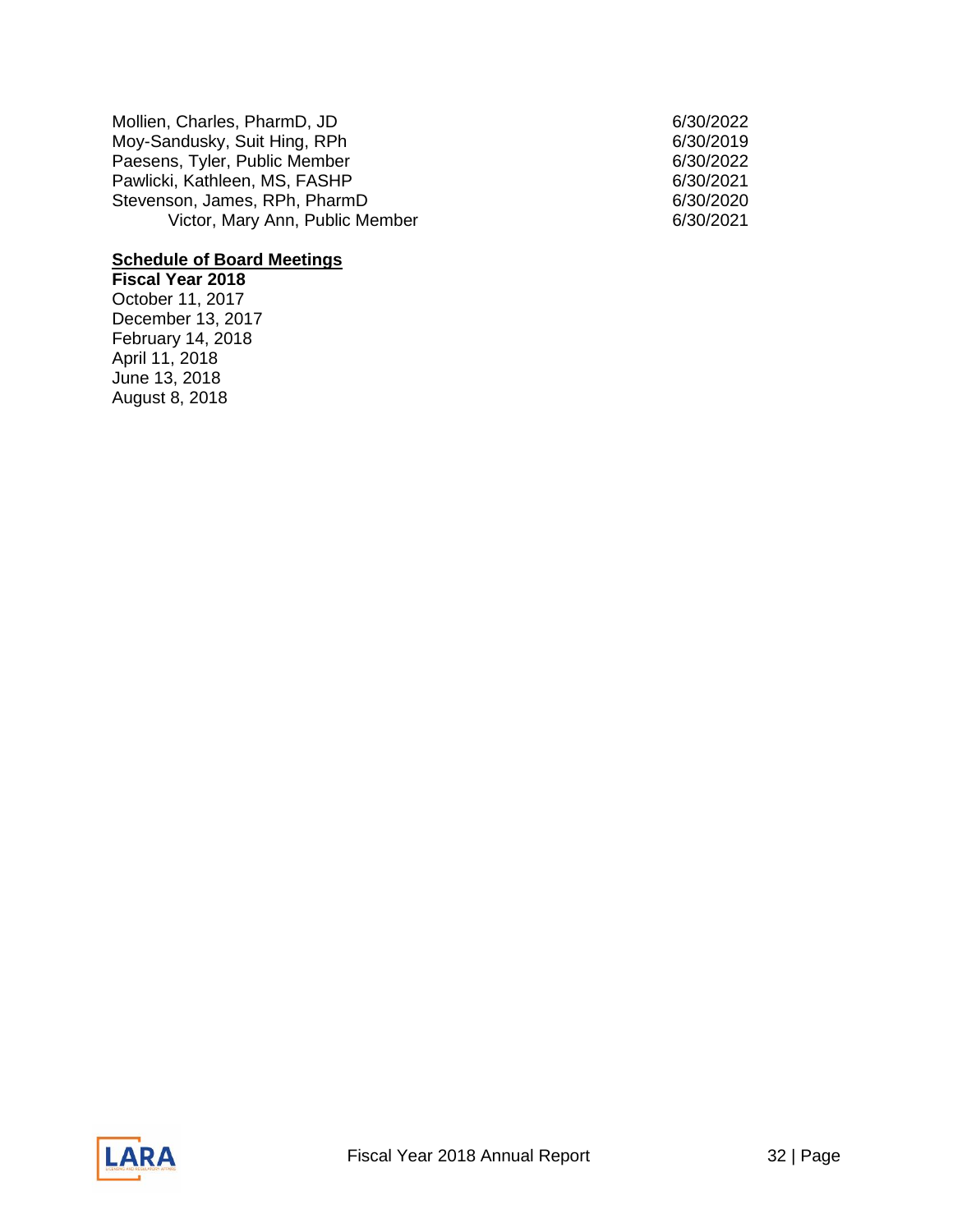#### <span id="page-32-0"></span>**Michigan Board of Physical Therapy**

The Michigan Board of Physical Therapy was originally formed with the enactment of Public Act 164 of 1965. On September 30, 1978, authority was transferred to the Public Health Code by Public Act 368 of 1978, as amended.

The practice of physical therapy, as defined in the Public Health Code, means the evaluation of, education of, consultation with, or treatment of an individual by the employment of effective properties of physical measures and the use of therapeutic exercises and rehabilitative procedures, with or without assistive devices, for the purpose of preventing, correcting, or alleviating a physical or mental disability. Physical therapy includes treatment planning, performance of tests and measurements, interpretation of referrals, initiation of referrals, instruction, consultative services, and supervision of personnel. Physical measures include massage, mobilization, heat, cold, air, light, water, electricity, and sound. Practice of physical therapy does not include the identification of underlying medical problems or etiologies, establishment of medical diagnoses, or the prescribing of treatment.

Public Act 55 of 2009 amended the Public Health Code to include the licensing of the physical therapist assistant. The physical therapist assistant is an individual with a health profession subfield license under this part who assists a physical therapist in physical therapy intervention.

The practice of the physical therapist assistant is defined as the practice of physical therapy performed under the supervision of a physical therapist licensed under this part.

Additionally, it modified the composition of the board to 11 voting members: 6 physical therapists, 1 physical therapist assistant, and 4 public members.

| Board Members as of 9/30/2018              | <b>Term Expires</b> |
|--------------------------------------------|---------------------|
| Gilbert, Brian, PT, MSPT, OCS, Chairperson | 12/31/2019          |
| Middha, Ajay, PT, DPT, Vice Chairperson    | 12/31/2019          |
| McAllister, Sarah, PT, CSCS                | 12/31/2021          |
| McFadden, PT, MSPT, OMPT                   | 12/31/2020          |
| Miller, Craig, PT                          | 12/31/2021          |
| Rob, Syed, Public Member                   | 12/31/2021          |
| Schafer, Whitney, Public Member            | 12/31/2019          |
| Simmons, Barbara, PTA                      | 12/31/2018          |
| Swain, Adam, PT                            | 12/31/2021          |
| Winkler, Michael, Public Member            | 12/31/2021          |
| Vacancy - Public Member                    | 12/31/2021          |

#### **Schedule of Board Meetings**

**Fiscal Year 2018**  October 10, 2017 January 9, 2018 April 10, 2018 July 10, 2018

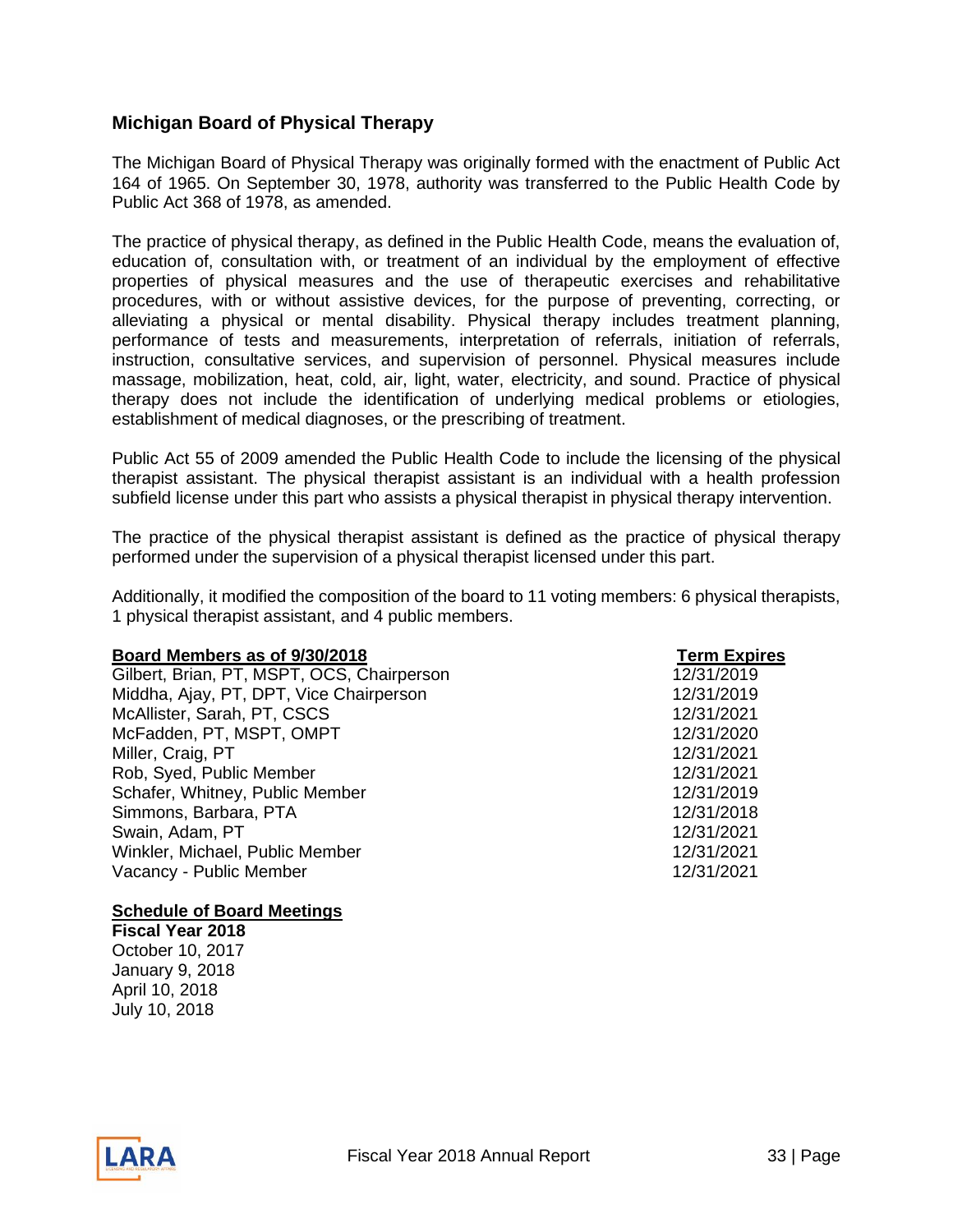#### <span id="page-33-0"></span>**Michigan Joint Task Force on Physician's Assistants**

The Committee on Physician's Assistants was formed with the enactment of Public Act 420 of 1976, signed by the Governor on January 9, 1977. The Act regulated the practice of physician's assistants in the State of Michigan, providing a system to determine and approve the qualifications of physician's assistants, creating a committee on physician's assistants, prescribing its powers and duties, and prescribing penalties. On September 30, 1978, this authority was transferred to the Public Health Code, Public Act 368 of 1978, as amended and became the Joint Task Force on Physician's Assistants.

The practice of a physician's assistant, as defined in the Public Health Code, means the practice of medicine, osteopathic medicine and surgery, or podiatric medicine and surgery with a participating physician under a practice agreement.

The Joint Task Force on Physician's Assistants of 2009 consisted of 11 voting members: 5 physician's assistants, a physician representative of the Boards of Medicine, Osteopathic Medicine and Surgery and Podiatric Medicine and Surgery and 3 public members.

In May 2010, Public Act 79 passed which increased the board composition to 13 members: 7 physician's assistants, 1 member each from the Board of Medicine, Board of Osteopathic Medicine and Surgery, and the Board of Podiatric Medicine and Surgery who hold a license other than a health profession subfield license, and 3 public members.

| <b>Term Expires</b> |
|---------------------|
| 12/31/2018          |
| 12/31/2018          |
| 12/31/2019          |
| 12/31/2021          |
| 12/31/2019          |
| 12/31/2019          |
| 12/31/2019          |
| 12/31/2019          |
| 12/31/2021          |
| 12/31/2019          |
| 12/31/2019          |
| 12/31/2021          |
| 12/31/2021          |
|                     |

#### **Schedule of Joint Task Force Meetings**

**Fiscal Year 2018** October 31, 2017 (Full Board Meeting Cancelled) January 23, 2018 April 24, 2018 July 17, 2018

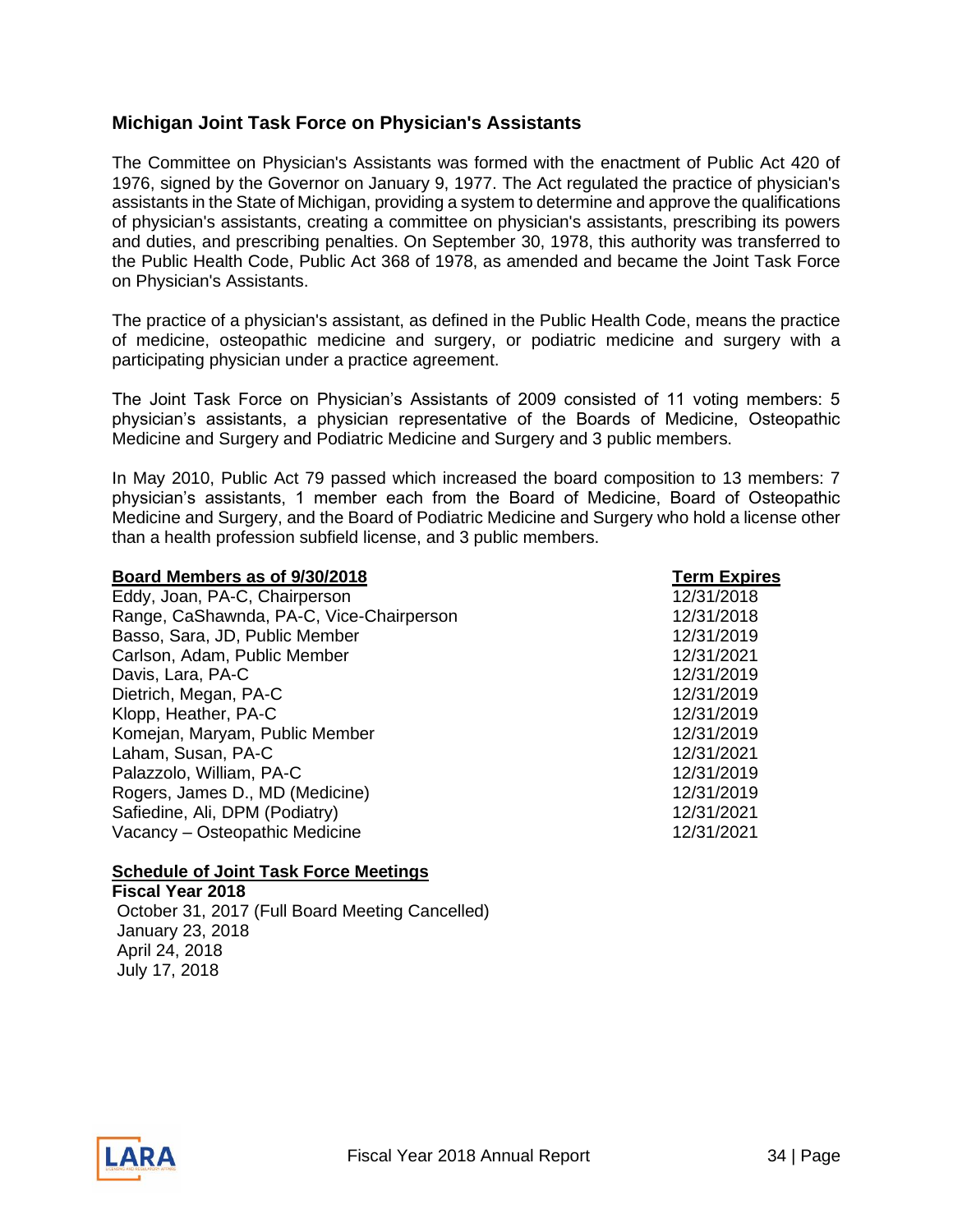#### <span id="page-34-0"></span>**Michigan Board of Podiatric Medicine and Surgery**

The authority for the Michigan Board of Podiatric Medicine and Surgery was transferred to the Public Health Code, Public Act 368 of 1978, as amended, on September 30, 1978.

The practice of podiatric medicine and surgery, as defined in the Public Health Code, means the examination, diagnosis, and treatment of abnormal nails, superficial excrescences occurring on the human hands and feet, including corns, warts, callosities, and bunions, and arch troubles or the treatment medically, surgically, mechanically, or by physiotherapy of ailments of human feet or ankles as they affect the condition of the feet.

The Michigan Board of Podiatric Medicine and Surgery consists of 9 voting members: 5 podiatrists, 1 physician's assistant, and 3 public members.

| Board Members as of 9/30/2018     | <b>Term Expires</b> |
|-----------------------------------|---------------------|
| Kreitman, Kevan, DPM, Chairperson | 6/30/2019           |
| Meyer, Jay, DPM, Vice-Chairperson | 6/30/2022           |
| Anton-Athens, Vicki, DPM          | 6/30/2021           |
| Farrehi, Cyrus, Public Member     | 6/30/2019           |
| Kaufman, Amy, PA                  | 6/30/2019           |
| Martin, Joseph, Public Member     | 6/30/2021           |
| Safidine, Ali, DPM                | 6/30/2021           |
| Vacancy, Professional Member      | 6/30/2022           |
| Vacancy, Public Member            | 6/30/2022           |

#### **Schedule of Board Meetings**

**Fiscal Year 2018** October 25, 2017 (Full Board and Disciplinary Subcommittee Meetings Cancelled) January 24, 2018 (Full Board and Disciplinary Subcommittee Meetings Cancelled) March 15, 2018 (Disciplinary Subcommittee Meeting Cancelled) April 25, 2018 July 25, 2018 (Full Board and Disciplinary Subcommittee Meetings Cancelled)

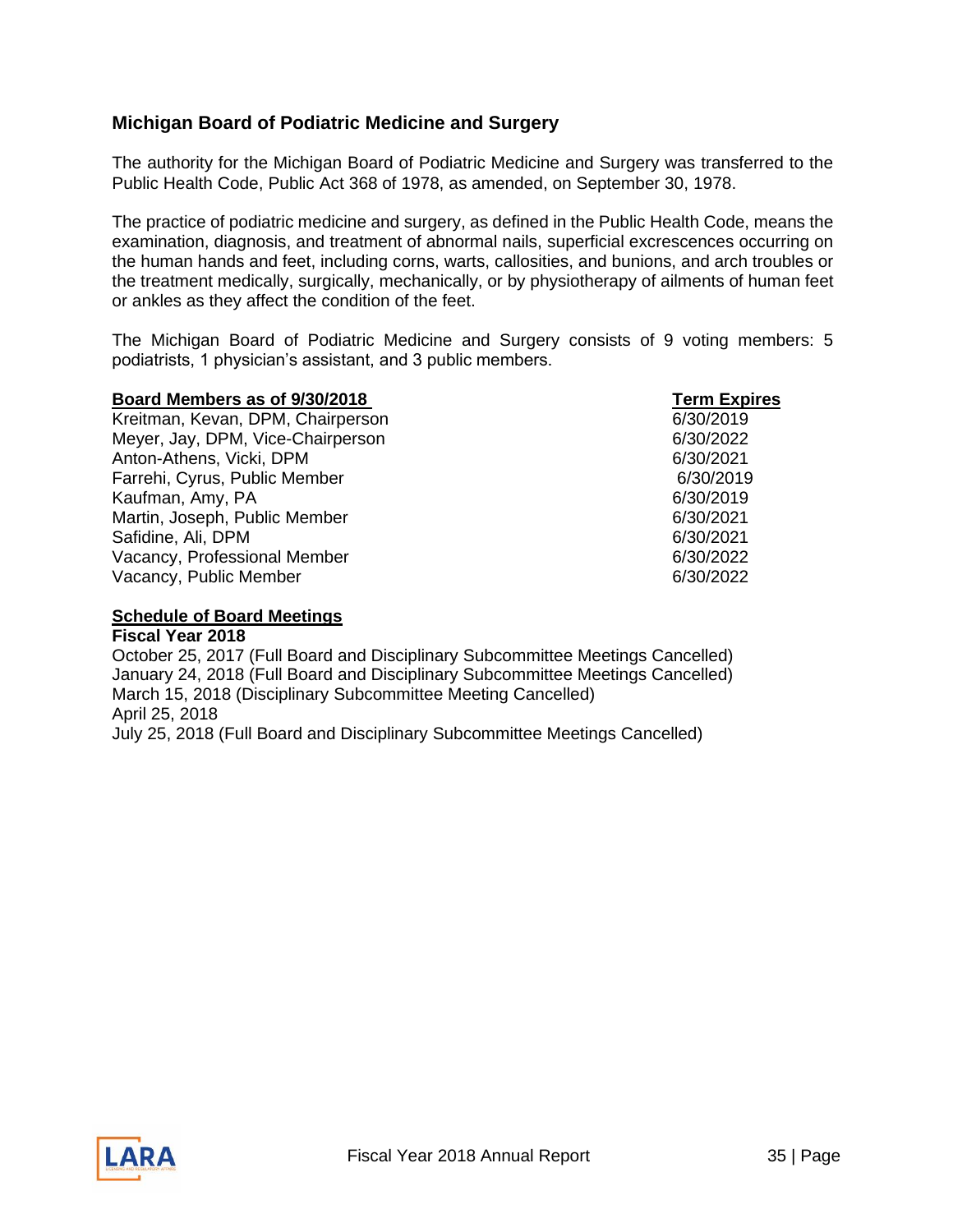#### <span id="page-35-0"></span>**Michigan Board of Professional Engineers**

The Michigan Board of Professional Engineers was originally formed with the enactment of Public Act 240 of 1937. On October 21, 1980, this authority was transferred to the Occupational Code, Public Act 299 of 1980, as amended.

Article 20 defines professional engineering as professional services, such as consultation, investigation, evaluation, planning, design, or review of material and completed phases of work in construction, alteration, or repair in connection with a public or private utility, structure, building, machine, equipment, process, work, or project, if the professional service requires the application of engineering principles or data.

The Michigan Board of Professional Engineers consists of 9 voting members: 5 professional engineers (professional members), 1 architect who is a member of the Board of Architects, 1 professional surveyor who is a member of the Board of Professional Surveyors, and 2 public members.

| Board Members as of 9/30/2018                                      | <b>Term Expires</b> |
|--------------------------------------------------------------------|---------------------|
| Fedele, Kelly, PE, PS, Professional Member, Chairperson (Engineer) | 3/31/2021           |
| Fobes, Lori, PE, Professional Member, Vice-Chairperson             | 3/31/2021           |
| Acciavatti, Daniel, Public Member                                  | 3/31/2021           |
| Barry, Patrick, Architect                                          | 3/31/2021           |
| Drewyor, Michael, PE, PS, Professional Member (Surveyor)           | 3/31/2020           |
| Hookham, Charles, PE, Professional Member                          | 3/31/2022           |
| Karl, Brett, Public Member                                         | 3/31/2022           |
| Naperala, Troy, PE, Professional Member                            | 3/31/2019           |
| Stevens, James, PE, Professional Member                            | 3/31/2020           |

#### **Schedule of Board Meetings**

**Fiscal Year 2018** January 11, 2018 May 9, 2018 (Full Board Meeting and Joint Design Board Meeting) September 20, 2018

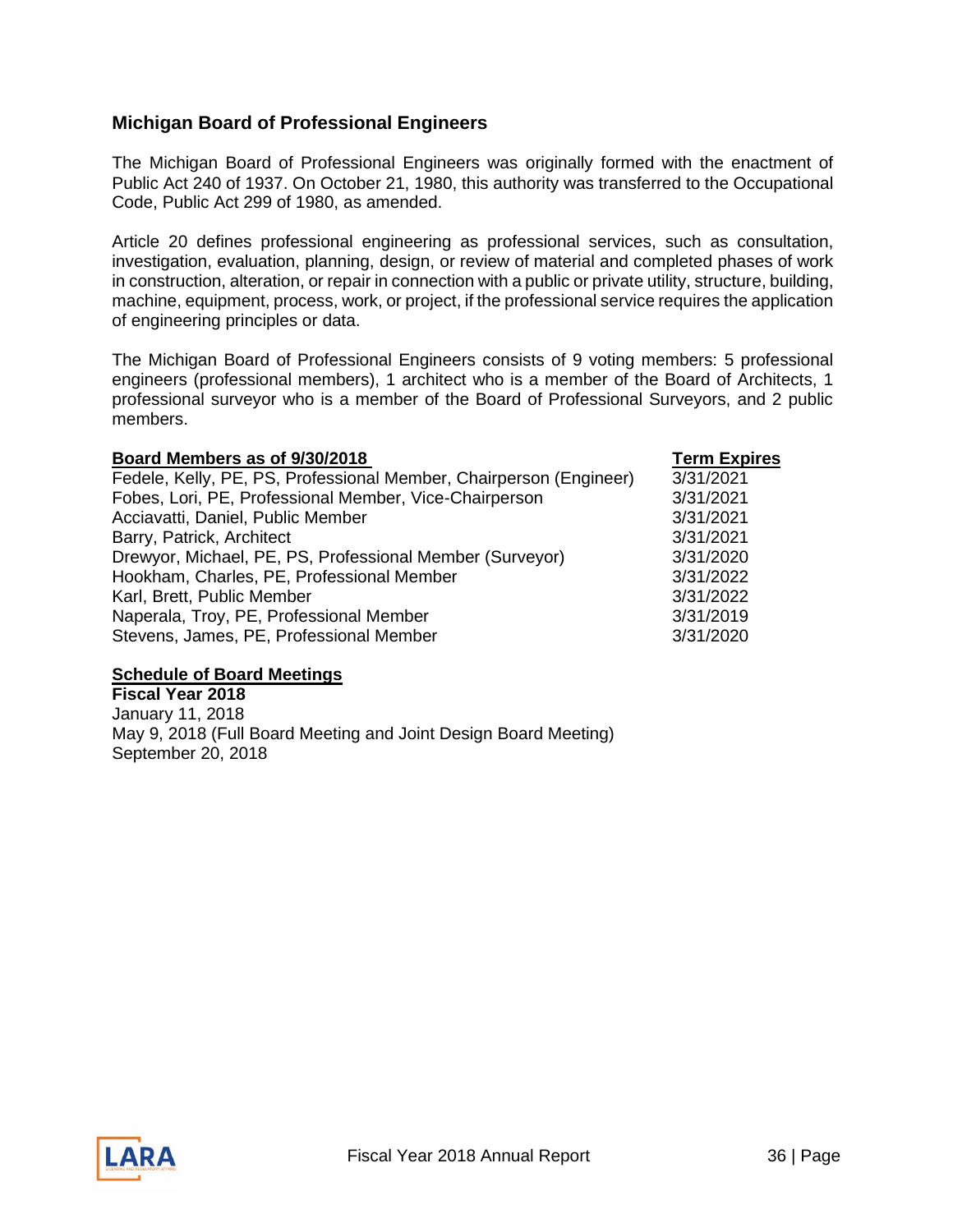#### <span id="page-36-0"></span>**Michigan Board of Professional Surveyors**

The Michigan Board of Professional Surveyors was originally formed with the enactment of Public Act 240 of 1937. On October 21, 1980, this authority was transferred to the Occupational Code, Public Act 299 of 1980, as amended.

Article 20 defines practice of professional surveying as providing professional services such as consultation, investigation, testimony, evaluation, planning, mapping, assembling, and interpreting reliable scientific measurements and information relative to the location, size, shape, or physical features of the earth, improvements on the earth, the space above the earth, or any part of the earth, and the utilization and development of these facts and interpretations into an orderly survey map, plan, report, description, or project. The practice of professional surveying includes all of the following:

- i. Land surveying that is the surveying of an area for its correct determination or description for its conveyance, or for the establishment or reestablishment of a land boundary and the designing or design coordination of the plotting of land and the subdivision of land.
- ii. Geodetic surveying that includes surveying for determination of the size and shape of the earth both horizontally and vertically and the precise positioning of points on the earth utilizing angular and linear measurements through spatially oriented spherical geometry.
- iii. Utilizing and managing land information systems through establishment of datums and local coordinate systems and points of reference.
- iv. Engineering and architectural surveying for design and construction layout of infrastructure.
- v. Cartographic surveying for making maps, including topographic and hydrographic mapping.

The Michigan Board of Professional Surveyors consists of 9 voting members: 5 professional surveyors, 1 professional engineer who is a member of the Board of Professional Engineers, 1 architect who is a member of the Board of Architects, and 2 public members.

#### **Board Members as of 9/30/2018 Term Expires**

| Drewyor, Michael, PE, PS, Professional Member, Chairperson (Engineer) 3/31/2020 |           |
|---------------------------------------------------------------------------------|-----------|
| Michalski-Wallace, PS, Ginger, Professional Member, Vice-Chairperson            | 3/31/2020 |
| Barish, Gilbert, PS, Professional Member                                        | 3/31/2021 |
| Bartlett, Jeff, PS, Professional Member                                         | 3/31/2021 |
| Brand, Ronald, PS, Professional Member                                          | 3/31/2019 |
| Darin, Nickolas, Public Member                                                  | 3/31/2021 |
| Kurncz, Andrew, Public Member                                                   | 3/31/2022 |
| Platz, Timothy, PS                                                              | 3/31/2022 |
| Van Tine, Kenneth, Architect, Professional Member                               | 3/31/2019 |
|                                                                                 |           |

#### **Schedule of Board Meetings**

**Fiscal Year 2018** January 11, 2018 May 9, 2018 (Full Board Meeting and Joint Design Board Meeting) September 20, 2018

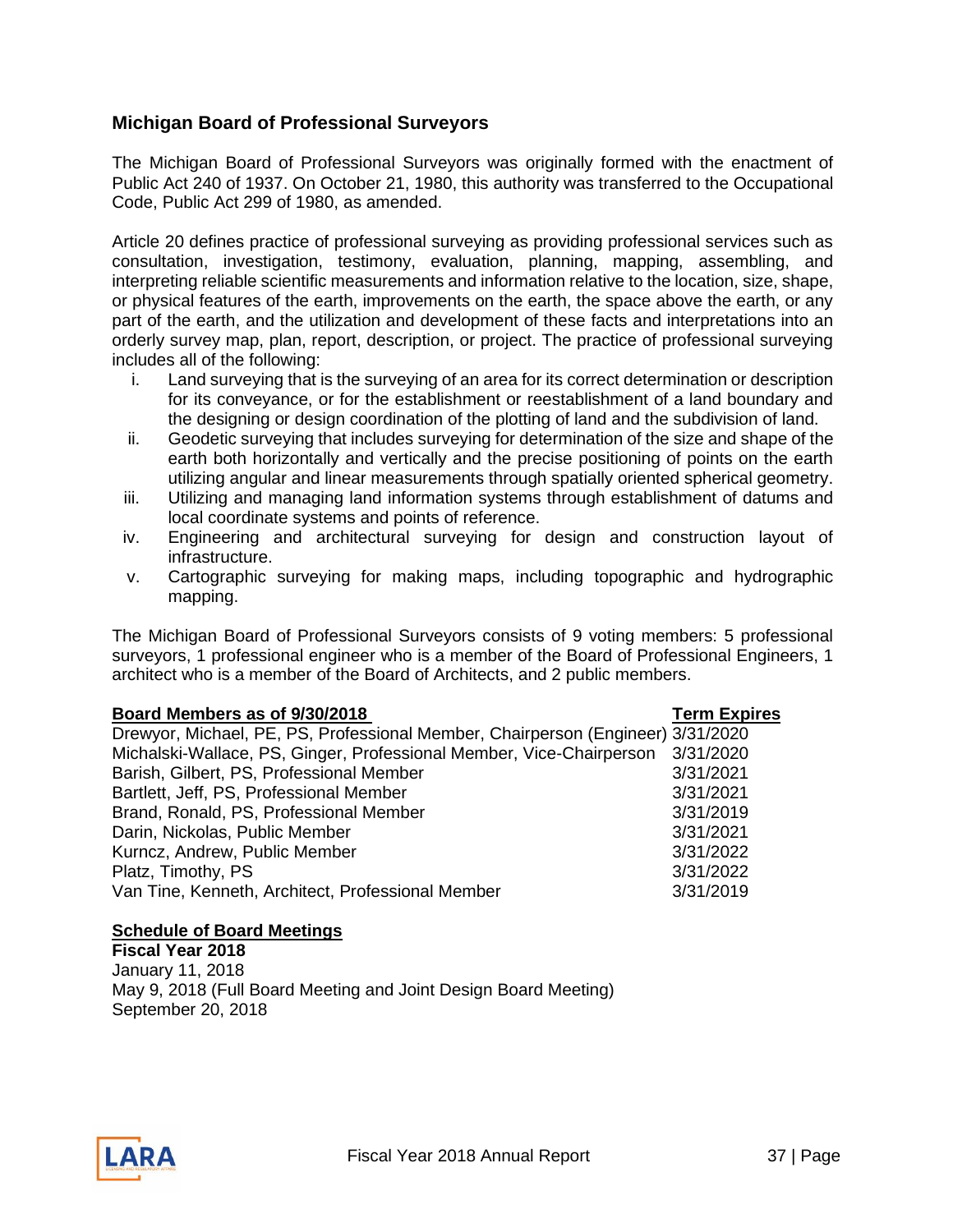#### <span id="page-37-0"></span>**Michigan Board of Psychology**

The regulation of psychologists was initially started as a certification by the superintendent of public instruction under the provisions of Public Act 257 of 1959. On September 30, 1978, the certification process was transferred to the Public Health Code, Public Act 368 of 1978, as amended and the Board of Psychology was created.

The Public Health Code defines the practice of psychology as the rendering to individuals, groups, organizations, or the public of services involving the application of principles, methods, and procedures of understanding, predicting, and influencing behavior for the purposes of the diagnosis, assessment related to diagnosis, prevention, amelioration, or treatment of mental or emotional disorders, disabilities or behavioral adjustment problems by means of psychotherapy, counseling, behavior modification, hypnosis, biofeedback techniques, psychological tests, or other verbal or behavioral means. The practice of psychology shall not include the practice of medicine such as prescribing drugs, performing surgery, or administering electro-convulsive therapy.

Michigan Board of Psychology consists of 9 voting members: 5 psychologists (including at least 1 nondoctoral psychologist), and 4 public members.

#### **Board Members as of 9/30/2018 Term Expires**

Ozkan, Eric, PhD, Chairperson 12/31/2019 Shebroe, Valerie, Vice-Chairperson 12/31/2019 Agnew, Valencia, PhD, LLP 12/31/2019 Connelly, Michael, Public Member 12/31/2019 Eckenwiler, Sarah, Public Member 12/31/2021 Fernandes, Mindy, Public Member 12/31/2018 Kayes, Dennis, JD, Public Member 12/31/2018 Majcher, Gale, PhD 12/31/2020 Van Wormer, Sara, MA, LLP 12/31/2020

#### **Schedule of Board Meetings**

**Fiscal Year 2018** December 6, 2017 March 22, 2018 June 28, 2018 September 27, 2018

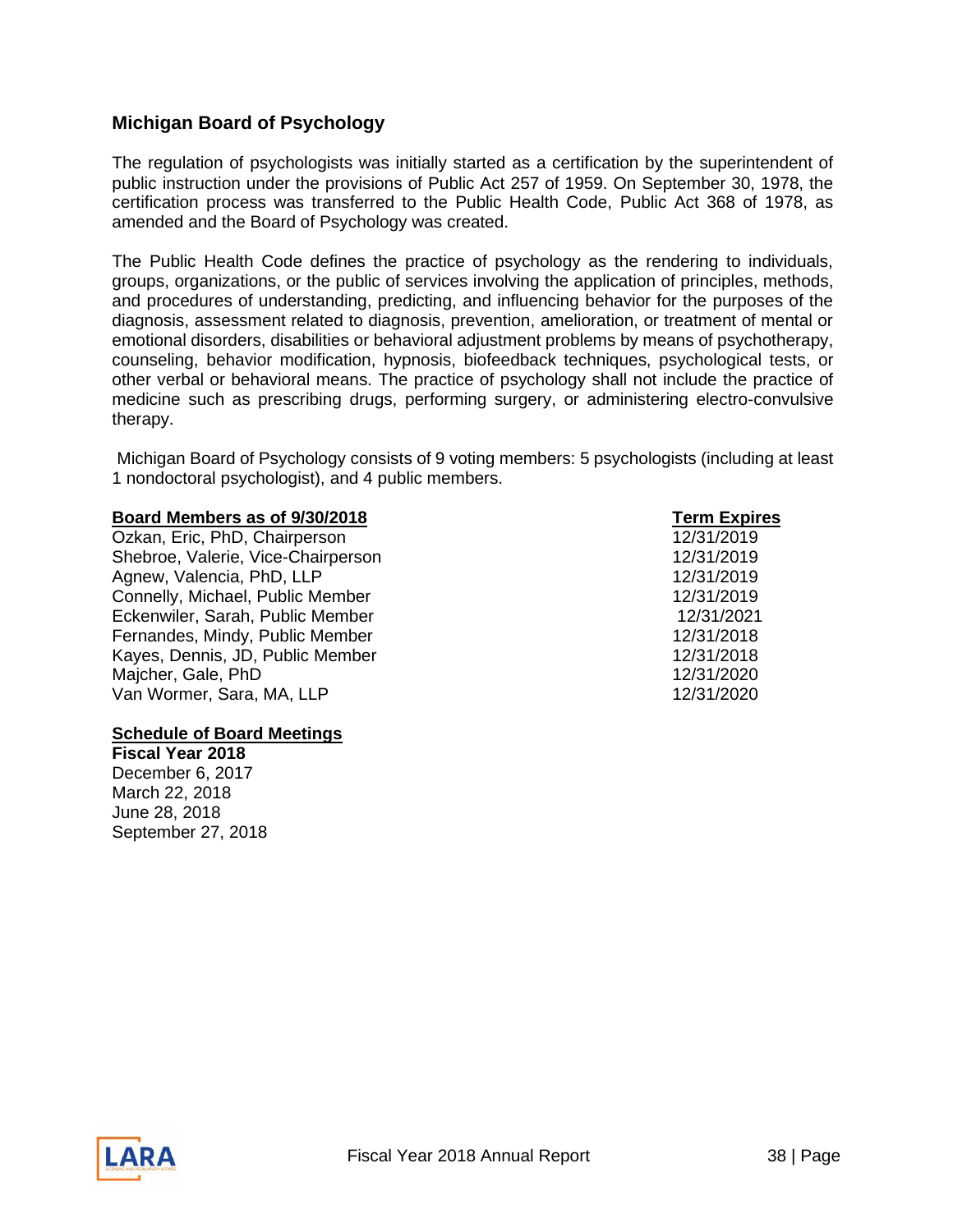#### <span id="page-38-0"></span>**Michigan Board of Real Estate Appraisers**

The Michigan Board of Real Estate Appraisers was formed with the enactment of Public Act 269 of 1990, which amended Article 26 of the Occupational Code, PA 299 of 1980. Article 26 authorizes the licensing and regulation of real estate appraisers in Michigan. This law was enacted as the result of federal legislation, Title XI of the Financial Institutions Reform, Recovery and Enforcement Act of 1989, which required states to license real estate appraisers.

Article 26 defines a real estate appraiser as an individual engaged in or offering to engage in the development and communication of appraisals or real property. An appraisal is defined as an opinion, conclusion, or analysis relating to the value of real property.

The Michigan Board of Real Estate Appraisers consists of 9 voting members: 6 professional members and 3 public members. Of those board members who are appraisers, 3 shall be certified general real estate appraisers, 1 shall be a certified residential real estate appraiser, and 2 shall be either state licensed real estate appraisers or additional certified residential real estate appraisers. At least 1 of those appraisers may be employed by a state or nationally chartered bank, a state or federally chartered savings and loan or savings bank, a state or federally chartered credit union, an entity of the federally chartered farm credit system, or an entity regulated under the Mortgage Brokers, Lenders, and Servicers Licensing Act, 1987 PA 173, MCL 445.1651 to 445.1684.

| Board Members as of 9/30/2018                           | <b>Term Expires</b> |
|---------------------------------------------------------|---------------------|
| Worthams, David, Public Member, Chairperson             | 6/30/2021           |
| Hartman, James T, Professional Member, Vice-Chairperson | 6/30/2022           |
| Denkins, Delbert, Professional Member                   | 6/30/2020           |
| Howard, Phyllis, Public Member                          | 6/30/2022           |
| Jenkins, Mark, Professional Member                      | 6/30/2021           |
| Rodriguez, Christian, Public Member                     | 6/30/2020           |
| Wagar, Martin, Professional Member                      | 6/30/2020           |
| Watson, Thomas, Professional Member                     | 6/30/2022           |
| Wheeler, Ronald, Professional Member                    | 6/30/2021           |
|                                                         |                     |

#### **Schedule of Board Meetings**

**Fiscal Year 2018**  November 7, 2017 (Full Board Meeting Cancelled) March 20, 2018 June 19, 2018 September 18, 2018

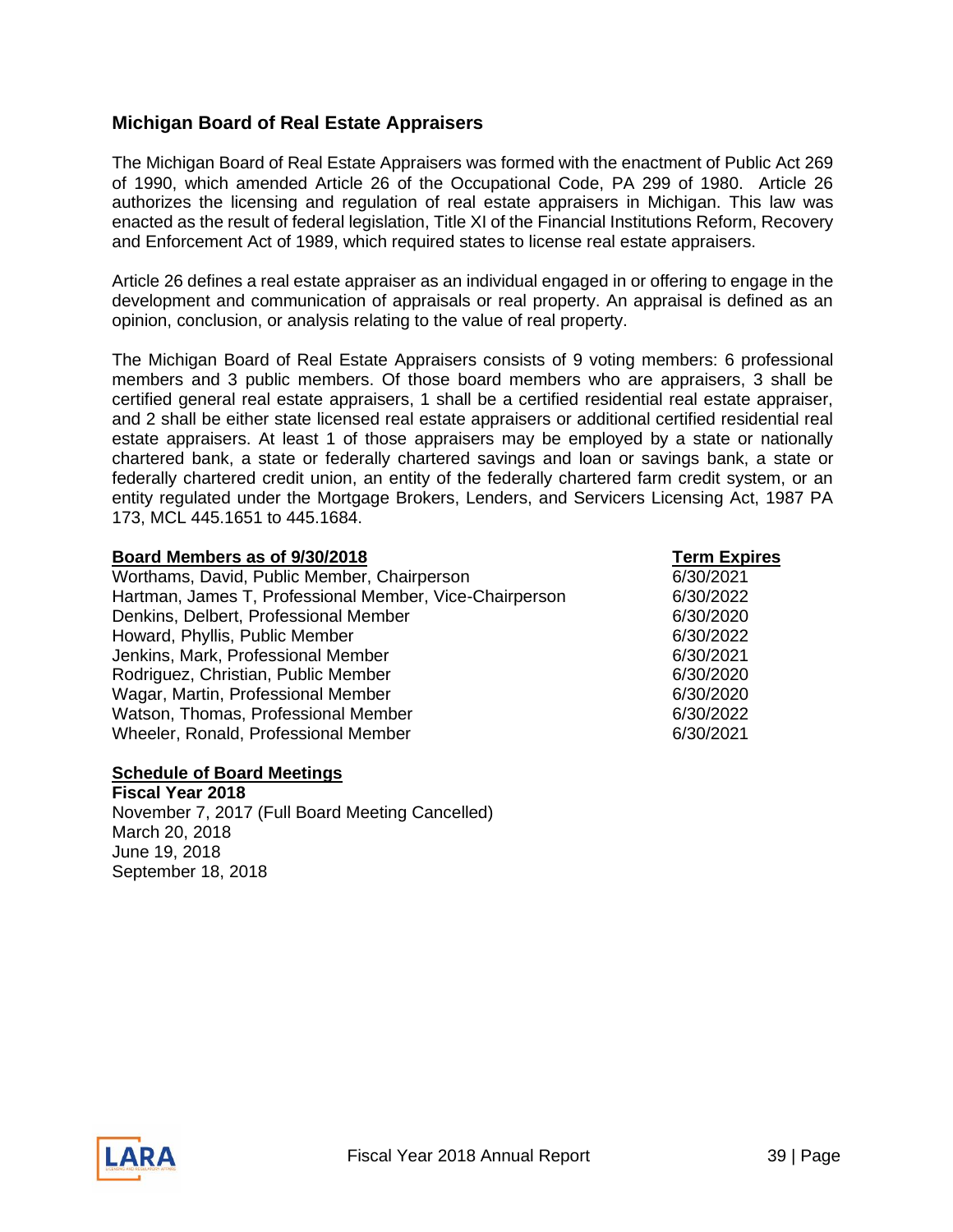#### <span id="page-39-0"></span>**Michigan Board of Real Estate Brokers and Salespersons**

The authority for the Michigan Board of Real Estate Brokers and Salespersons was transferred to the Occupational Code, Public Act 299 of 1980, as amended, on October 21, 1980.

Article 25 defines real estate broker as an individual, sole proprietorship, partnership, association, corporation, common law trust, or a combination of those entities who with intent to collect or receive a fee, compensation, or valuable consideration, sells or offers for sale, buys or offers to buy, provides or offers to provide market analyses, lists or offers or attempts to list, or negotiates the purchase or sale or exchange or mortgage of real estate, or negotiates for the construction of a building on real estate; who leases or offers or rents or offers for rent real estate or the improvements on the real estate for others, as a whole or partial vocation; who engages in property management as a whole or partial vocation; who sells or offers for sale, buys or offers to buy, leases or offers to lease, or negotiates the purchase or sale or exchange of a business, business opportunity, or the goodwill of an existing business for others; or who, as owner or otherwise, engages in the sale of real estate as a principal vocation.

Real estate salesperson is defined in Article 25 as a person who, for compensation or valuable consideration, is employed either directly or indirectly by a licensed real estate broker to sell or offer to sell, to buy or offer to buy, to provide or offer to provide market analyses, to list or offer or attempt to list, or to negotiate the purchase or sale or exchange or mortgage of real estate, or to negotiate for the construction of a building on real estate, or to lease or offer to lease, rent or offer for rent real estate, who is employed by a real estate broker to engage in property management, or who sells or offers for sale, buys or offers to buy, leases or offers to lease, or negotiates the purchase or sale or exchange of a business, business opportunity, or the goodwill of an existing business for others, as a whole or partial vocation.

The Michigan Board of Real Estate Brokers and Salespersons consists of 9 voting members: 6 real estate licensees and 3 public members.

#### **Board Members as of 9/30/2018** Term Expires

Davis, Matthew, Professional Member, Chairperson 6/30/2019 Craig, Robert, Public Member, Vice Chairperson 6/30/2020 Ahmad, Hassan, Professional Member 6/30/2022 Clement, Justin, Public Member 6/30/2019 Dean, Patrick, Public Member 6/30/2021 Greenwood, Karen, Professional Member 6/30/2022 Rowe, Natalie, Professional Member 6/30/2020 Storch-Lipintz, Professional Member 6/30/2021 Zupko, Ronald, Professional Member 6/30/2021

#### **Schedule of Board Meetings**

**Fiscal Year 2018**  November 13, 2017 February 12, 2018 May 14, 2018 (Full Board Meeting Cancelled) June 4, 2018 August 13, 2018

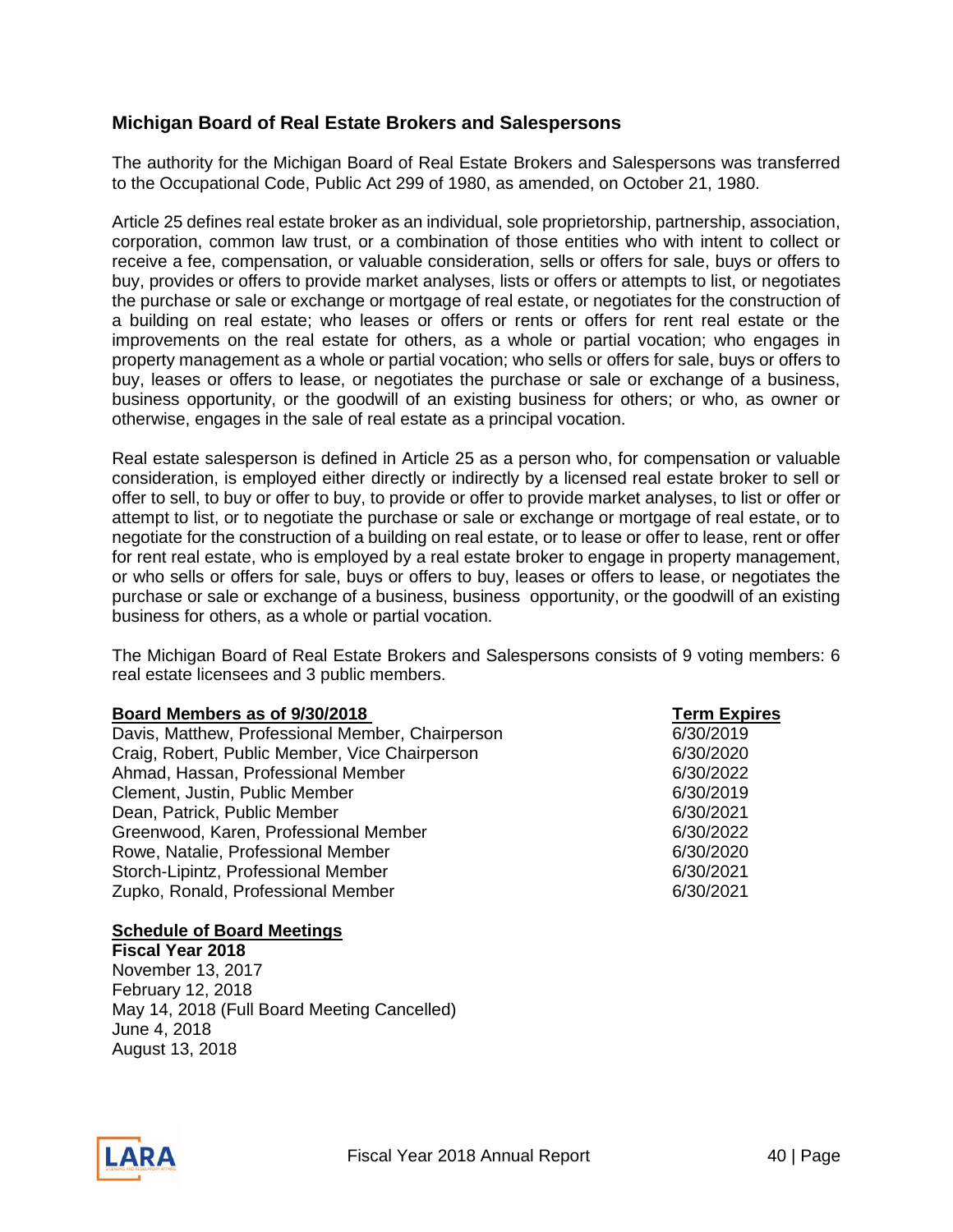#### <span id="page-40-0"></span>**Michigan Board of Residential Builders and Maintenance and Alteration Contractors**

The Michigan Board of Residential Builders and Maintenance and Alteration Contractors was originally formed with the enactment of Public Act 383 of 1965. On October 21, 1980, this authority was transferred to the Occupational Code, Public Act 299 of 1980, as amended.

Article 24 defines residential builder as a person engaged in the construction of a residential structure or a combination residential and commercial structure who, for a fixed sum, price, fee, percentage, valuable consideration, or other compensation, other than wages for personal labor only, undertakes with another or offers to undertake or purports to have the capacity to undertake with another for the erection, construction, replacement, repair, alteration, or an addition to, subtraction from, improvement, wrecking of, or demolition of, a residential structure or combination residential and commercial structure; a person who manufactures, assembles, constructs, deals in, or distributes a residential or combination residential and commercial structure which is prefabricated, preassembled, precut, packaged, or shell housing; or a person who erects a residential structure or combination residential and commercial structure except for the person's own use and occupancy on the person's property.

Residential maintenance and alteration contractor is defined in Article 24 as a person who, for a fixed sum, price, fee, percentage, valuable consideration, or other compensation, other than wages for personal labor only, undertakes with another for the repair, alteration, or an addition to, subtraction from, improvement of, wrecking of, or demolition of a residential structure or combination residential and commercial structure, or building of a garage, or laying of concrete on residential property, or who engages in the purchase, substantial rehabilitation or improvement, and resale of a residential structure, engaging in that activity on the same structure more than twice in 1 calendar year, except in the following instances: a) If the work is for the person's own use and occupancy; b) If the rehabilitation or improvement work of residential type property or a structure is contracted for, with, or hired entirely to be done and performed for the owner by a person licensed under this article; c) If work is performed by a person employed by the owner to perform work for which the person is licensed by the state.

The Michigan Board of Residential Builders and Maintenance and Alteration Contractors consists of 9 voting members: 4 builders, 2 contractors and 3 public members.

| Board Members as of 9/30/2018                      | <b>Term Expires</b> |
|----------------------------------------------------|---------------------|
| Browne, Jr., Sidney, Public Member, Chairperson    | 3/31/2020           |
| Kelly, John, Professional Member, Vice-Chairperson | 3/31/2020           |
| Adcock, William, Professional Member               | 3/31/2022           |
| Laackman, Bradley, Public Member                   | 3/31/2019           |
| Powell, Greg, Professional Member                  | 3/31/2019           |
| MacGuidwin, Stephen, Public Member                 | 3/31/2017           |
| Wahl, Mark, Professional Member                    | 3/31/2021           |
| Vacancy - Professional Member                      | 3/31/2021           |

**Schedule of Board Meetings Fiscal Year 2018**  Need to find meeting dates for 2017 -2018

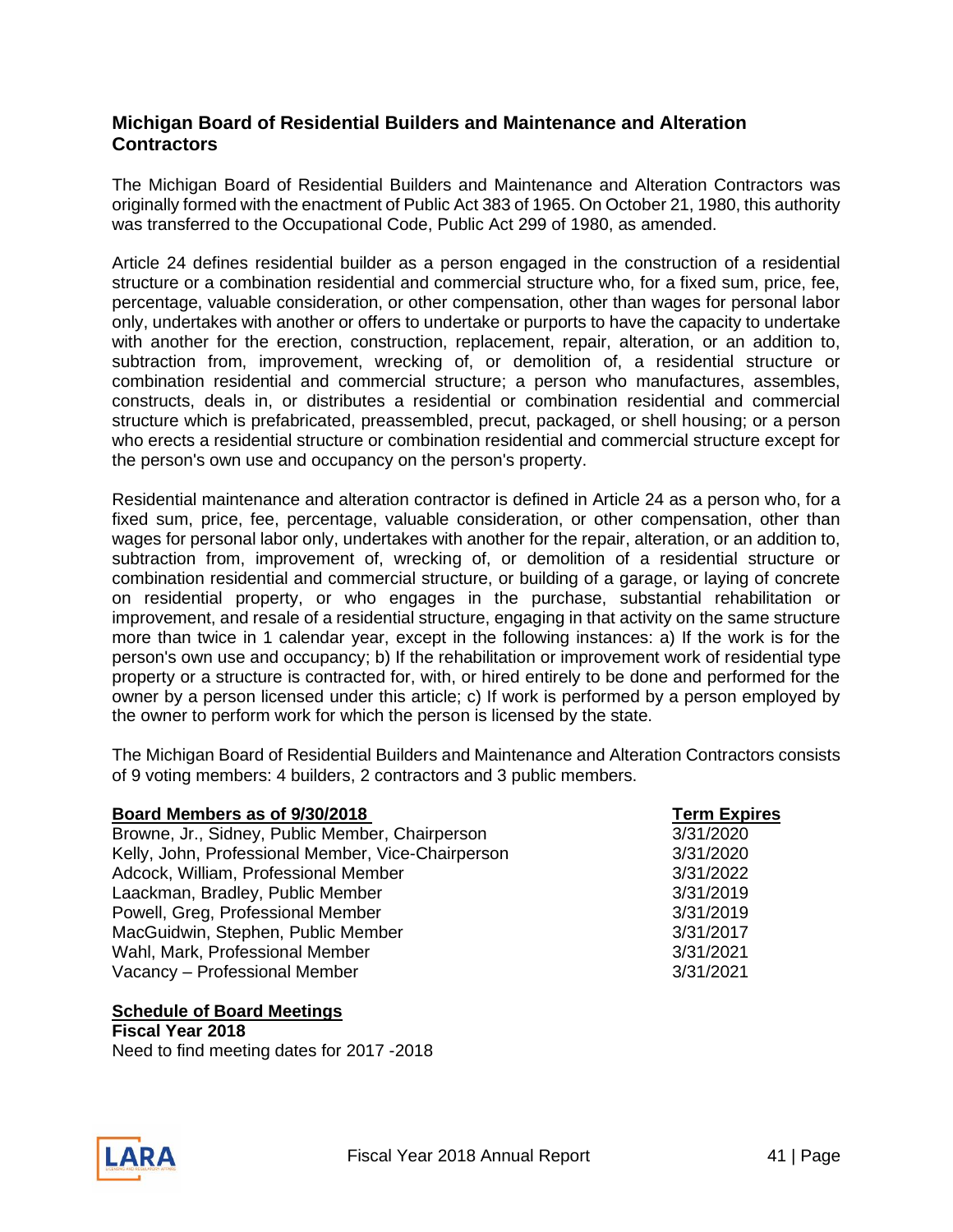### <span id="page-41-0"></span>**Michigan Board of Respiratory Care**

The Michigan Board of Respiratory Care was created with the enactment of Public Act 3 of 2004, which amended the Public Health Code, Public Act 368 of 1978.

The practice of respiratory care, as defined in the Public Health Code, means the provision of respiratory care services which may be provided by an inpatient or outpatient service or department within a health facility, by a home care agency or durable medical equipment company, or by an educational program. Respiratory care services, as defined in the Public Health Code, means preventative services, diagnostic services, therapeutic services, and rehabilitative services under the written, verbal, or telecommunicated order of a physician to an individual with a disorder, disease, or abnormality of the cardiopulmonary system as diagnosed by a physician. Respiratory care services involve, but are not limited to, observing, assessing, and monitoring signs and symptoms, reactions, general behavior, and general physical response of individuals to respiratory care services, including determination of whether those signs, symptoms, reactions, behaviors, or general physical response exhibit abnormal characteristics; the administration of pharmacological, diagnostic, and therapeutic agents related to respiratory care services; the collection of blood specimens and other bodily fluids and tissues for, and the performance of, cardiopulmonary diagnostic testing procedures including, but not limited to, blood gas analysis; development, implementation, and modification of respiratory care treatment plans based on assessed abnormalities of the cardiopulmonary system, respiratory care protocols, clinical pathways, referrals, and written, verbal, or telecommunicated orders of a physician; application, operation, and management of mechanical ventilatory support and other means of life support; and the initiation of emergency procedures under the rules promulgated by the board.

The Michigan Board of Respiratory Care in 2009 consisted of 4 respiratory therapists, 1 medical director and 2 public members.

In May 2010, Public Act 79 passed which increased the board composition to 11 members: 7 respiratory therapists, 1 medical director, and 3 public members.

| Board Members as of 9/30/2018                 | <b>Term Expires</b> |
|-----------------------------------------------|---------------------|
| Weirauch, Andrew, BSRT, RRT-ACCS, Chairperson | 12/31/2018          |
| Heydenburg, Shari, LRT, RRT, Vice-Chairperson | 12/31/2018          |
| Bainbridge, Jeremy, LRT, RRT                  | 12/31/2020          |
| Cherwinski, Beverly, Public Member            | 12/31/2018          |
| Dunn, Michael, Medical Director               | 12/31/2023          |
| Erinjeri, Veena, MBA, LRT, RRT, CPFT          | 12/31/2018          |
| Glasser, Elizabeth, MSHS, RRT                 | 12/31/2019          |
| Niemer, Laurie LRT, RRT,                      | 12/31/2021          |
| Vono, Jonathan RRT                            | 12/31/2021          |
| Vacancy, Public Member                        | 12/31/2018          |
| Vacancy, Public Member                        | 12/31/2020          |

#### **Schedule of Board Meetings**

**Fiscal Year 2018**  November 3, 2017 (Full Board Meeting Cancelled) February 2, 2018 May 4, 2018 August 3, 2018

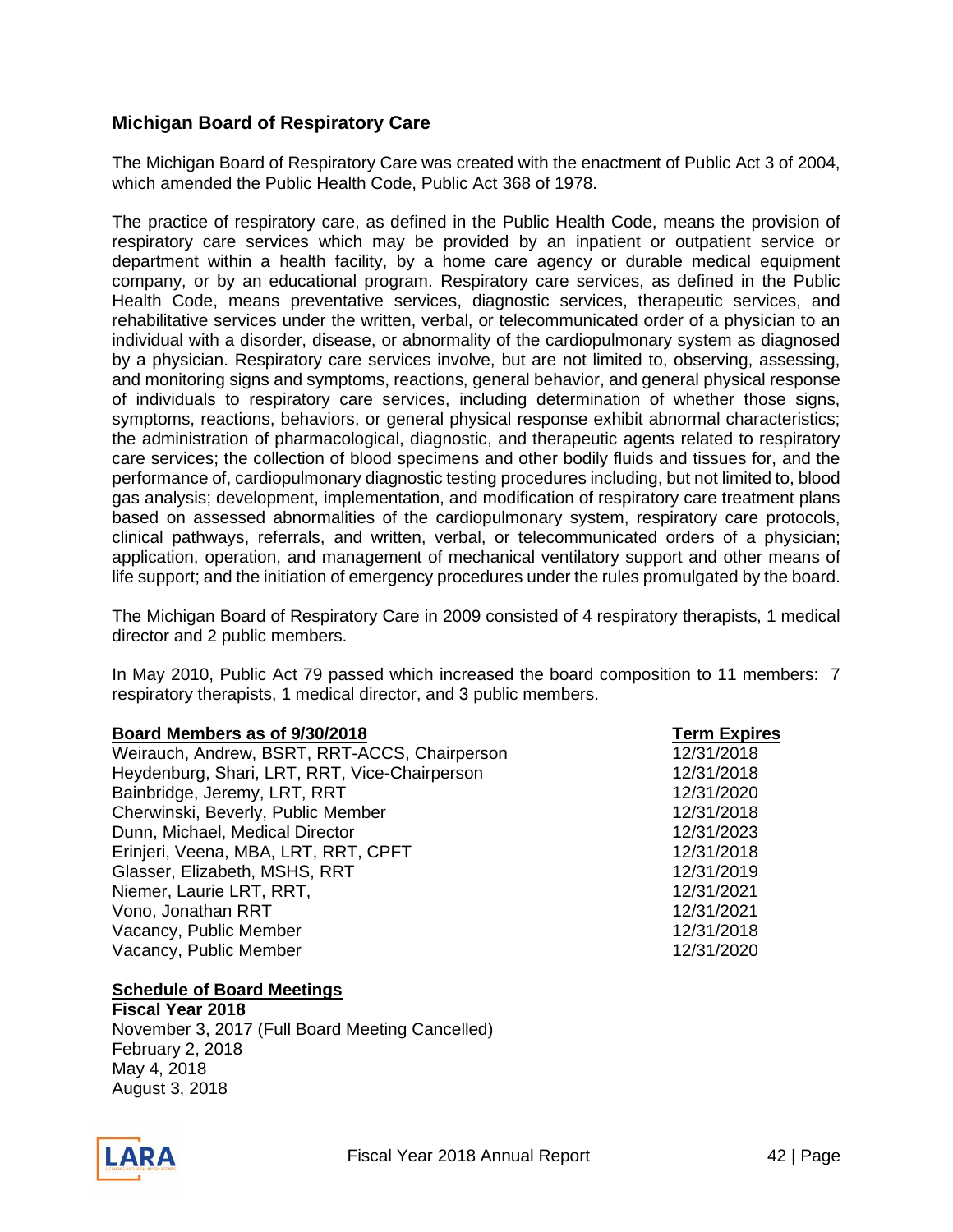#### <span id="page-42-0"></span>**Michigan Sanitarian Registration**

The Michigan Board of Sanitarians was originally formed with the enactment of Public Act 147 of 1963. On September 30, 1978, this authority was transferred to the Public Health Code, Public Act 368 of 1978, as amended. Executive Order No. 1996-2, effective May 15, 1996, transferred all statutory authority, powers, duties, functions and responsibilities of the Board of Sanitarians under Part 184 of the Public Health Code, being Sections 333.18401 et seq. of the Michigan Compiled Laws, from the Department of Commerce to the Director of the Department of Consumer & Industry Services by a Type III transfer as defined by Section 3 of Act No. 380 of the Public Acts of 1965, as amended, being Section 16.103 of the Michigan Compiled Laws. Effective January 1, 2004, Executive Order No. 2003-18 transferred, by a Type II transfer, any authority, powers, duties, functions and responsibilities for programs or functions within the Department of Consumer & Industry Services, within the former Bureau of Health Professions, to the Director of the Department of Community Health.

Public Act 308 of 2004, effective January 1, 2004, created a seven-member advisory committee whose purpose is to make recommendations to the Department relative to qualifications for registration, establishment of education and training standards and actions regarding disciplinary proceedings. Underlying all duties is the responsibility of the Department to promote and protect the public's health, safety, and welfare.

Sanitarian means an individual who has specialized education and experience in the physical, biological, and sanitary sciences as applied to the educational, investigational, and technical duties in the field of environmental health.

By Executive Order 2009-12, the Sanitarian Advisory Committee was abolished effective May 17, 2009. The registration of individuals continues unimpeded.

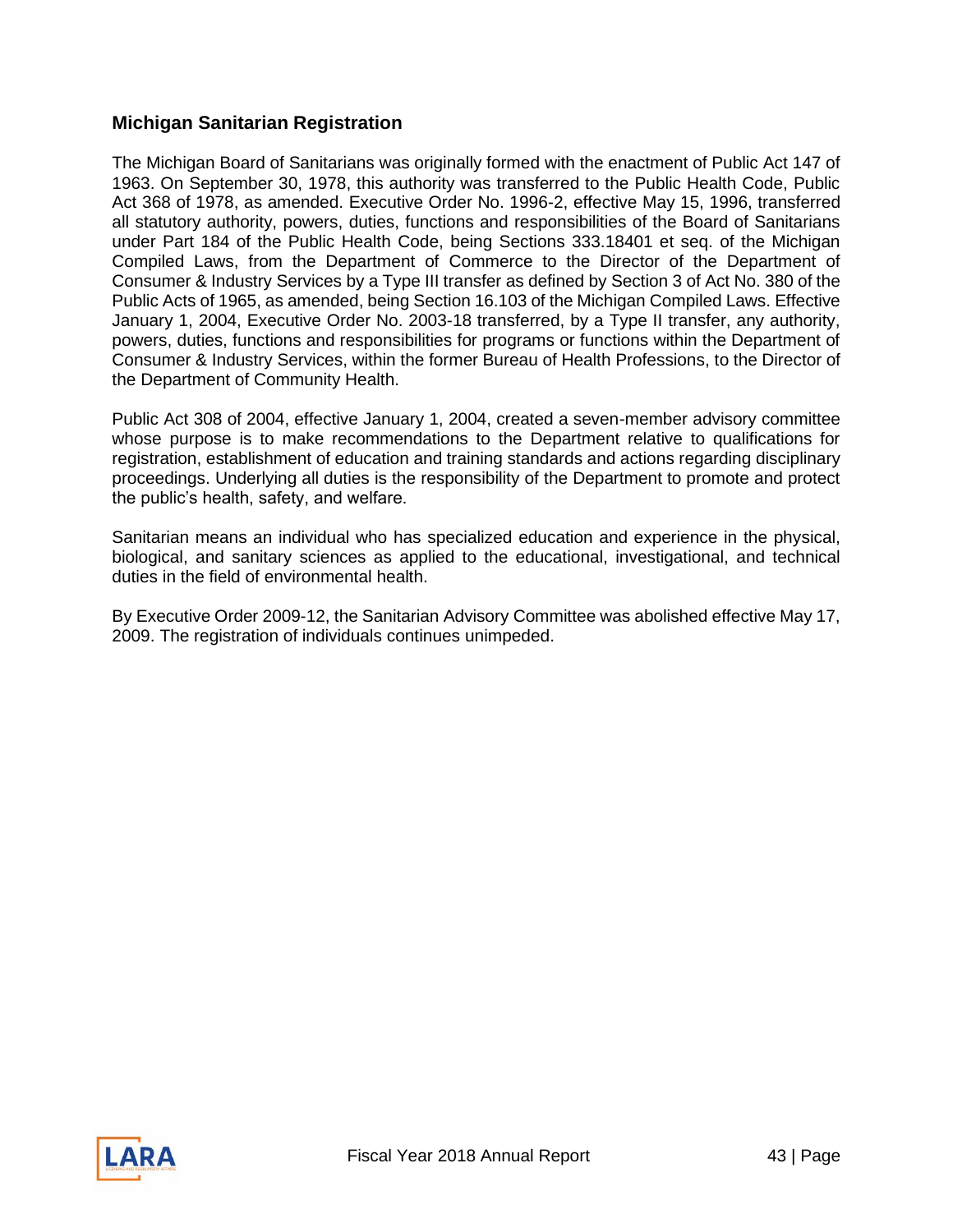#### <span id="page-43-0"></span>**Michigan Board of Social Work**

The authority for the Michigan Board of Examiners of Social Work was originally formed with Public Act 352 of 1972. On October 21, 1980, the authority of the Board was transferred to the Public Health Code, Public Act 368 of 1978, as amended, by Public Act 11 of 2000.

The practice of social work at the bachelor's level, as applied within the scope of social work values, ethics, principles and skills, means the following: the application of social work theory, knowledge, methods and ethics; social work case management and casework; helping communities, organizations, individuals, or groups improve their social or health services by utilizing social work practice skills; and the administration of assessment checklists that do not require special training and that do not require interpretation.

The practice of social work at the master's level, as applied within the scope of social work values, ethics, principles, and skills, means the following: advanced application of macro social work processes and systems; the advanced application of specialized clinical knowledge; and advanced clinical skills and the advanced application of the knowledge of human development and behavior and social, economic, and cultural institutions.

The Michigan Board of Social Work consists of 9 voting members: 6 individuals engaged primarily in the practice of social work and 3 public members.

| Board Members as of 9/30/2018            | <b>Term Expires</b> |
|------------------------------------------|---------------------|
| Philson, Brian, LMSW, Chairperson        | 12/31/2020          |
| Fiorillo, Michael, MSW, Vice-Chairperson | 12/31/2021          |
| Herren, Lawrence, LMSW                   | 12/31/2021          |
| Manela, Pamela, LMSW                     | 12/31/2018          |
| Milburn, Marc, Public Member             | 12/31/2020          |
| Nelson, Christine, Public Member         | 12/31/2021          |
| Ovink, Shelley, LMSW                     | 12/31/2019          |
| Risk, Brittany, LMSW                     | 12/31/2019          |
| Squires, Constance, Public Member        | 12/31/2018          |
|                                          |                     |

#### **Schedule of Board Meetings**

**Fiscal Year 2018**  November 28, 2017 January 30, 2018 March 27, 2018 May 22, 2018 July 24, 2018 September 25, 2018

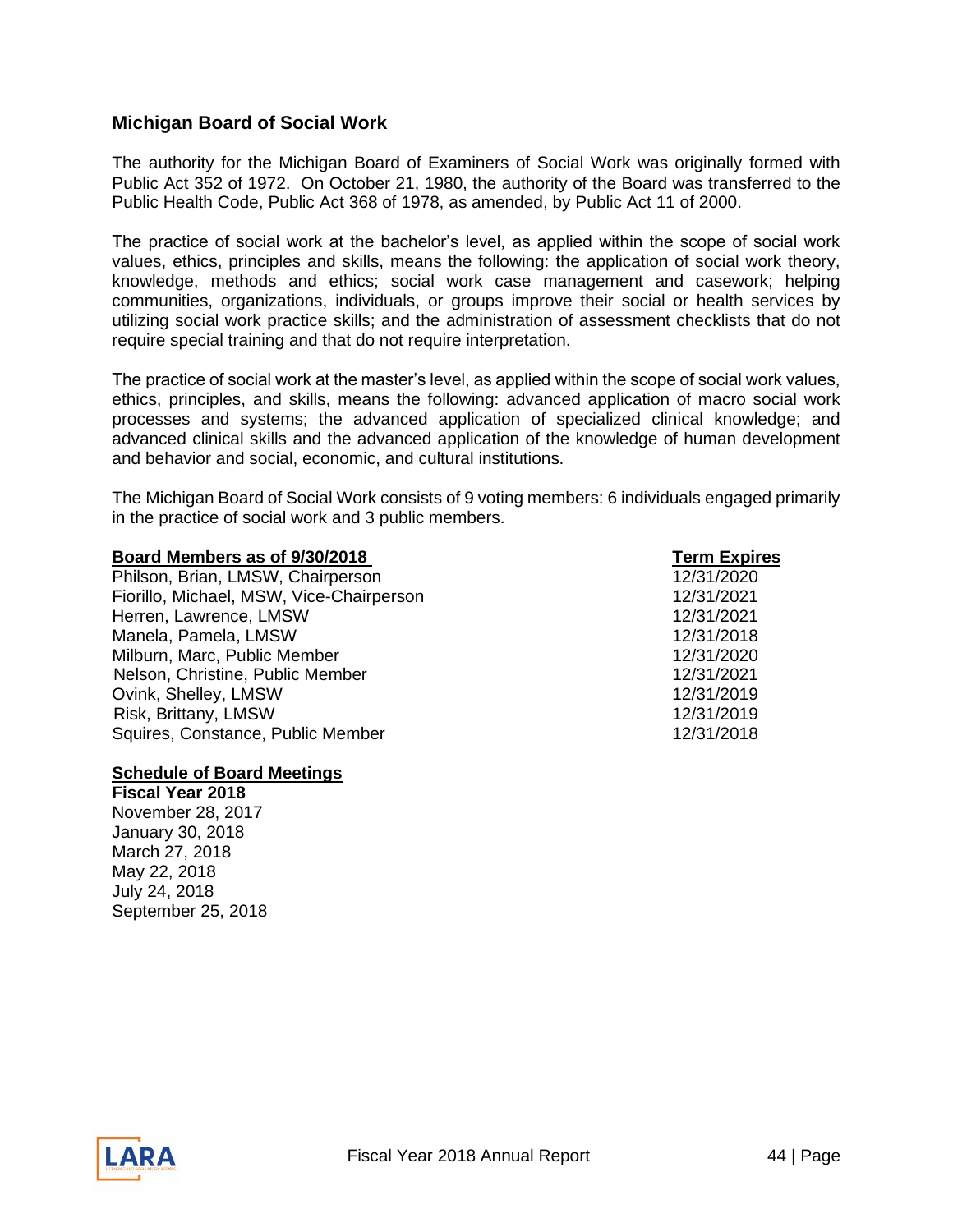### <span id="page-44-0"></span>**Michigan Board of Speech-Language Pathology**

The Michigan Board of Speech-Language Pathology was created with the enactment of Public Act 524 of 2008, which amended the Public Health Code, Public Act 368 of 1978.

The practice of speech-language pathology, as defined in the Public Health Code, means the application of principles, methods, and procedures related to the development of disorders of human communication including the following:

- i. Identifying by history or nonmedical physical examination, assessing, treating with therapy, rehabilitating, and preventing disorders of speech, voice, and language.
- ii. Identifying by history or nonmedical physical examination, assessing, treating with therapy, rehabilitating, and preventing disorders of oral-pharyngeal function and disorders related to swallowing dysfunction.
- iii. Identifying by history or nonmedical physical examination, assessing, treating with therapy, rehabilitating, and preventing cognitive-communicative disorders.
- iv. Assessing, selecting, and developing augmentative and alternative communication systems and providing training in their use.
- v. Providing speech-language treatment or therapy and related counseling services to deaf, deafblind, and hard of hearing persons and their families.
- vi. Enhancing speech-language proficiency and communication effectiveness.
- vii. Screening of hearing for the purpose of speech-language assessment provided that judgments and descriptive statements about results of that screening are limited to passfail determinations.

The Michigan Board of Speech-Language Pathology consists of 11 voting members: 6 speechlanguage pathologists (at least 1 of whom represents each professional areas described in MCL 333.17609), 3 public members, and 2 physicians (1 of whom is a board-certified otolaryngologist).

| Board Members as of 9/30/2018                      | <b>Term Expires</b> |
|----------------------------------------------------|---------------------|
| Swartz, Bradford, PhD, CCC-SLP, Chairperson        | 12/31/2019          |
| Austin, Brit, MA, CCC-SLP, Vice-Chairperson        | 12/31/2018          |
| Burklow, Ryan, Public Member Wells                 | 12/31/2021          |
| Carlson, Nicholas, - Public Member Edmunds         | 12/31/2021          |
| Cohen-Waldman, Jodi, CCC-SLP                       | 12/31/2018          |
| Denise Ludwig - Professional Member, SLP           | 12/31/2021          |
| Mervenne, Patrisha, MS, CCC-SLP                    | 12/31/2020          |
| Mills, Christopher, Public Member                  | 12/31/2019          |
| Weingarten, Jeffrey, MD                            | 12/31/2021          |
| Katie Wright - Professional Member, SLP            | 12/31/2019          |
| Prokop, Lawrence, - Professional, Otolaryngologist | 12/31/2020          |

#### **Schedule of Board Meetings**

#### **Fiscal Year 2018**

November 20, 2017 (Full Board Disciplinary Subcommittee Meetings Cancelled) February 6, 2018 (Full Board Meeting and Disciplinary Subcommittee Meetings Cancelled) May 1, 2018 (Full Board and Disciplinary Subcommittee Meetings Cancelled) August 7, 2018 (Full Board and Disciplinary Subcommittee Meetings Cancelled)

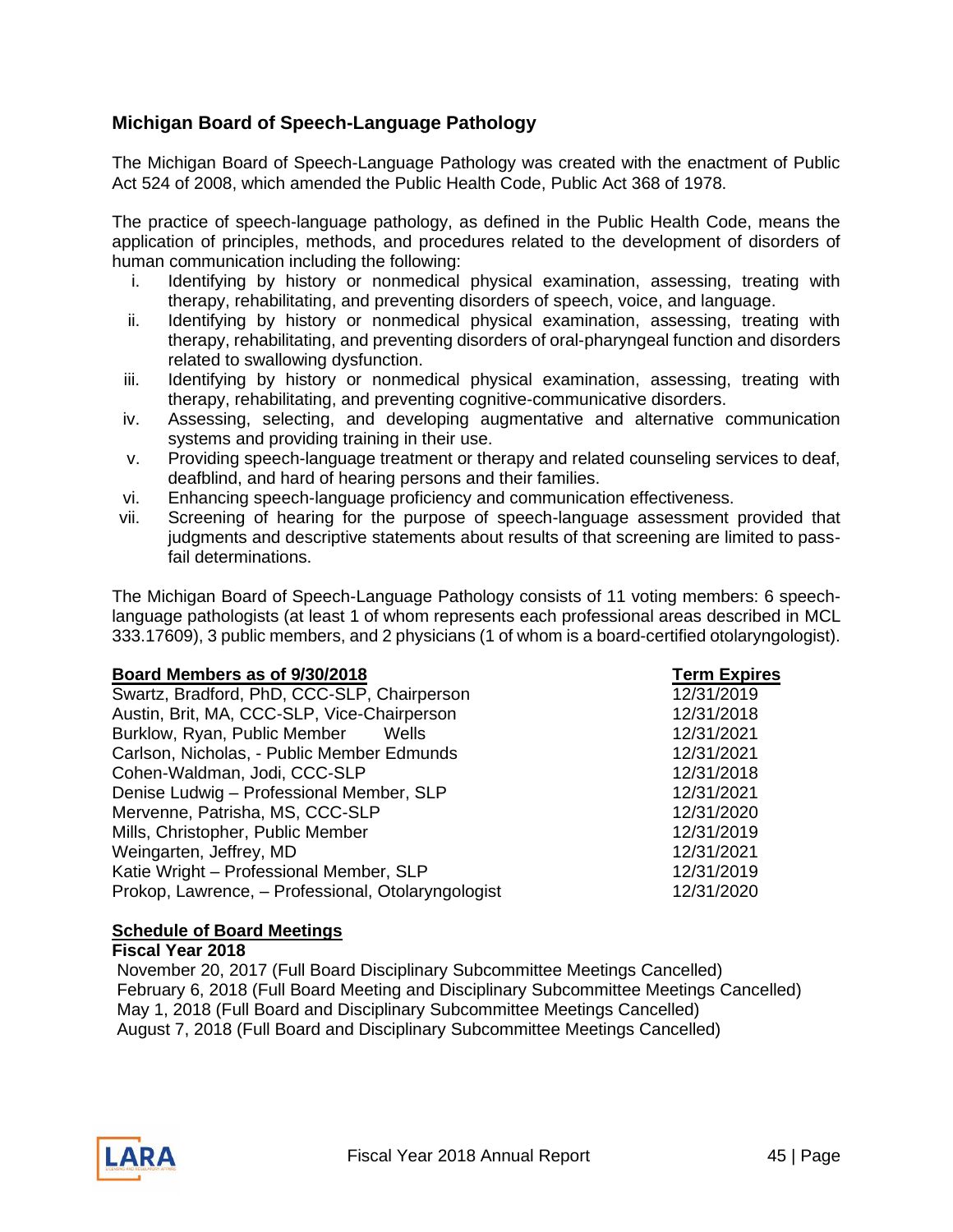#### <span id="page-45-0"></span>**Michigan Board of Veterinary Medicine**

The authority for the Michigan Board of Veterinary Medicine was transferred to the Public Health Code, Public Act 368 of 1978, as amended, on September 30, 1978.

The practice of veterinary medicine, as defined in the Public Health Code, means prescribing or administering a drug, medicine, treatment or method of procedure; performing an operation or manipulation; applying an apparatus or appliance; or giving an instruction or demonstration designed to alter an animal from its normal condition; curing, ameliorating, correcting, reducing, or modifying a disease, deformity, defect, wound, or injury in or to an animal; diagnosing or prognosing, or both, a disease, deformity or defect in an animal by a test, procedure, manipulation, technique, autopsy, biopsy, or other examination.

The Public Health Code, Public Act 368 of 1978, defines the practice of a veterinary technician as being a health profession subfield of the practice of veterinary medicine that includes the practice of veterinary medicine based on a less comprehensive knowledge and skill than that required of a veterinarian and performed under supervision of a veterinarian.

The Michigan Board of Veterinary Medicine consists of 9 voting members: 5 veterinarians, 1 veterinary technician, and 3 public members. (The Chief of the Animal Health Division of the Department of Agriculture is an *ex officio* member without a vote).

#### **Board Members as of 9/30/2018 Term Expires**

McNally, Dwight, DVM, Vice-Chairperson 12/31/2021 Hicswa, Amy, DVM – Vice Chairperson and the control of the 12/31/2018 Kennedy, Jordan, Public Member 12/31/2021 Levine, Peter, Public Member 12/31/2021 Nyberg, Tracy, DVM 12/31/2020 Rice, Anne, DVM 12/31/2018 Tear, Marianne, MS, LVT 12/31/2020 Werth, Renee, Public Member 12/31/2019 Averill, James, DVM (Ex-Officio Member) No Specific Term Vacancy – Professional Member 12/31/2018

#### **Schedule of Board Meetings**

**Fiscal Year 2018** December 14, 2017 (Full Board Meeting Cancelled) March 29, 2018 June 21, 2018 September 28, 2017 (Full Board Meeting Cancelled)



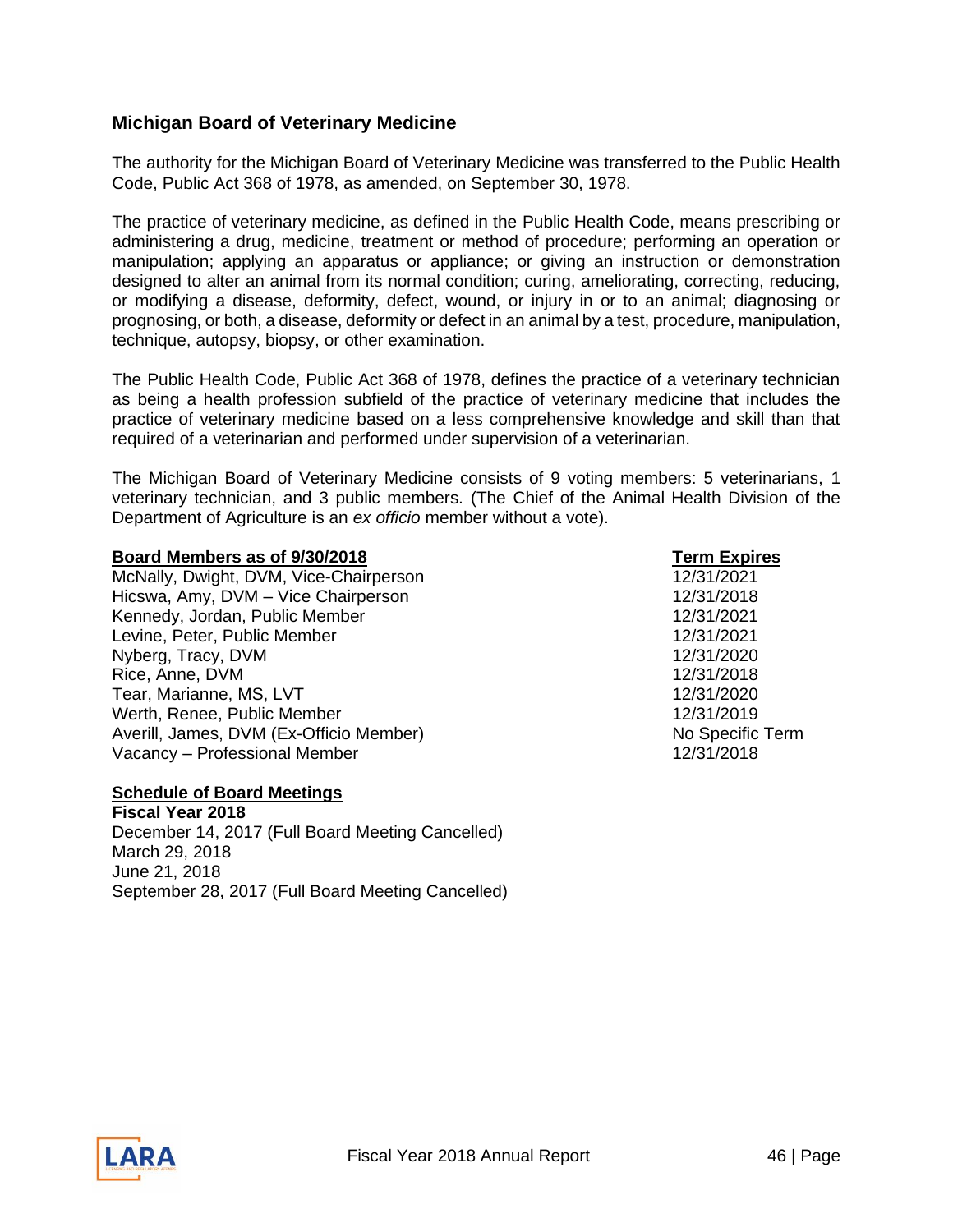#### <span id="page-46-0"></span>**Michigan Health Professional Recovery Committee**

The Health Professional Recovery Committee (HPRC) was created by Public Act 80 of 1993, which became effective April 1, 1994. Section 333.16167 describes the Committee's duties as follows: Sec. 16167. The committee shall do all the following: (a) Establish the general components of the health professional recovery program and a mechanism for monitoring health professionals who may be impaired. (b) Subject to sections 16169 and 16170 and in conjunction with the health professional recovery program consultants described in section 16168, develop and implement criteria for the identification, assessment, and treatment of health professionals who may be impaired. (c) In conjunction with the health professional recovery program consultants described in section 16168, develop, and implement mechanisms for the evaluation of continuing care or aftercare plans for health professionals who may be impaired. (d) Develop a mechanism and criteria for the referral of a health professional who may be impaired to a professional association when appropriate for the purpose of providing assistance to the health professional. In developing criteria under this subdivision, the committee shall require that a referral be made only with the consent of the health professional. (e) Annually report to each board and the physician's assistants task force created under this article on the status of the health professional recovery program.

The committee shall include in the report, at a minimum, statistical information on the level of participation in the program of each health profession. The committee may include in the report recommendations for changes in the health professional recovery program and for participation by the boards and the physician's assistants task force, professional associations, substance abuse treatment and prevention programs, and other appropriate agencies.

In accordance with Section 333.16165 of the Public Health Code, the health profession boards appoint members in consultation with appropriate professional associations. The Director shall appoint the public members.

| <b>Board of Acupuncture</b>             |  |
|-----------------------------------------|--|
| Board of Athletic Trainers              |  |
| Board of Audiology                      |  |
| <b>Board of Behavior Analysts</b>       |  |
| <b>Board of Chiropractic</b>            |  |
| <b>Board of Counseling</b>              |  |
| <b>Board of Dentistry</b>               |  |
| <b>Board of Licensed Midwifery</b>      |  |
| Board of Marriage & Family Therapy      |  |
| Board of Massage Therapy                |  |
| <b>Board of Medicine</b>                |  |
| Board of Nursing                        |  |
| Board of Nursing Home Administrators    |  |
| <b>Board of Occupational Therapy</b>    |  |
| <b>Board of Optometry</b>               |  |
| Board of Osteopathic Medicine & Surgery |  |
| Board of Pharmacy                       |  |
| Board of Physical Therapy               |  |
| Board of Podiatric Medicine & Surgery   |  |
| Board of Psychology                     |  |
| <b>Board of Respiratory Care</b>        |  |

| <b>Member Appointed By:</b>             |                          | <b>Term Expires</b> |
|-----------------------------------------|--------------------------|---------------------|
| Board of Acupuncture                    | Lincoln, Deborah, RN     | 12/31/2019          |
| <b>Board of Athletic Trainers</b>       | Schmidt, Paul, AT        | 12/31/2019          |
| Board of Audiology                      | Leyzac, Kara, Aud        | 12/31/2018          |
| <b>Board of Behavior Analysts</b>       | Vacancy                  | 12/31/2019          |
| <b>Board of Chiropractic</b>            | Vacancy                  | 12/31/2018          |
| <b>Board of Counseling</b>              | Lee-Parker, Tiffany, LPC | 12/31/2018          |
| <b>Board of Dentistry</b>               | Jacobs, David, DDS       | 12/31/2019          |
| <b>Board of Licensed Midwifery</b>      | Vacancy                  | 12/31/2019          |
| Board of Marriage & Family Therapy      | Vacancy                  | 12/31/2018          |
| Board of Massage Therapy                | Vacancy                  | 12/31/2018          |
| <b>Board of Medicine</b>                | McCabe, Vita, MD         | 12/31/2019          |
| Board of Nursing                        | Votruba, Lisbeth MSN     | 12/31/2018          |
| Board of Nursing Home Administrators    | Vacancy                  | 12/31/2018          |
| <b>Board of Occupational Therapy</b>    | Bayci, Angeline, OT      | 12/31/2020          |
| <b>Board of Optometry</b>               | Doyle, Thomas, OD        | 12/31/2018          |
| Board of Osteopathic Medicine & Surgery | Vacancy                  | 12/31/2019          |
| Board of Pharmacy                       | Gray, Sandra, RPH        | 12/31/2019          |
| Board of Physical Therapy               | Zipple, J. Tim, PT       | 12/31/2018          |
| Board of Podiatric Medicine & Surgery   | Hughes, Scott, DPM       | 12/31/2018          |
| Board of Psychology                     | Halpern, Ross, PhD       | 12/31/2019          |
| <b>Board of Respiratory Care</b>        | Haas, Carl, RT           | 12/31/2018          |

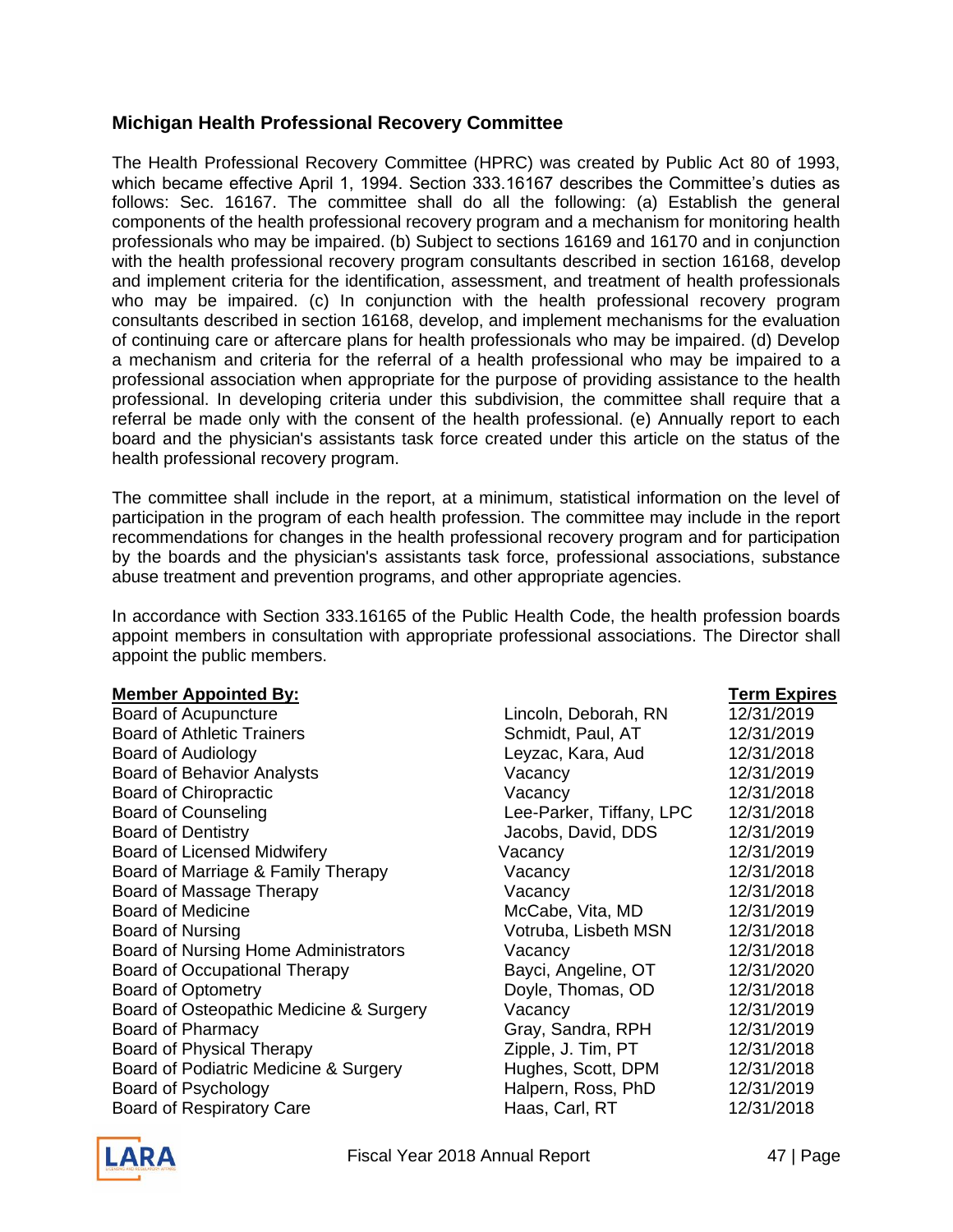Board of Social Work Monroe, Timothy, 12/31/2018<br>Board of Speech-Language Pathology Bahlke, Laurie, SLP 12/31/2018 Ex-Officio Members **Ex-Officio Members** Edgerton, Shelley, Director LARA

#### **Schedule of Committee**

**Meetings Fiscal Year 2018** December 11, 2017 March 19, 2017 June 18, 2018 September 17, 2018

Board of Speech-Language Pathology Bahlke, Laurie, SLP 12/31/2018 Board of Veterinary Medicine<br>
Task Force on Physician's Assistants<br>
Gavale, Ronald, PA-C 12/31/2018 Task Force on Physician's Assistants Stavale, Ronald, PA-C 12/31/2018 Public Member Vacancy 12/31/2019 Public Member **12/31/2018** Vacancy 12/31/2018

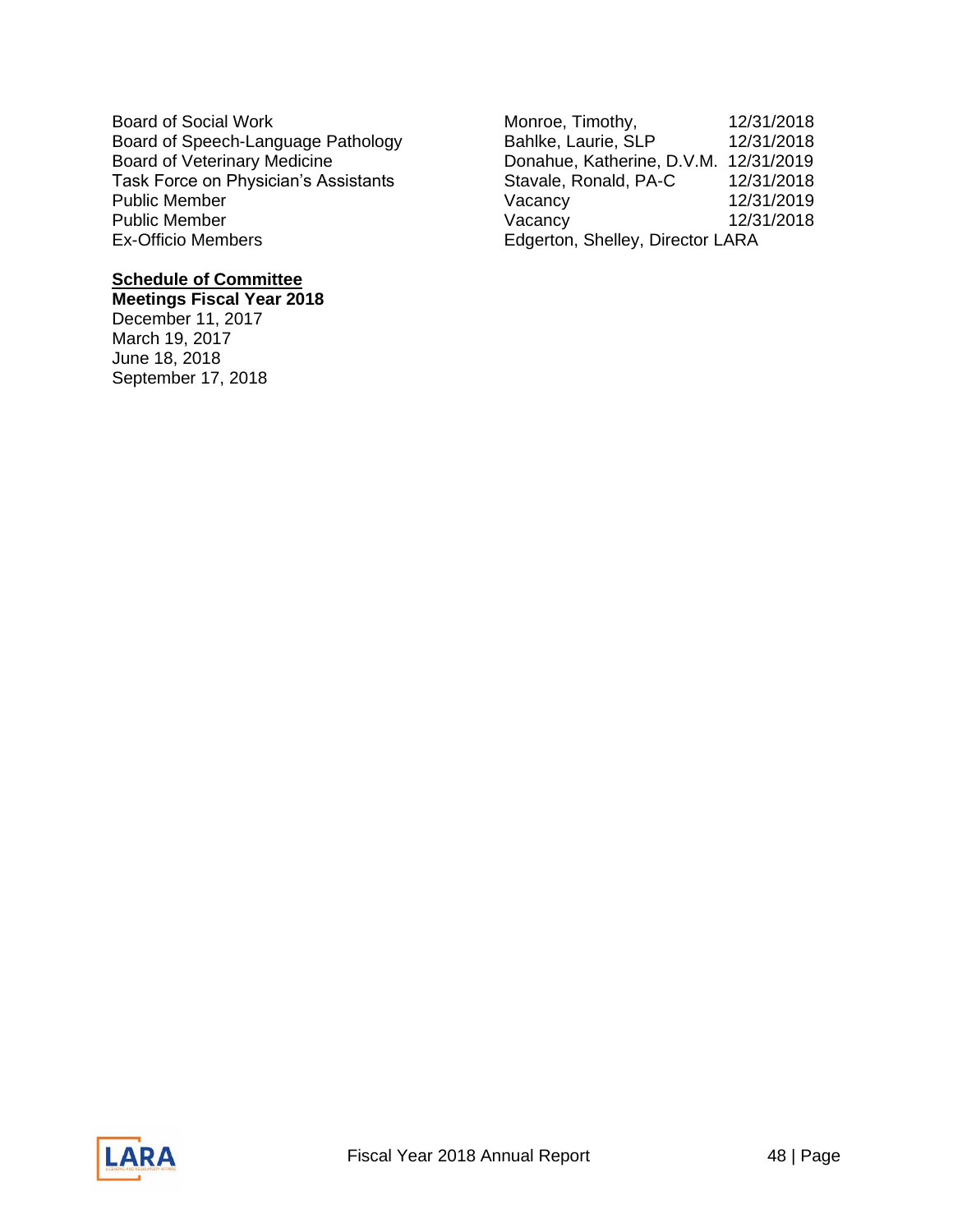#### <span id="page-48-0"></span>**Prescription Drug and Opioid Abuse Commission**

The Michigan Prescription Drug and Opioid Abuse Task Force was created following Governor Snyder's 2015 State of the State Address in which he called for a comprehensive plan to address prescription drug and opioid abuse in Michigan. The Report of Findings and Recommendations for Action issued by the Task Force discussed both the human and financial toll which result from prescription drug and opioid abuse. The Task Force made several recommendations. Executive Order 2016-15 signed by Governor Snyder and filed with the Secretary of State on June 23, 2016 created The Prescription Drug and Opioid Abuse Commission. The Controlled Substances Advisory Commission and the Advisory Committee on Pain and Symptom Management were abolished by this Executive Order and all their respective authority, powers, duties, function, responsibilities, and records were transferred to the Commission.

The Commission is comprised of seventeen (17) members who are appointed by and serve at the pleasure of the Governor for two-year terms. The Commission is charged with acting in an advisory capacity to the Governor and the Director of the Department of Licensing and Regulatory Affairs.

| <b>Commission Members as of 9/30/2018</b>             | <b>Term Expired</b> |  |  |
|-------------------------------------------------------|---------------------|--|--|
| Davis, Linda, Judge, JD, Chairperson, LARA Ex-officio | 9/1/2018            |  |  |
| Bell, Stephen, DO                                     | 9/1/2018            |  |  |
| Benivegna, Vincent, DDS                               | 9/1/2018            |  |  |
| Brya, Michelle, JD, AG Ex-officio                     | 9/1/2018            |  |  |
| Cunningham, Rebecca, MD                               | 9/1/2018            |  |  |
| Dettloff, Richard                                     | 9/1/2018            |  |  |
| Gigliotti, Lisa, JD                                   | 9/1/2018            |  |  |
| Hurtt, Timothy                                        | 9/1/2018            |  |  |
| Lazar, Stephen, PhD                                   | 9/1/2018            |  |  |
| Nelson, Paula                                         | 9/1/2018            |  |  |
| Owings, Melissa, DVM                                  | 9/1/2018            |  |  |
| Paletta, Michael, MD, FAAHPM                          | 9/1/2018            |  |  |
| Pinals, Debra, MD, DHHS Ex-officio                    | 9/1/2018            |  |  |
| Sands, Thomas, MSP Ex-officio                         | 9/1/2018            |  |  |
| Schneider, Matthew, JD, AG Ex-officio                 | 9/1/2018            |  |  |
| Schumacher, Gretchen, PhD, GNP-C, FNP, NP-C           | 9/1/2018            |  |  |
| Sclabassi, Mary                                       | 9/1/2018            |  |  |
| Shannon, Patrick, Judge, JD                           | 9/1/2018            |  |  |
| Soto, Roy, MD                                         | 9/1/2018            |  |  |
| Wagenknecht, Larry, PharmD                            | 9/1/2018            |  |  |
| Wesolowicz, Laurie, PharmD                            | 9/1/2018            |  |  |
| Wilson, Adam, PA-C                                    | 9/1/2018            |  |  |

#### **Schedule of Commission Meetings - Fiscal Year 2018**

November 2, 2017 February 8, 2018 April 12, 2018 May 24, 2018 June 26, 2018 July 12, 2018 August 9, 2018 (Commission Meeting Cancelled) August 30, 2018

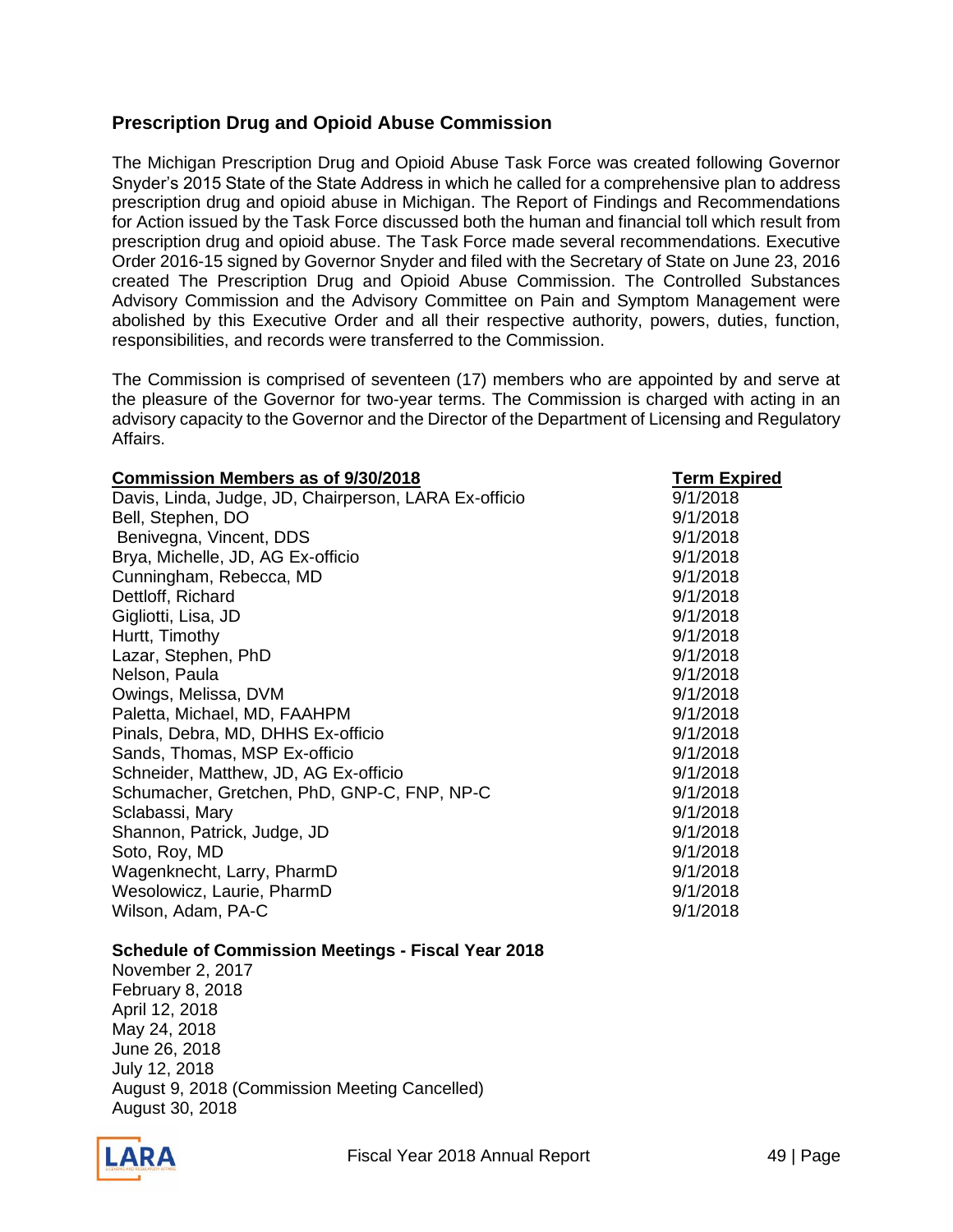# **Licensing Statistics – Fiscal Year 2018**

<span id="page-49-0"></span>

|                                      | <b>APPLICATIONS<br/>RECEIVED</b> | <b>LICENSES<br/>RENEWED</b> | TOTAL<br>LICENSES | EXAMS<br>ADMINISTERED | # OF<br>COMPLAINTS<br>RECEIVED | <b>COMPLAINTS<br/>INVESTIGATED</b><br>#OF | <b>INVESTIGATIONS</b><br>CLOSED W/NO<br><b>ACTION</b><br>#OF | # OF<br>ENFORCEMENT<br>ACTIONS |
|--------------------------------------|----------------------------------|-----------------------------|-------------------|-----------------------|--------------------------------|-------------------------------------------|--------------------------------------------------------------|--------------------------------|
| PUBLIC HEALTH CODE PROFESSIONS       |                                  |                             |                   |                       |                                |                                           |                                                              |                                |
|                                      |                                  |                             |                   |                       |                                |                                           |                                                              |                                |
| <b>Acupuncture</b>                   | 38                               | 95                          | 198               | $\star$               | 0                              | $\mathbf 0$                               | $\overline{2}$                                               | $\mathbf 0$                    |
|                                      |                                  |                             |                   |                       |                                |                                           |                                                              |                                |
| <b>Athletic Trainer</b>              | 211                              | 351                         | 1,655             | $\star$               | 14                             | 12                                        | 12                                                           | 11                             |
|                                      |                                  |                             |                   |                       |                                |                                           |                                                              |                                |
| <b>Audiology</b>                     | 39                               | 325                         | 636               | $\star$               | $\mathbf{1}$                   | $\pmb{0}$                                 | $\mathbf 1$                                                  | $\overline{2}$                 |
|                                      |                                  |                             |                   |                       |                                |                                           |                                                              |                                |
| Chiropractor                         | 177                              | 1,421                       | 3,011             | $\star$               | 42                             | 10                                        | 11                                                           | 39                             |
|                                      |                                  |                             |                   |                       |                                |                                           |                                                              |                                |
| <b>Counseling</b>                    | 1,187                            | 5,172                       | 10,311            | $\star$               | 100                            | 58                                        | 49                                                           | 42                             |
|                                      |                                  |                             |                   |                       |                                |                                           |                                                              |                                |
| <b>Dentistry</b>                     |                                  |                             |                   | $\star$               | 296                            | 121                                       | 124                                                          | 152                            |
| Dentist                              | 462                              | 2,621                       | 7,960             |                       |                                |                                           |                                                              |                                |
| Dental assistant                     | 154                              | 594                         | 1,916             |                       |                                |                                           |                                                              |                                |
| Dental hygienist                     | 404                              | 3,366                       | 10,678            |                       |                                |                                           |                                                              |                                |
| <b>Specialty field</b>               | 141                              | 414                         | 802               |                       |                                |                                           |                                                              |                                |
|                                      |                                  |                             |                   |                       |                                |                                           |                                                              |                                |
| <b>Marriage &amp; Family Therapy</b> | 104                              | 294                         | $\overline{722}$  | $\star$               | $\mathbf{1}$                   | $\mathbf 0$                               | $\mathbf{1}$                                                 | $\overline{2}$                 |
| <b>Massage Therapy</b>               | 821                              | 1,961                       | 9,843             | $\star$               | 52                             | 21                                        | 25                                                           | 35                             |
| <b>Medicine</b>                      | 4,042                            | 13,060                      | 38,805            | $\star$               | 1,482                          | 485                                       | 443                                                          | 531                            |
|                                      |                                  |                             |                   |                       |                                |                                           |                                                              |                                |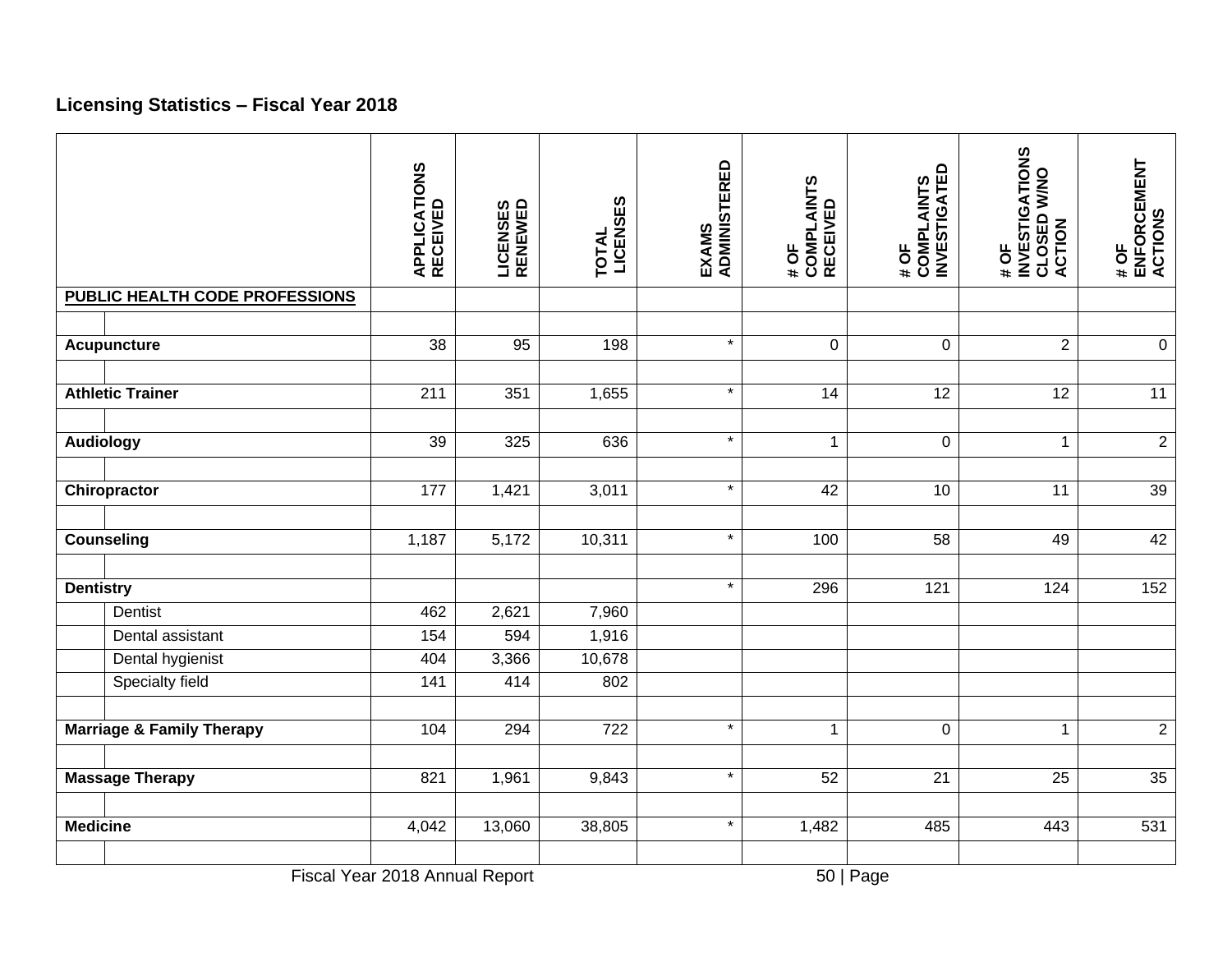|                                           | <b>APPLICATIONS<br/>RECEIVED</b> | <b>LICENSES<br/>RENEWED</b> | <b>LICENSEES</b><br><b>TOTAL</b> | EXAMS<br> ADMINISTERED | # OF<br> COMPLAINTS<br> RECEIVED | <b>COMPLAINTS<br/>INVESTIGATED</b><br># OF | <b>INVESTIGATIONS</b><br>CLOSED W/NO<br>ACTION<br>#OF | <b>ENFORCEMENT<br/>ACTIONS</b><br>#OF |
|-------------------------------------------|----------------------------------|-----------------------------|----------------------------------|------------------------|----------------------------------|--------------------------------------------|-------------------------------------------------------|---------------------------------------|
| Nursing**                                 | 10,991                           | 85,579                      |                                  |                        | 778                              | 319                                        | 305                                                   | 690                                   |
| <b>Licensed Practical Nurse</b>           |                                  |                             | 23,796                           |                        |                                  |                                            |                                                       |                                       |
| <b>Registered Nurse</b>                   |                                  |                             | 154,937                          |                        |                                  |                                            |                                                       |                                       |
|                                           |                                  |                             |                                  |                        |                                  |                                            |                                                       |                                       |
| <b>Nursing Home Administrator</b>         | 179                              | 614                         | 1,249                            | $\star$                | 116                              | 62                                         | 54                                                    | $\mathbf 0$                           |
|                                           |                                  |                             |                                  |                        |                                  |                                            |                                                       |                                       |
| <b>Occupational Therapy</b>               | 573                              | 3,926                       | 8,061                            | 552                    | 19                               | 3                                          | $\overline{5}$                                        | $\overline{13}$                       |
|                                           |                                  |                             |                                  |                        |                                  |                                            |                                                       |                                       |
| <b>Optometry</b>                          |                                  |                             | 1,780                            | 83                     | 16                               | 4                                          | 3                                                     | 11                                    |
| Optometrist                               | 83                               | 830                         |                                  |                        |                                  |                                            |                                                       |                                       |
| <b>DPA/TPA</b> certification              | 4                                |                             |                                  |                        |                                  |                                            |                                                       |                                       |
|                                           |                                  |                             |                                  |                        |                                  |                                            |                                                       |                                       |
| <b>Osteopathic Medicine and Surgery</b>   | 1,204                            | 3,627                       | 9,925                            | $\star$                | 324                              | 127                                        | 131                                                   | 217                                   |
|                                           |                                  |                             |                                  |                        |                                  |                                            |                                                       |                                       |
| <b>Pharmacy</b>                           |                                  |                             |                                  | $\star$                | 647                              | 281                                        | 195                                                   | 309                                   |
| Controlled substance, Drug Rx<br>Provider | 7,446                            | 29,668                      | 76,584                           |                        |                                  |                                            |                                                       |                                       |
| Pharmacist                                | 1,585                            | 8,942                       | 15,691                           |                        |                                  |                                            |                                                       |                                       |
| Pharmacy                                  | 251                              | 1,715                       | 3,454                            |                        |                                  |                                            |                                                       |                                       |
| Drug control                              | 345                              | 698                         | 2,757                            |                        |                                  |                                            |                                                       |                                       |
| Manufacturer or wholesaler                | 336                              | 974                         | 1,974                            |                        |                                  |                                            |                                                       |                                       |
| Pharmacy technician                       | 4,752                            | 9,241                       | 17,182                           |                        |                                  |                                            |                                                       |                                       |
|                                           |                                  |                             |                                  |                        |                                  |                                            |                                                       |                                       |
| <b>Physical Therapy</b>                   | 937                              | 8,560                       | 14,901                           | 868                    | $\overline{28}$                  | $\overline{11}$                            | $\boldsymbol{9}$                                      | $\overline{21}$                       |
| <b>Physician's Assistant</b>              | 554                              | 2,799                       | 5,767                            | $\star$                | 101                              | 15                                         | 15                                                    | 35                                    |
|                                           |                                  |                             |                                  |                        |                                  |                                            |                                                       |                                       |
|                                           | Fiscal Year 2018 Annual Report   |                             |                                  |                        |                                  | $51$   Page                                |                                                       |                                       |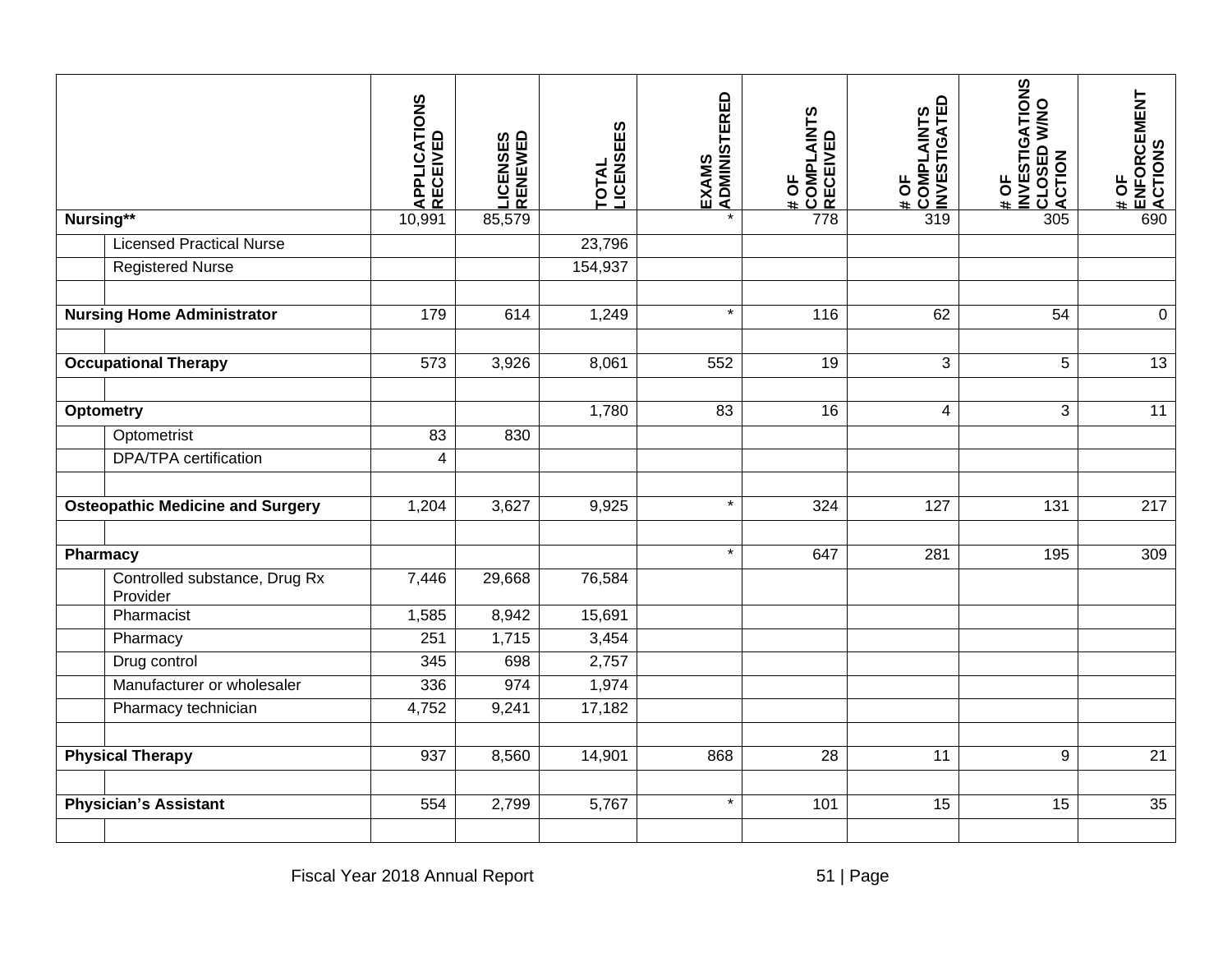|                                |                                       | APPLICATIONS<br>RECEIVED | LICENSES<br>RENEWED | <b>LICENSEES</b><br>TOTAL | <b>EXAMS<br/>ADMINISTERED</b> | COMPLAINTS<br>RECEIVED<br># OF | COMPLAINTS<br>INVESTIGATED<br># OF | INVESTIGATIONS<br>CLOSED W/NO<br>, ACTION<br># OF | ENFORCEMENT<br><b>ACTIONS</b><br>$\frac{4}{3}$ |
|--------------------------------|---------------------------------------|--------------------------|---------------------|---------------------------|-------------------------------|--------------------------------|------------------------------------|---------------------------------------------------|------------------------------------------------|
|                                | <b>Podiatric Medicine and Surgery</b> | 76                       | 297                 | 881                       | $\overline{35}$               | 36                             | 16                                 | 9                                                 | $\overline{6}$                                 |
|                                | <b>Psychology</b>                     |                          |                     |                           | $\star$                       | 139                            | $\overline{73}$                    | 77                                                | 64                                             |
|                                | Full doctoral                         | 184                      | 1,466               | 3,290                     |                               |                                |                                    |                                                   |                                                |
|                                | Limited doctoral                      | 146                      | 136                 | 301                       |                               |                                |                                    |                                                   |                                                |
|                                | <b>Masters limited</b>                | 193                      | 1,449               | 3,311                     |                               |                                |                                    |                                                   |                                                |
|                                | Temporary limited                     | 235                      | 230                 | 668                       |                               |                                |                                    |                                                   |                                                |
|                                |                                       |                          |                     |                           |                               |                                |                                    |                                                   |                                                |
|                                | <b>Respiratory Care</b>               | 326                      | 2,558               | 5,382                     | $\star$                       | $\overline{21}$                | $\overline{8}$                     | $\overline{6}$                                    | 24                                             |
| <b>Sanitarian</b>              |                                       | 10                       | 165                 | 322                       | $\star$                       | $\pmb{0}$                      | $\pmb{0}$                          | $\pmb{0}$                                         | $\mathbf 0$                                    |
|                                | <b>Social Work</b>                    | 3,556                    | 12,244              | 28,101                    | $\star$                       | 247                            | $\overline{122}$                   | 101                                               | $\overline{127}$                               |
|                                | <b>Speech-Language Pathology</b>      | 630                      | 3,240               | 5,485                     | $\star$                       | 8                              | 3                                  | $\mathbf{1}$                                      | $\sqrt{3}$                                     |
|                                | <b>Veterinary Medicine</b>            |                          |                     |                           | $\star$                       | 69                             | 43                                 | 50                                                | 37                                             |
|                                | Veterinarian                          | 269                      | 1,990               | 4,287                     |                               |                                |                                    |                                                   |                                                |
|                                | Veterinary technician                 | 239                      | 1,782               | 3,343                     |                               |                                |                                    |                                                   |                                                |
|                                |                                       |                          |                     |                           |                               |                                |                                    |                                                   |                                                |
| Fiscal Year 2018 Annual Report |                                       |                          |                     |                           |                               |                                | 52   Page                          |                                                   |                                                |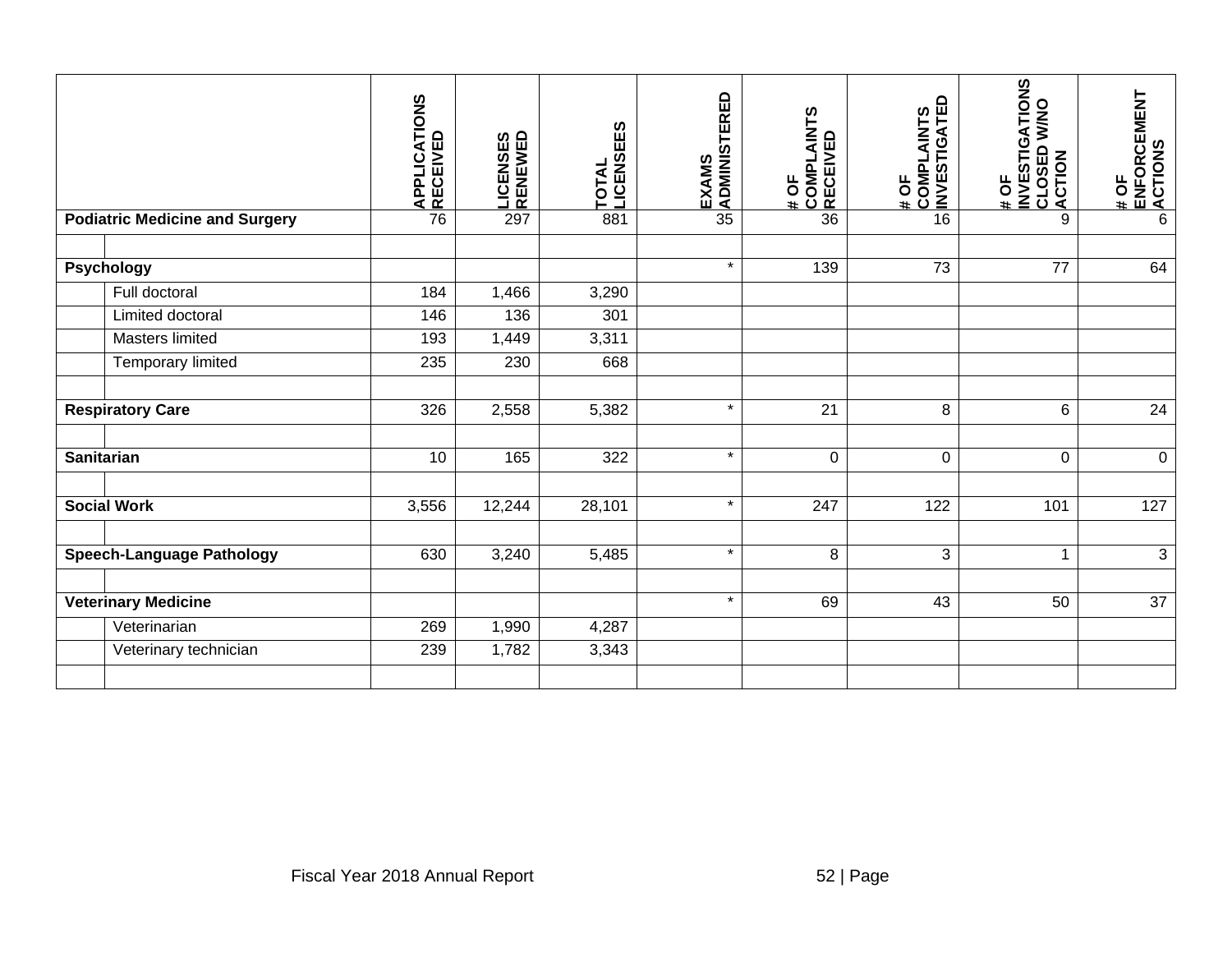|                             |                                                                                                 | <b>APPLICATIONS<br/>RECEIVED</b> | <b>LICENSES<br/>RENEWED</b> | <b>LICENSEES</b><br>TOTAL | EXAMS<br> ADMINISTERED | # OF<br>COMPLAINTS<br>RECEIVED | <b>INVESTIGATED</b><br>COMPLAINTS<br>#OF | <b>INVESTIGATIONS</b><br>CLOSED W/NO<br>ACTION<br># OF | ENFORCEMENT<br>ACTIONS<br>#OF |
|-----------------------------|-------------------------------------------------------------------------------------------------|----------------------------------|-----------------------------|---------------------------|------------------------|--------------------------------|------------------------------------------|--------------------------------------------------------|-------------------------------|
|                             | <b>OCCUPATIONAL CODE PROFESSIONS</b>                                                            |                                  |                             |                           |                        |                                |                                          |                                                        |                               |
|                             |                                                                                                 |                                  |                             |                           | $\star$                |                                |                                          |                                                        |                               |
|                             | <b>Accountancy</b>                                                                              |                                  |                             |                           |                        | 319                            | 277                                      | 338                                                    | 117                           |
|                             | License, Firm                                                                                   | 1,175                            | 639                         | 14,732                    |                        |                                |                                          |                                                        |                               |
|                             | Registration                                                                                    | 257                              | 517                         | 5,298                     |                        |                                |                                          |                                                        |                               |
| <b>Architects</b>           |                                                                                                 | 451                              | 2,599                       | 5,678                     | $\star$                | $\overline{7}$                 | $\overline{2}$                           | 20                                                     | 56                            |
|                             |                                                                                                 |                                  |                             |                           |                        |                                |                                          |                                                        |                               |
| <b>Barbers</b>              |                                                                                                 | 842                              |                             |                           | 346                    | $\overline{81}$                | 47                                       | 59                                                     | 29                            |
|                             | Student, Barber, Student/Barber<br>Instructor                                                   | 667                              | 642                         | 4,855                     |                        |                                |                                          |                                                        |                               |
|                             | Barbershop                                                                                      | $\frac{175}{175}$                | 180                         | 1,492                     |                        |                                |                                          |                                                        |                               |
|                             | Barber college                                                                                  | 0                                | 1                           | 6                         |                        |                                |                                          |                                                        |                               |
| <b>Collection Practices</b> |                                                                                                 |                                  |                             |                           | 135                    | 176                            | 169                                      | 172                                                    | 57                            |
|                             | Agency Owner Manager, Agency<br>Non-Owner Manager                                               | 101                              | 587                         | 624                       |                        |                                |                                          |                                                        |                               |
|                             | Non-Owner Manager                                                                               | 146                              | 536                         | 573                       |                        |                                |                                          |                                                        |                               |
|                             |                                                                                                 |                                  |                             |                           |                        |                                |                                          |                                                        |                               |
|                             | Cosmetology                                                                                     |                                  |                             |                           | 6,962                  | 727                            | 517                                      | 691                                                    | 420                           |
|                             | Cosmetologist, manicurist, natural<br>hair culturist, esthetician,<br>electrologist, instructor | 7,314                            | 42,720                      | 96,950                    |                        |                                |                                          |                                                        |                               |
|                             | Cosmetology establishment                                                                       | 1,626                            | 7,267                       | 9,246                     |                        |                                |                                          |                                                        |                               |
|                             | Cosmetology school                                                                              | 46                               | 90                          | 25                        |                        |                                |                                          |                                                        |                               |
| Foresters***                |                                                                                                 | $\overline{18}$                  | 199                         |                           | $\mathbf 0$            | $\mathbf{1}$                   | $\pmb{0}$                                | $\mathbf{1}$                                           | $\pmb{0}$                     |
|                             |                                                                                                 |                                  |                             |                           |                        |                                |                                          |                                                        |                               |
|                             |                                                                                                 | Fiscal Year 2018 Annual Report   |                             |                           |                        |                                | 53   Page                                |                                                        |                               |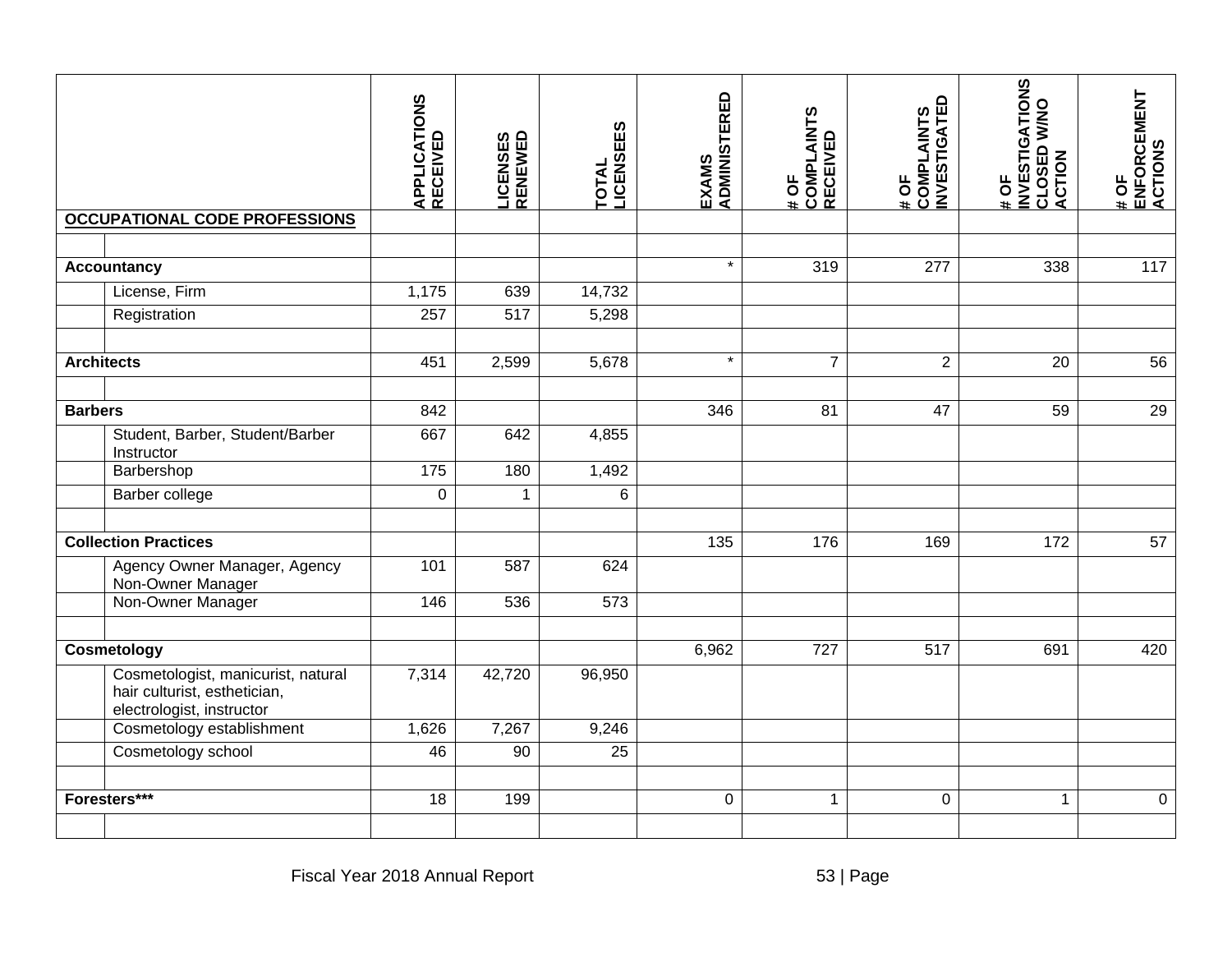|                                               |                                             | APPLICATIONS<br><b>RECEIVED</b> | <b>LICENSES<br/>RENEWED</b> | <b>LICENSEES</b><br><b>TOTAL</b> | EXAMS<br> ADMINISTERED | # OF<br>COMPLAINTS<br>; RECEIVED | <b>COMPLAINTS<br/>INVESTIGATED</b><br>#OF | <b>INVESTIGATIONS</b><br>CLOSED W/NO<br># OF | ENFORCEMENT<br>ACTIONS<br>$\frac{4}{3}$ |
|-----------------------------------------------|---------------------------------------------|---------------------------------|-----------------------------|----------------------------------|------------------------|----------------------------------|-------------------------------------------|----------------------------------------------|-----------------------------------------|
|                                               | <b>Hearing Aid Dealer</b>                   |                                 |                             |                                  | 69                     | 16                               | 13                                        | 14                                           | $\mathbf 1$                             |
|                                               | Dealer                                      | 30                              | 165                         | 300                              |                        |                                  |                                           |                                              |                                         |
|                                               | Salesperson                                 | $\overline{32}$                 | 80                          | 163                              |                        |                                  |                                           |                                              |                                         |
|                                               | Trainee                                     | $\overline{78}$                 | $\overline{17}$             | $\overline{98}$                  |                        |                                  |                                           |                                              |                                         |
| <b>Landscape Architects</b>                   |                                             | 40                              | 548                         | 575                              | $\star$                | $\mathbf{1}$                     | $\mathbf 0$                               | $\mathbf{1}$                                 | $\mathbf 0$                             |
|                                               | <b>Personnel Agencies</b>                   |                                 |                             |                                  | 21                     | 0                                | $\pmb{0}$                                 | $\pmb{0}$                                    | $\pmb{0}$                               |
|                                               | Personnel agency                            | 13                              | 4                           | 19                               |                        |                                  |                                           |                                              |                                         |
|                                               | Agent                                       | $\overline{17}$                 | 14                          | 39                               |                        |                                  |                                           |                                              |                                         |
| <b>Professional Engineers</b>                 |                                             | 1,430                           | 8,980                       | 20,526                           | $\star$                | 40                               | $\overline{30}$                           | $\overline{70}$                              | 116                                     |
| <b>Professional Surveyors</b>                 |                                             | 19                              | 393                         | 844                              | 28                     | $\,6$                            | $\,6$                                     | $\bf 8$                                      | $\,6\,$                                 |
|                                               | <b>Real Estate Appraisal</b>                |                                 |                             |                                  | 53                     | 100                              | 66                                        | 195                                          | $\overline{26}$                         |
|                                               | Certified, licensed                         | 187                             | 1,240                       | 2,590                            |                        |                                  |                                           |                                              |                                         |
|                                               | Limited                                     | 125                             | 162                         | 283                              |                        |                                  |                                           |                                              |                                         |
|                                               | Temporary permit                            | 116                             |                             | $\overline{77}$                  |                        |                                  |                                           |                                              |                                         |
|                                               | Appraisal Management Company                | $\overline{12}$                 | 15                          | $\overline{155}$                 |                        |                                  |                                           |                                              |                                         |
| <b>Real Estate Brokers &amp; Salespersons</b> |                                             |                                 |                             |                                  | 10,814                 | 654                              | 661                                       | 644                                          | 174                                     |
|                                               | Brokers, associate broker                   | 1,714                           | 7,784                       | 22,683                           |                        |                                  |                                           |                                              |                                         |
|                                               | Salesperson                                 | 7,515                           | 9,658                       | 41,453                           |                        |                                  |                                           |                                              |                                         |
|                                               | <b>Branch office</b>                        | 100                             | 554                         | 922                              |                        |                                  |                                           |                                              |                                         |
|                                               | Fiscal Year 2018 Annual Report<br>54   Page |                                 |                             |                                  |                        |                                  |                                           |                                              |                                         |